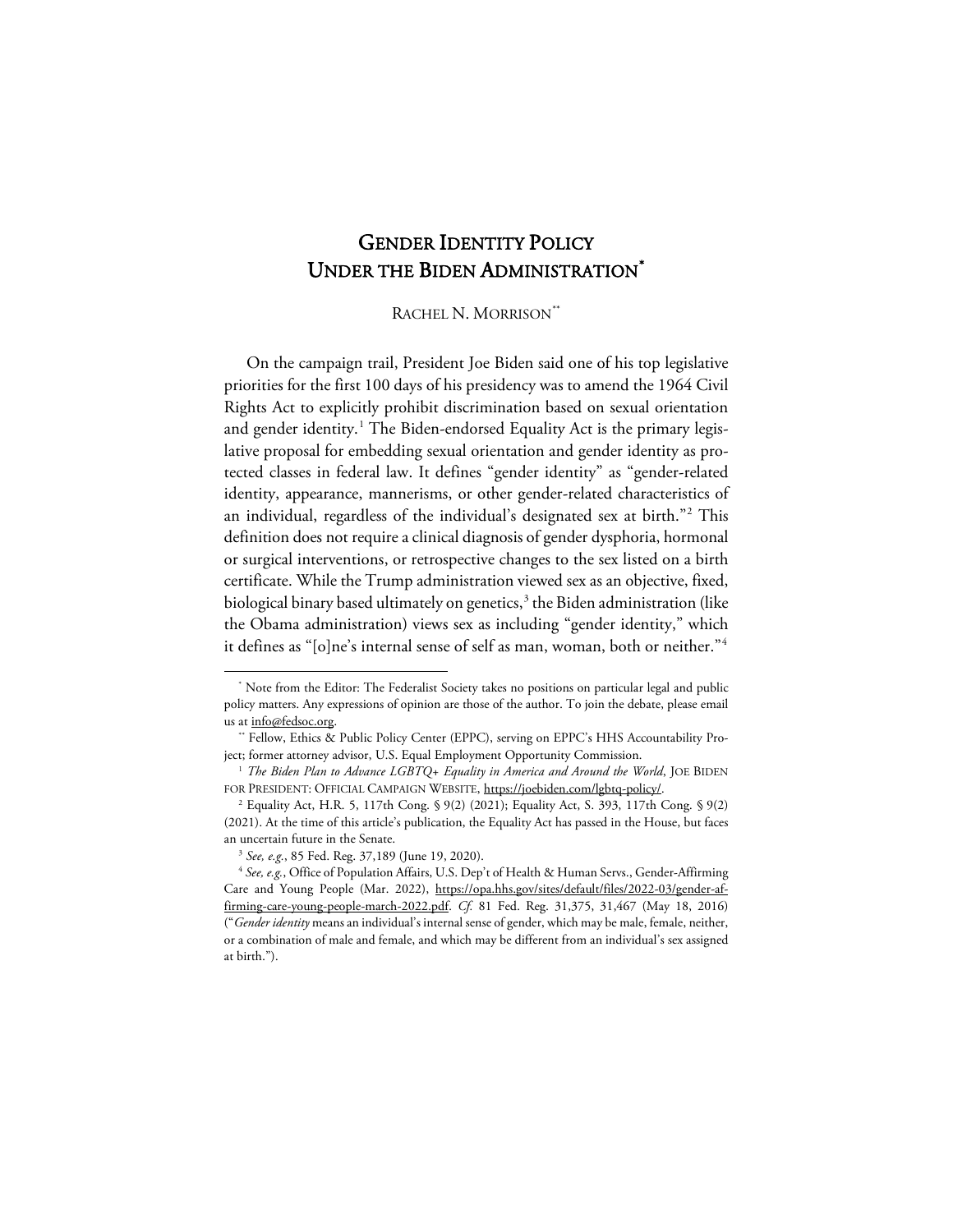Some critics of the Equality Act call it well-intentioned but misguided, [5](#page-1-0) while others deem it "at war with reality."[6](#page-1-1) They point to ways the Act would infringe on women's rights and discriminate against people and institutions of faith. For example, the Act would expand the number of private businesses that would be classified as "public accommodations" subject to its nondiscrimination provisions—explicitly including health care establishments, shelters, and adoption and foster care providers.[7](#page-1-2) In practice, this would penalize health care professionals who decline, based on their medical judgment or ethical convictions, to participate in gender transition services, such as "sex reassignment" surgeries or hormonal treatments, including for minor children; require shelters for women experiencing domestic and sexual abuse to admit into those safe spaces biological males who identify as female; and force faith-based adoption and foster care agencies to choose between violating their religious beliefs about marriage, human embodiment, and sexuality, or shutting down. The Act would also override women's and girls' rights to privacy, safety, and fair achievement by requiring that they share their restrooms, locker rooms, and female athletic competitions with biological males.

Further, the Act would for the first time in history prohibit the Religious Freedom Restoration Act of 1993 (RFRA) from applying to a federal law. [8](#page-1-3) RFRA, passed with overwhelming bipartisan support and signed into law by President Bill Clinton, "prohibits the federal government from substantially burdening a person's exercise of religion unless it demonstrates that doing so both furthers a compelling governmental interest and represents the least restrictive means of furthering that interest."[9](#page-1-4) RFRA restored federal protections for religious liberty after the Supreme Court reduced the First Amendment's Free Exercise Clause protections in the 1990 case *Employment Division v. Smith*. [10](#page-1-5) The Equality Act, however, would explicitly exclude those protections where sexual orientation and gender identity are concerned. As law professor and religious liberty expert Douglas Laycock put it: "[The Equality

<span id="page-1-0"></span><sup>5</sup> *See, e.g.*, *Truth About the Equality Act*, U.S. CONFERENCE OF CATHOLIC BISHOPS, https://www.usccb.org/equality-act.

<span id="page-1-1"></span><sup>6</sup> Margaret Harper McCarthy, *The Equality Act Is at War With Reality*, WALL ST. J. (Mar. 30, 2021), https://www.wsj.com/articles/the-equality-act-is-at-war-with-reality-11617143549.

 $^7$  H.R. 5  $\$  2(a)(3), 3(a)(2)(C).

<span id="page-1-5"></span><span id="page-1-4"></span><span id="page-1-3"></span><span id="page-1-2"></span><sup>&</sup>lt;sup>8</sup> Id. § 9(2) ("The Religious Freedom Restoration Act of 1993 (42 U.S.C. 2000bb et seq.) shall not provide a claim concerning, or a defense to a claim under, a covered title, or provide a basis for challenging the application or enforcement of a covered title.").

<sup>9</sup> Bostock v. Clayton Cnty., 140 S. Ct. 1731, 1754 (2020) (citing 42 U.S.C. § 2000bb-1). <sup>10</sup> 494 U.S. 872 (1990).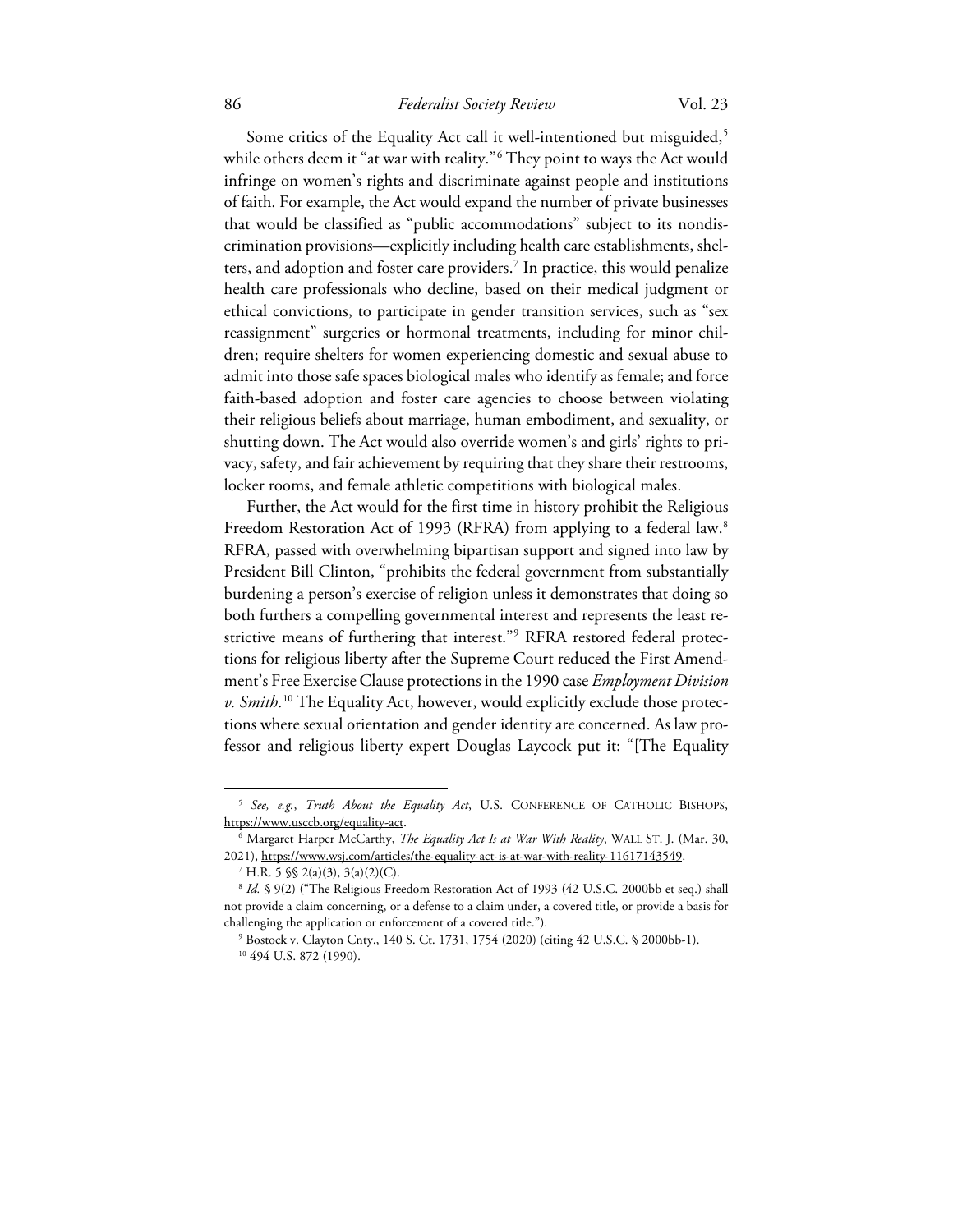Act] protects the rights of one side, but attempts to destroy the rights of the other side."<sup>[11](#page-2-0)</sup>

With the Equality Act facing difficult odds in the Senate, the Biden administration has imposed its gender identity policies through its regulatory and enforcement powers. These policies largely ignore competing interests or rights of women, children, and religious organizations and persons.

This article analyzes the Biden administration's gender identity policies to date. It begins with a discussion of the U.S. Supreme Court's latest word on transgender discrimination in *Bostock v. Clayton County*. It then reviews Biden's executive actions and orders establishing his administration's gender identity policies, contrasting them with the Trump administration's policies. Finally, the article examines the implications of the Biden administration's gender identity policies for employment, health care, education, and athletics, with a focus on their impact on women's rights, children's interests, and religious liberty.

# I. *BOSTOCK*

In June 2020, the U.S. Supreme Court held in *Bostock v. Clayton County* that "an employer who fires someone simply for being homosexual or transgender has discharged or otherwise discriminated against that individual 'because of such individual's sex.'"[12](#page-2-1)

*Bostock* was a set of three consolidated cases involving employee terminations, two allegedly based on homosexuality and the third allegedly based on transgender status.[13](#page-2-2) The question in *Bostock* was "whether an employer who fires someone simply for being homosexual or transgender" violates Title VII of the Civil Rights Act of 1964<sup>14</sup>—the federal law that makes it unlawful for certain employers to "discriminate against" an employee because of the employee's "race, color, religion, sex, or national origin.["15](#page-2-4) The Court, in a 6-3

<span id="page-2-2"></span><span id="page-2-1"></span><span id="page-2-0"></span><sup>&</sup>lt;sup>11</sup> Danielle Kurtzleben, *House Passes the Equality Act: Here's What it Would Do*, NPR (updated Feb. 25, 2021, 4:39 PM), https://www.npr.org/2021/02/24/969591569/house-to-vote-on-equality-act-heres-what-the-law-would-do.

<sup>&</sup>lt;sup>12</sup> 140 S. Ct. at 1753.

<sup>13</sup> *Id*. at 1737.

<span id="page-2-4"></span><span id="page-2-3"></span><sup>14</sup> *Id.* at 1753.

<sup>15</sup> 42 U.S.C. § 2000e–2(a)(1).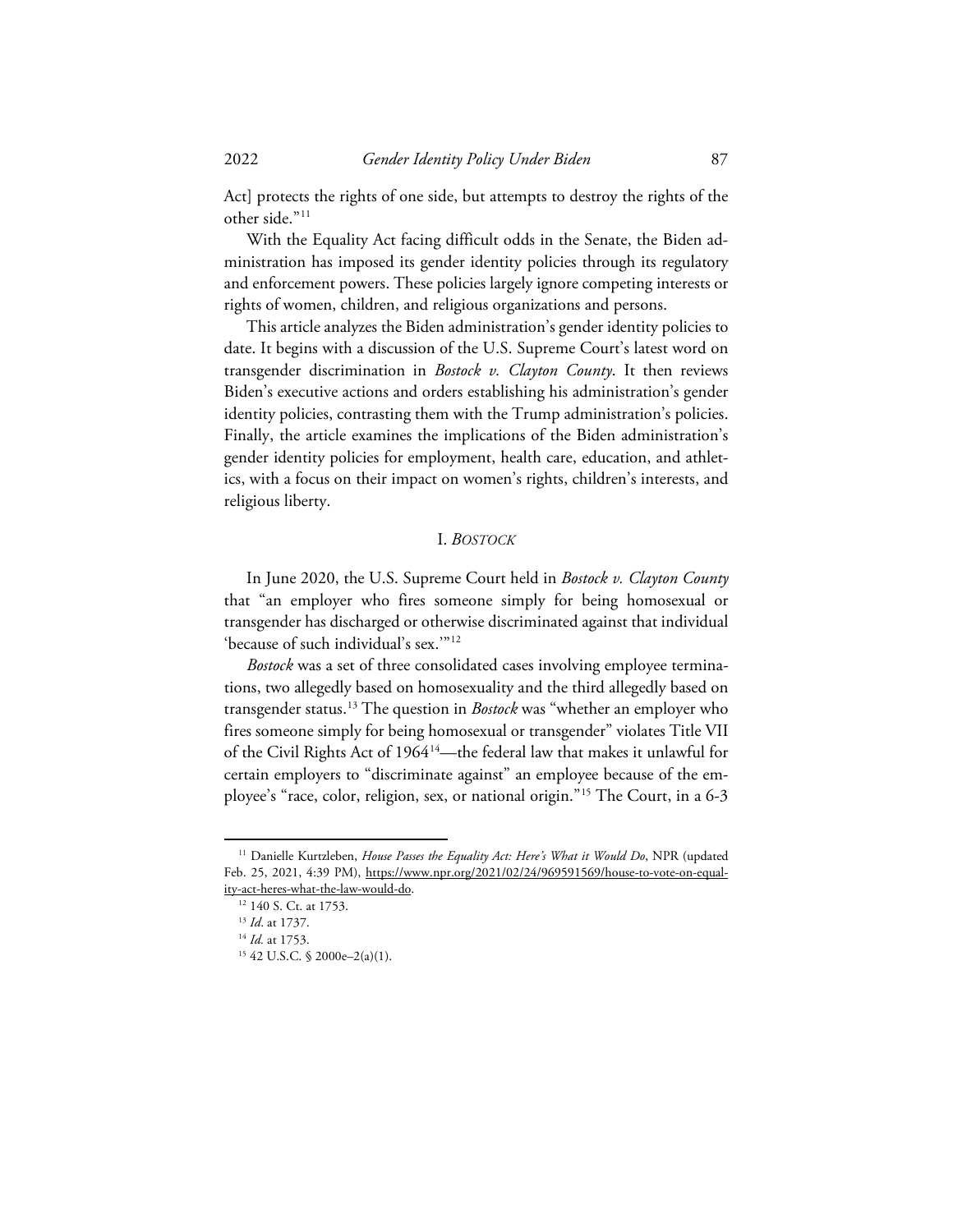decision authored by Justice Neil Gorsuch and joined by Chief Justice John Roberts and Justices Ruth Bader Ginsburg, Stephen Breyer, Sonia Sotomayor, and Elena Kagan, answered this question in the affirmative.[16](#page-3-0) The majority assumed that "sex" refers only to the "biological distinctions between male and female," but it went on to explain that "it is impossible to discriminate against a person for being homosexual or transgender without discriminating against that individual based on sex."[17](#page-3-1) Thus in all three cases, the employer violated Title VII by intentionally firing its employee based in part on sex (i.e., homosexuality and transgender status).<sup>18</sup> Notably, the majority did not adopt gender identity as a protected category, stating that its decision did not turn on whether the definition of sex "captur[ed] more than anatomy" or "reach[ed] at least some norms concerning gender identity and sexual orientation."[19](#page-3-3)

The Court acknowledged concerns from the employers that its decision would make sex-specific bathrooms, locker rooms, and dress codes "unsustainable" under Title VII and "sweep beyond Title VII to other federal or state laws that prohibit sex discrimination."[20](#page-3-4) But the majority simply stated that such questions were for "future cases" and that the Court would not prejudge any such questions because those were issues for another day. [21](#page-3-5)

The Court also acknowledged the employers' concerns that Title VII "may require some employers to violate their religious convictions," but it likewise left those concerns for "future cases."[22](#page-3-6) The Court, however, stated that it is "deeply concerned with preserving the promise of the free exercise of religion enshrined in our Constitution"—a "guarantee" that "lies at the heart of our pluralistic society"—and flagged three doctrines protecting religious liberty it thought relevant to the question: $^{23}$  $^{23}$  $^{23}$ 

1. Title VII's religious organization exemption, which allows religious organizations to employ individuals "of a particular religion"; [24](#page-3-8)

<span id="page-3-3"></span><span id="page-3-2"></span><span id="page-3-1"></span><span id="page-3-0"></span><sup>&</sup>lt;sup>16</sup> See 140 S. Ct. at 1737. Justices Clarence Thomas, Samuel Alito, and Brett Kavanaugh dissented.

<sup>17</sup> *Id.* at 1739, 1741.

<sup>18</sup> *Id.* at 1754.

<sup>19</sup> *Id.* at 1739.

<sup>20</sup> *Id.* at 1753.

<sup>21</sup> *Id.*

<sup>22</sup> *Id.* at 1753–54.

<sup>23</sup> *Id.* at 1754.

<span id="page-3-8"></span><span id="page-3-7"></span><span id="page-3-6"></span><span id="page-3-5"></span><span id="page-3-4"></span><sup>&</sup>lt;sup>24</sup> 42 U.S.C. § 2000e-1(a). Title VII defines "religion" as "all aspects of religious observance and practice, as well as belief." *Id.* § 2000e(j).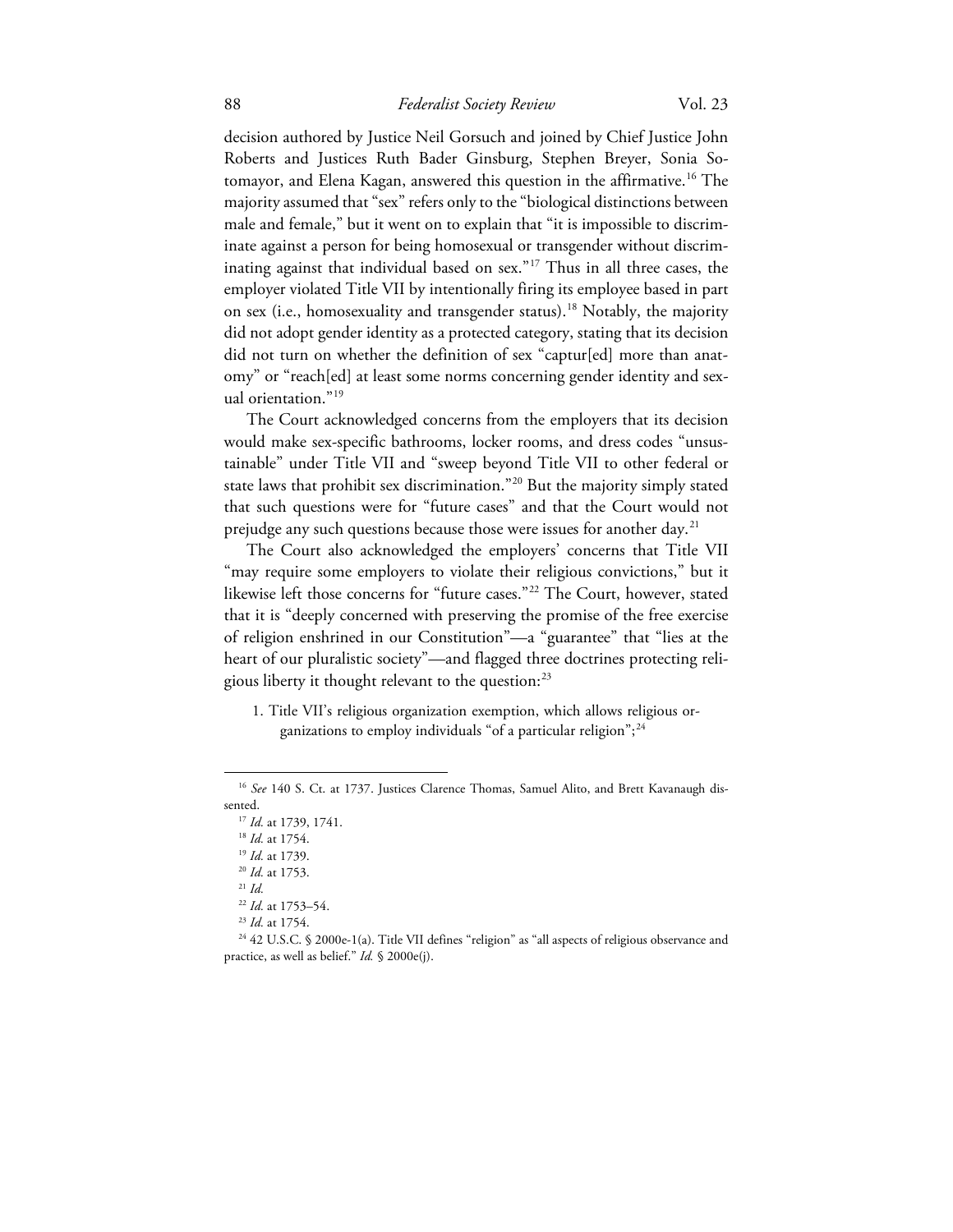- 2. The ministerial exception under the First Amendment, which "can bar the application of employment discrimination laws 'to claims concerning the employment relationship between a religious institution and its ministers'"; [25](#page-4-0) and
- 3. RFRA, which the Court described as a "super statute" that "might super-sede Title VII's commands in appropriate cases."<sup>[26](#page-4-1)</sup>

The Court's attempt to cabin, or at least postpone, *Bostock*'s application to contexts outside hiring and firing did not work. Advocates, courts, and the Biden administration are applying *Bostock*'s reasoning in expansive ways.

II. GENDER IDENTITY POLICY UNDER THE BIDEN ADMINISTRATION

During the Trump administration, the federal government took the position that discrimination on the basis of sex referred to biological sex and did not extend to sexual orientation or gender identity. This position was a departure from that of the Obama administration with respect to gender iden-tity, but not with respect to sexual orientation.<sup>[27](#page-4-2)</sup> While signaling a willingness to entertain sex stereotyping claims that may overlap with sexual orientation, the Obama administration, to the surprise of many, did not recognize sexual orientation as a stand-alone category of discrimination because, as it put it, "no Federal appellate court has concluded to date that Title IX's prohibition of discrimination 'on the basis of sex'—or Federal laws prohibiting sex discrimination more generally—prohibits sexual orientation discrimination.''[28](#page-4-3) At the same time, the Obama administration urged legislatures and courts to change the law to prohibit both sexual orientation and gender identity discrimination.

The Trump Department of Justice (DOJ) argued against interpreting sex discrimination to encompass discrimination on the basis of sexual orientation

<span id="page-4-0"></span><sup>25</sup> *Bostock*, 140 S. Ct. at 1754 (quoting Hosanna-Tabor Evangelical Lutheran Church & Sch. v. EEOC, 565 U.S. 171, 188 (2012)).

<sup>26</sup> *Id.* (citing 42 U.S.C. § 2000bb-3).

<span id="page-4-3"></span><span id="page-4-2"></span><span id="page-4-1"></span><sup>27</sup> *See, e.g.*, 81 Fed. Reg. 31,375, 31,390 (May 18, 2016) ("[The Office for Civil Rights at the U.S. Department of Health and Human Services] has decided not to resolve in this rule whether discrimination on the basis of an individual's sexual orientation status alone is a form of sex discrimination under Section 1557.").

<sup>&</sup>lt;sup>28</sup> *Id.* at 31,389 (internal quotation marks omitted).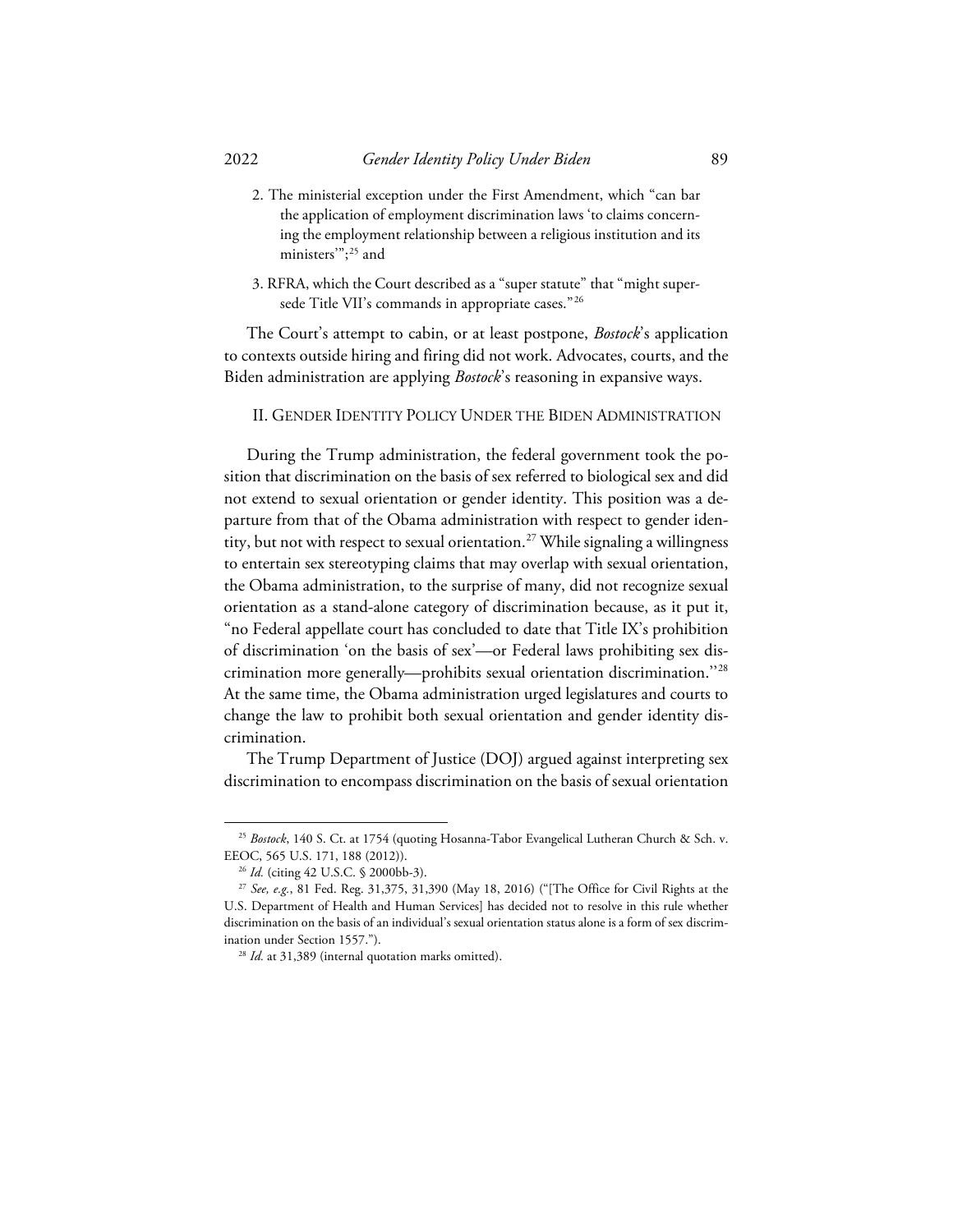and gender identity in *Bostock* and its two companion cases, *Altitude Express, Inc. v. Zarda* and *R.G. & G.R. Harris Funeral Homes, Inc. v. Equal Employment Opportunity Commission*. [29](#page-5-0) The Equal Employment Opportunity Commission (EEOC)—the federal agency charged with preventing and remedying illegal employment discrimination, including under Title VII—originally brought the lawsuit against Harris Funeral Homes on behalf of a transgender employee during the Obama administration. [30](#page-5-1) After losing in the district court, the EEOC appealed to the Sixth Circuit, and Donald Trump became president soon thereafter. The EEOC, however, continued with its appeal and argued the case before the Sixth Circuit. The same day as the oral argument, DOJ (which handles EEOC cases at the Supreme Court) issued a memo concluding that "Title VII does not prohibit discrimination based on gender identity *per se*.["31](#page-5-2) After the Sixth Circuit ruled in favor of the employee, the Trump DOJ abandoned the EEOC's former position on certiorari to the Supreme Court. [32](#page-5-3)

In a stark contrast to the Trump administration's policies, hours after Biden was sworn in as President of the United States on January 20, 2021, he issued a sweeping executive order on discrimination on the basis of gender identity and sexual orientation.<sup>[33](#page-5-4)</sup> The executive order lays out the Biden administration's priorities: "It is the policy of my Administration to prevent and combat discrimination on the basis of gender identity or sexual orientation, and to fully enforce Title VII and other laws that prohibit discrimination on the basis of gender identity or sexual orientation."[34](#page-5-5) Despite the Supreme Court's disclaimer in *Bostock* that it was not addressing sex discrimination outside the Title VII hiring and firing context, the executive order relies on *Bostock*, claiming that "[u]nder *Bostock*'s reasoning, laws that prohibit sex

<span id="page-5-0"></span><sup>&</sup>lt;sup>29</sup> Brief for the United States as Amicus Curiae Supporting Affirmance in No. 17-1618 and Reversal in No. 17-1623, Bostock v. Clayton Cnty., Nos. 17-1618 & 17-1623 (U.S. Aug. 23, 2019); Brief for the Federal Respondent Supporting Reversal, R.G. & G.R. Harris Funeral Homes, Inc. v. Equal Emp't Opportunity Comm'n, No. 18-107 (U.S. Aug. 16, 2019).

<span id="page-5-1"></span><sup>&</sup>lt;sup>30</sup> Equal Emp't Opportunity Comm'n v. R.G. & G.R. Harris Funeral Homes, Inc., 884 F.3d 560 (6th Cir. 2018), *aff'd sub nom. Bostock*, 140 S. Ct. 1731.

<span id="page-5-2"></span><sup>&</sup>lt;sup>31</sup> Memorandum from the Attorney General, Dep't of Justice, to United States Attorneys and Heads of Department Components on Revised Treatment of Transgender Employment Discrimination Claims Under Title VII of the Civil Rights Act of 1964 1 (Oct. 4, 2017), https://assets.documentcloud.org/documents/4067383/Attachment-2.pdf.

<sup>32</sup> *See supra* note 29.

<span id="page-5-5"></span><span id="page-5-4"></span><span id="page-5-3"></span><sup>33</sup> Exec. Order No. 13,988, 86 Fed. Reg. 7023 (Jan. 20, 2021) (Preventing and Combating Discrimination on the Basis of Gender Identity or Sexual Orientation).

<sup>34</sup> *Id.*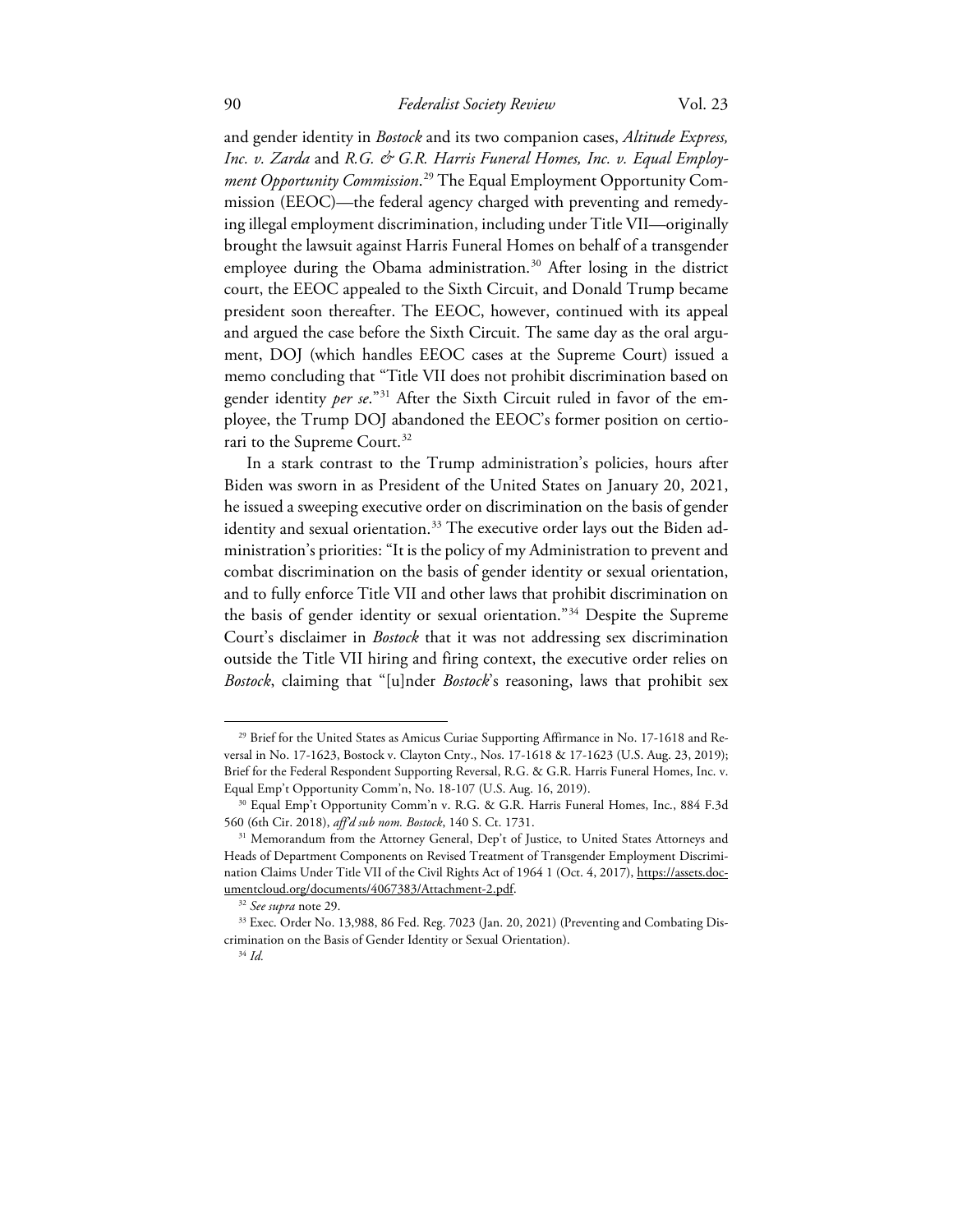discrimination . . . prohibit discrimination on the basis of gender identity or sexual orientation, so long as the laws do not contain sufficient indications to the contrary."[35](#page-6-0) The order calls on the heads of federal agencies to consider whether to revise, suspend, rescind, or promulgate agency "orders, regulations, guidance documents, policies, programs, or other agency actions . . . as necessary to fully implement" federal statutes that prohibit sex discrimination and the administration's policy set forth in the order.<sup>[36](#page-6-1)</sup>

This order was hailed by the Human Rights Campaign, a leading LGBTQ advocacy organization, as "the most substantive, wide-ranging executive order concerning sexual orientation and gender identity ever issued by a United States president," and one that would impact employment, health care, education, and "other key areas of life."[37](#page-6-2) The executive order has been cited repeatedly in subsequent agency regulations proposed under the Biden administration.

Biden signed another executive order a few days later on January 25 regarding transgender persons in the military: "It is my conviction as Commander in Chief of the Armed Forces that gender identity should not be a bar to military service."[38](#page-6-3) The order reversed the Trump administration's rule preventing transgender persons (in most circumstances) "from joining the Armed Forces and from being able to take steps to transition gender while serving."<sup>[39](#page-6-4)</sup> In response to Biden's order, the U.S. Department of Defense revised its transgender policies to allow military service as "one's self-identify [sic] gender, provided all appropriate standards are met" and allow those serving "medical treatment, gender transition and recognition in one's self-

<sup>35</sup> *Id.*

<sup>36</sup> *Id.* at 7023–24.

<span id="page-6-2"></span><span id="page-6-1"></span><span id="page-6-0"></span><sup>37</sup> HRC Staff, *President Biden Issues Most Substantive, Wide-Ranging LGBTQ Executive Order in U.S. History*, HUMAN RIGHTS CAMPAIGN (Jan. 20, 2021), https://www.hrc.org/press-releases/president-biden-issues-most-substantive-wide-ranging-lgbtq-executive-order-in-u-s-history (quoting Human Rights Campaign President Alphonso David).

<span id="page-6-4"></span><span id="page-6-3"></span><sup>38</sup> Exec. Order No. 14,004, 86 Fed. Reg. 7471, 7471 (Jan. 25, 2021) (Enabling All Qualified Americans to Serve Their Country in Uniform).

<sup>39</sup> *Id.*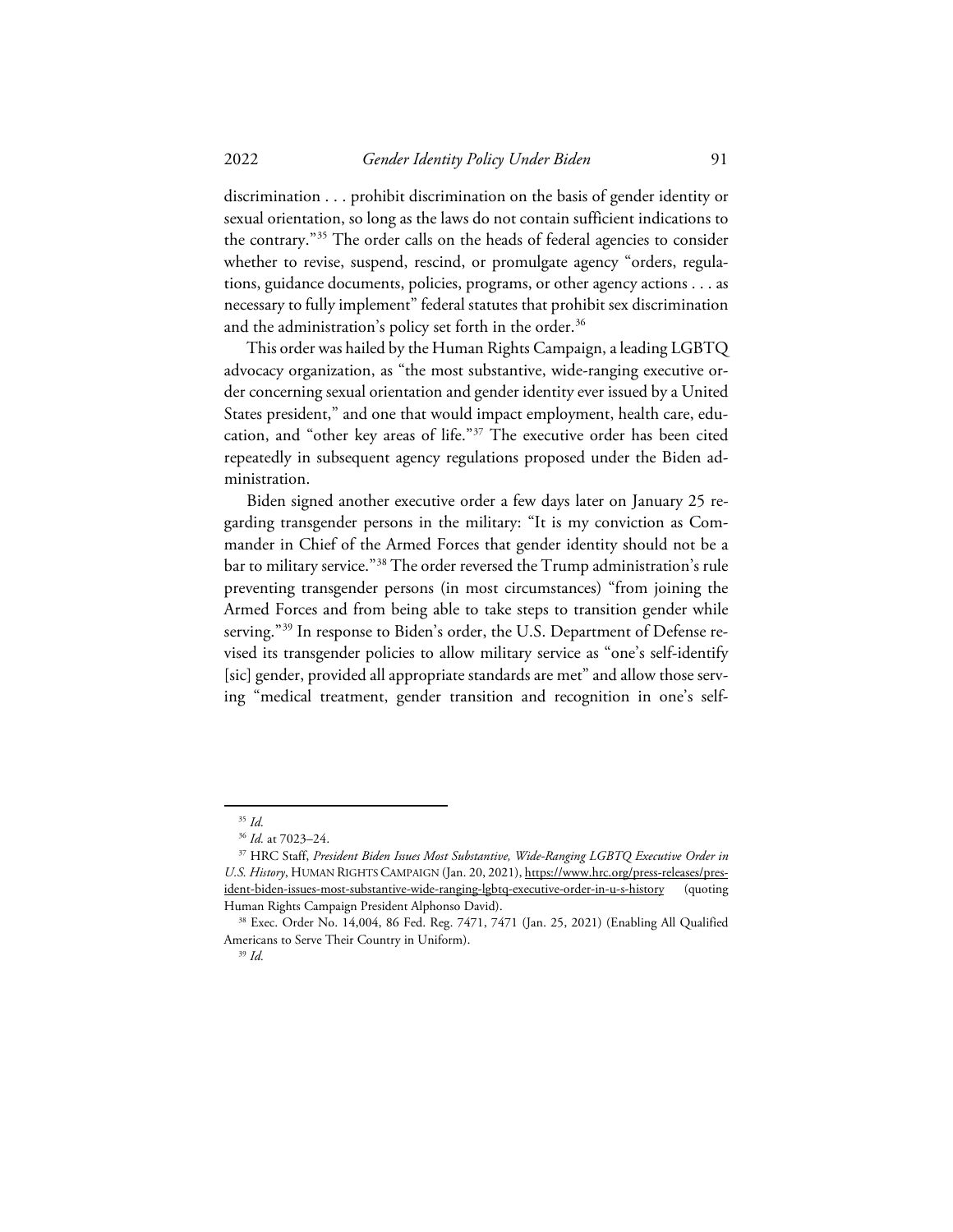identify [sic] gender."<sup>[40](#page-7-0)</sup> The Biden Department of Veterans Affairs has since moved to offer sex reassignment surgeries to transgender veterans. $^{\rm 41}$  $^{\rm 41}$  $^{\rm 41}$ 

Adding to his record number of presidential executive orders within the first weeks of a presidency, Biden issued two more orders elaborating on his administration's gender identity policy on March 8, 2021. One outlines that his administration's policy is "to establish and pursue a comprehensive approach to ensure that the Federal Government is working to advance equal rights and opportunities, regardless of gender or gender identity, in advancing domestic and foreign policy—including by promoting workplace diversity, fairness, and inclusion across the Federal workforce and military."[42](#page-7-2) The order established a White House Gender Policy Council within the Executive Office of the President to coordinate federal government efforts to "advance gender equity and equality."<sup>[43](#page-7-3)</sup> "Equity" is defined as "the consistent and sys-tematic fair, just, and impartial treatment of all individuals."<sup>[44](#page-7-4)</sup> The order provides a list of the individuals this includes:

women and girls; Black, Latino, and Indigenous and Native American persons, Asian Americans and Pacific Islanders, and other persons of color; members of religious minorities; lesbian, gay, bisexual, transgender, and queer (LGBTQ+) persons; persons with disabilities; persons who live in rural areas; and persons otherwise adversely affected by persistent poverty or inequality.[45](#page-7-5)

The other order focuses on education: "It is the policy of my Administration that all students should be guaranteed an educational environment free from discrimination on the basis of sex, including discrimination in the form of sexual harassment, which encompasses sexual violence, and including discrimination on the basis of sexual orientation or gender identity."[46](#page-7-6) The order

<span id="page-7-0"></span><sup>40</sup> Terri Moon Cronk, *DOD Revises Transgender Policies to Align with White House*, DOD NEWS (Mar. 31, 2021), https://www.defense.gov/Explore/News/Article/Article/2557118/dod-revisestransgender-policies-to-align-with-white-house/.

<span id="page-7-1"></span><sup>41</sup> Leo Shane III, *VA to Offer Gender Surgery to Transgender Vets for the First Time*, MILITARY TIMES (June 19, 2021), https://www.militarytimes.com/veterans/2021/06/19/va-to-offer-gendersurgery-to-transgender-vets-for-the-first-time/.

<span id="page-7-3"></span><span id="page-7-2"></span> $42$  Exec. Order No. 14,020, 86 Fed. Reg. 13,797, 13,797 (Mar. 8, 2021) (Establishment of the White House Gender Policy Council).

<sup>43</sup> *Id.* at 13,797–98.

<sup>44</sup> *Id.* at 13,800.

<sup>45</sup> *Id.*

<span id="page-7-6"></span><span id="page-7-5"></span><span id="page-7-4"></span><sup>46</sup> Exec. Order No. 14,021, 86 Fed. Reg. 13,803, 13,803 (Mar. 8, 2021) (Guaranteeing an Educational Environment Free from Discrimination on the Basis of Sex, Including Sexual Orientation or Gender Identity).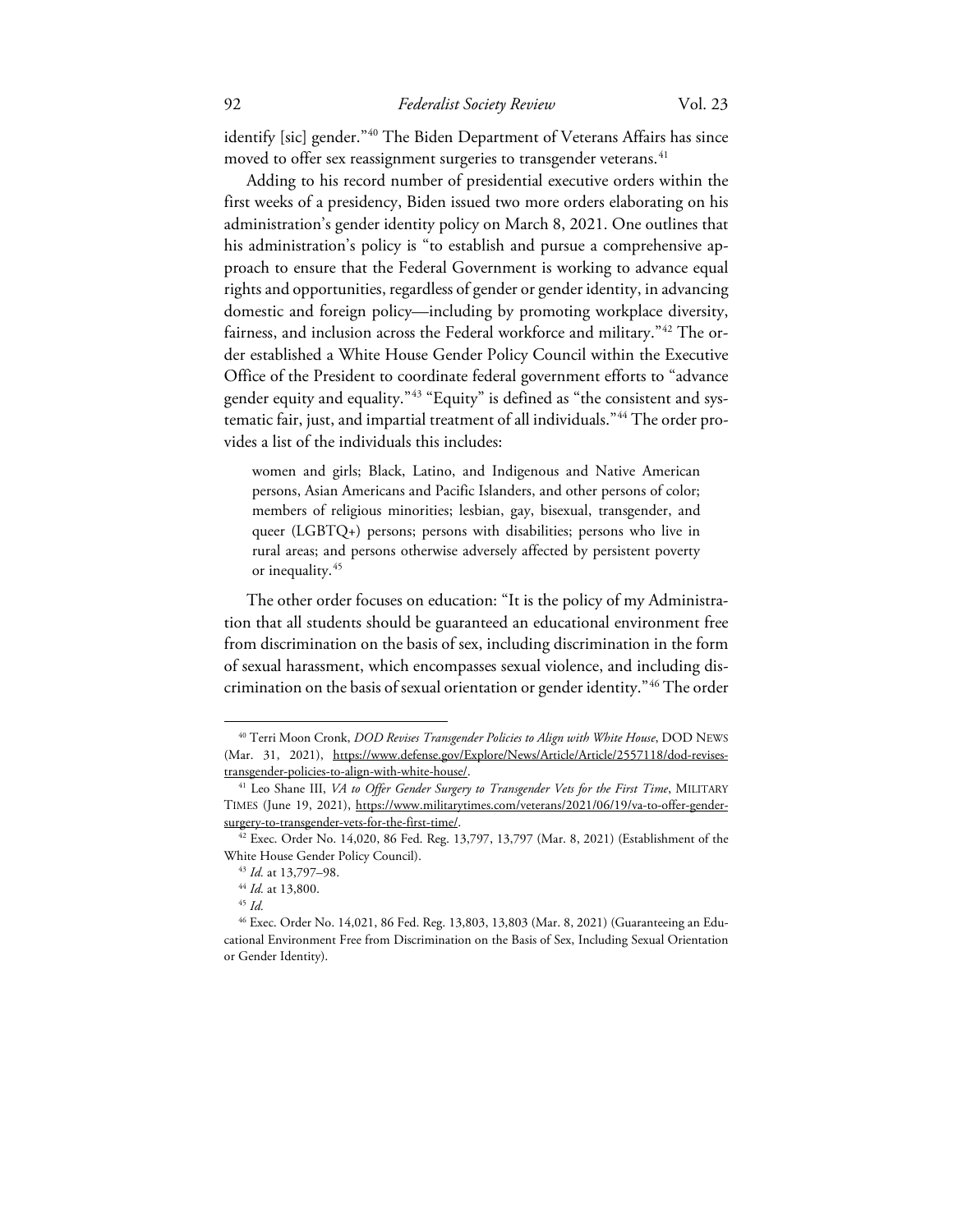calls on the Secretary of Education to review and implement regulations con-sistent with the policy.<sup>[47](#page-8-0)</sup>

On June 25, 2021, Biden issued yet another executive order, this time on "diversity, equity, inclusion, and accessibility in the federal workforce."[48](#page-8-1) Section 11 on "advancing equity for LGBTQ+ employees" states that federal employees "should be able to openly express their sexual orientation, gender identity, and gender expression, and have these identities affirmed and re-spected, without fear of discrimination, retribution, or disadvantage."<sup>[49](#page-8-2)</sup> Federal agencies are directed to provide health care coverage for "comprehensive gender-affirming care," use "non-binary" gender markers and pronouns, and explore opportunities to expand availability of "gender non-binary facilities and restrooms."[50](#page-8-3)

In both 2021 and 2022, Biden proclaimed March 31 "Transgender Day of Visibility."[51](#page-8-4) On March 31, 2022, he issued a video message stating his entire administration is "committed to advancing transgender equality in the classroom, on the playing field, at work, in our military, in our housing and health care systems—everywhere. Simply everywhere."<sup>[52](#page-8-5)</sup> Biden reiterated his promise to expand federal nondiscrimination protections to cover gender identity and his call on Congress to pass the Equality Act.<sup>[53](#page-8-6)</sup> The White House issued a fact sheet announcing new actions and documenting the series of

<sup>47</sup> *Id.*

<span id="page-8-2"></span><span id="page-8-1"></span><span id="page-8-0"></span><sup>48</sup> Exec. Order No. 14,035, 86 Fed. Reg. 34,593 (June 25, 2021) (Diversity, Equity, Inclusion, and Accessibility in the Federal Workforce).

<sup>49</sup> *Id.* at 34,600.

<sup>50</sup> *Id.* at 34,600–01.

<span id="page-8-4"></span><span id="page-8-3"></span><sup>51</sup> Joseph. R. Biden Jr., A Proclamation on Transgender Day of Visibility, 2021, White House (Mar. 31, 2021), https://www.whitehouse.gov/briefing-room/presidential-actions/2021/03/31/aproclamation-on-transgender-day-of-visibility-2021/; Joseph. R. Biden Jr., A Proclamation on Transgender Day of Visibility, 2022, White House (Mar. 30, 2022), https://www.whitehouse.gov/ briefing-room/presidential-actions/2022/03/30/a-proclamation-on-transgender-day-of-visibility-2022/.

<span id="page-8-6"></span><span id="page-8-5"></span><sup>&</sup>lt;sup>52</sup> President Biden (@POTUS), Twitter (Mar. 31, 2022, 10:04 AM), https://twitter.com/ POTUS/status/1509532210495254528. 53 *Id.*; Biden Proclamation on Transgender Day of Visibility 2022, *supra* note 51.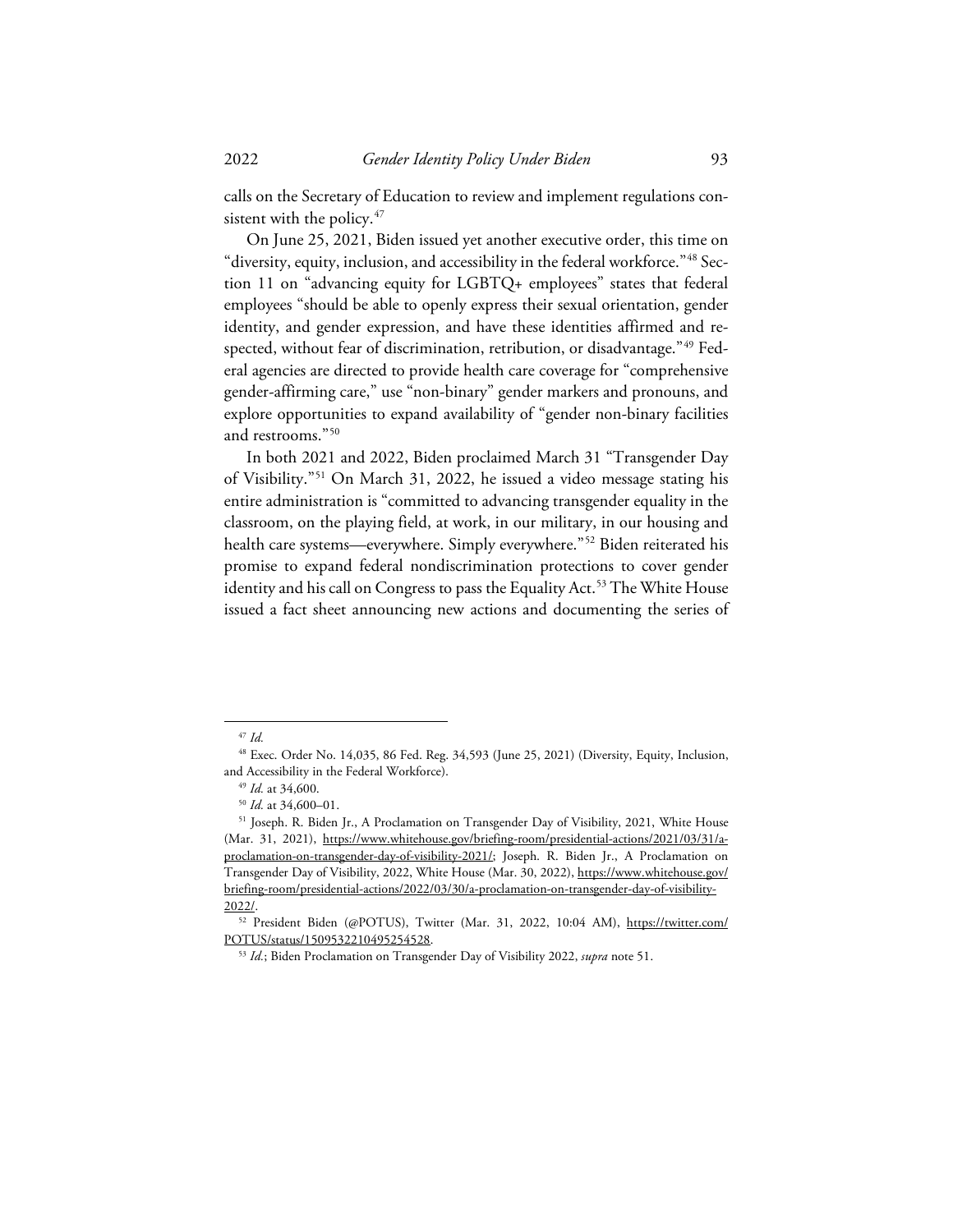actions already taken by the Biden administration in support of its gender identity policies.<sup>[54](#page-9-0)</sup>

While Biden's gender identity executive orders and policies touch on many contexts, this article focuses specifically on how they affect employment, health care, education, and athletics.

## *A. Employment*

In the employment context, the Supreme Court in *Bostock* decided that sex discrimination under Title VII includes discrimination on the basis of homosexuality and transgender status. Apart from an unlikely superseding Supreme Court decision or an even more unlikely intervention by Congress, *Bostock*'s protections for homosexual and transgender employees with respect to status-based hiring and firing decisions are here to stay. A few days after the Court issued its decision in June 2020, the Republican-controlled EEOC indicated its adoption of the Supreme Court's interpretation in updated, non-binding "technical assistance."

Although the Commission retains a Republican majority until July 2022 when the five-year term of one of three Republican-appointed Commissioners expires, a Democrat Commissioner became Chair when Biden became president. The Chair controls the "administrative operations of the Commission," such as deciding what business the Commission votes on and issuing technical assistance that, unlike guidance, does not require a vote of the full Commission.<sup>[55](#page-9-1)</sup>

On the first anniversary of *Bostock*, June 15, 2021, the Chair issued a "technical assistance document" on "what the *Bostock* decision means for LGBTQ+ workers (and all covered workers) and for employers across the country."[56](#page-9-2) The document purported to "briefly explain[] the Supreme Court's decision in *Bostock v. Clayton County* and the EEOC's established legal positions on sexual-orientation- and gender-identity-related workplace discrimination issues."[57](#page-9-3) It stated employees have a right to dress and use sex-

<span id="page-9-0"></span><sup>54</sup> Fact Sheet, The White House, FACT SHEET: Biden-Harris Administration Advances Equality and Visibility for Transgender Americans (Mar. 31, 2022), https://www.whitehouse.gov/briefing-room/statements-releases/2022/03/31/fact-sheet-biden-harris-administration-advances-equal-

<span id="page-9-1"></span>ity-and-visibility-for-transgender-americans/.

<sup>55</sup> 42 U.S.C. § 2000e-4(a).

<span id="page-9-3"></span><span id="page-9-2"></span><sup>56</sup> EEOC, Protections Against Employment Discrimination Based on Sexual Orientation or Gender Identity (June 15, 2021), https://www.eeoc.gov/protections-against-employment-discrimination-based-sexual-orientation-or-gender-identity. 57 *Id.*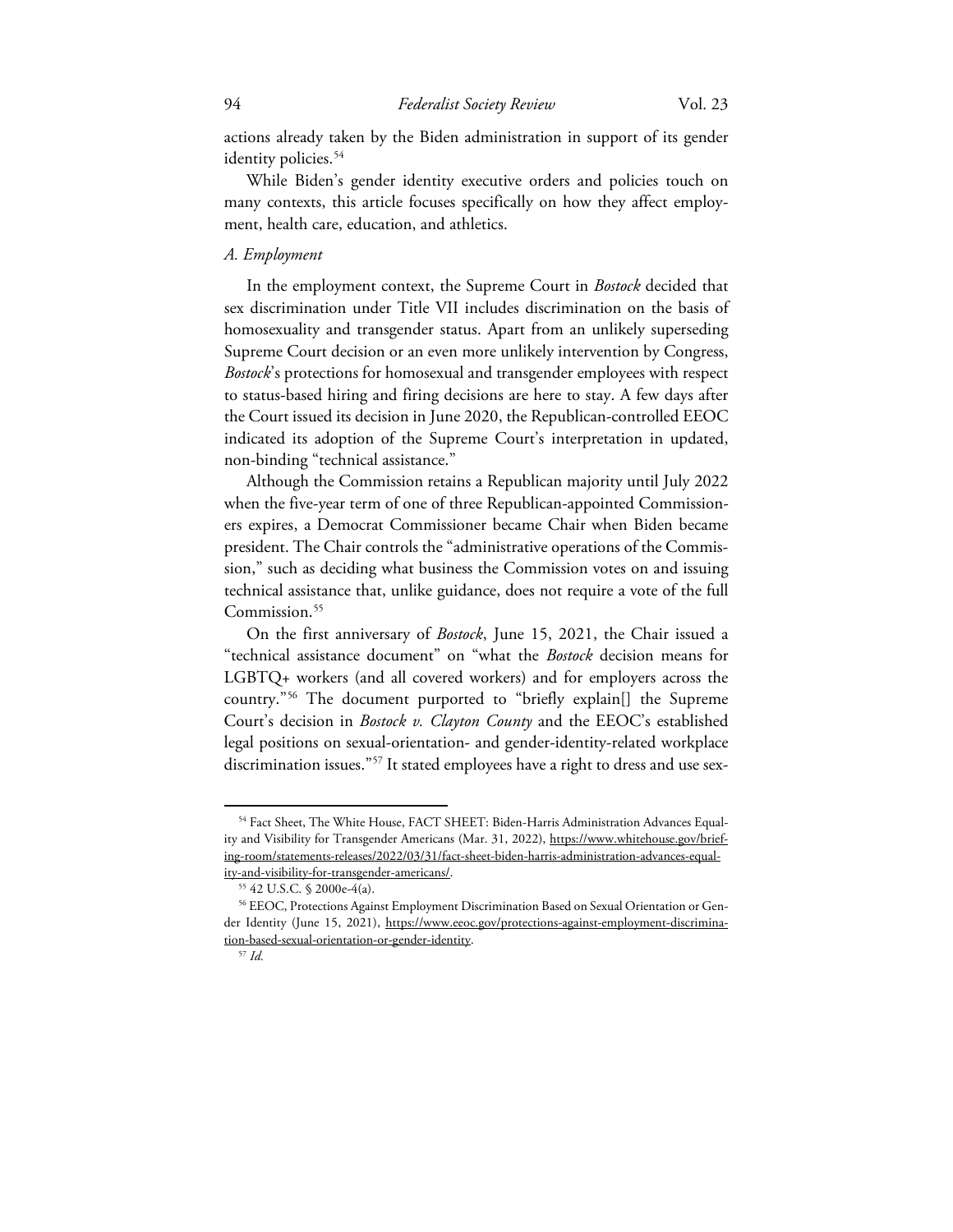specific bathrooms, locker rooms, and showers consistent with their gender identity, and that the "misuse" of preferred names or pronouns could constitute unlawful harassment.[58](#page-10-0) It further implied employers in the *private* sector are bound by pre-*Bostock federal* sector Commission decisions that extended sexual orientation and gender identity discrimination prohibitions to the federal workplace. [59](#page-10-1)

The document, however, was only "issued upon approval of the Chair" of the EEOC and explicitly acknowledged that it "does not have the force and effect of law and is not meant to bind the public in any way."[60](#page-10-2) The document was challenged in court, including by a group of twenty states that argued "*Bostock* did not identify any of the following EEOC-defined forms of 'discrimination' as discrimination under Title VII": sex-specific dress codes; single-sex bathrooms, locker rooms, and showers; preferred names and pro-nouns; and customer or client references.<sup>[61](#page-10-3)</sup> Despite the document "purport[ing] to represent the EEOC's interpretation of what Title VII demands of employers subject to Title VII," the states allege that this cannot be true, since the full five-member Commission did not vote on or approve the contents or the issuance of the document as is required to establish official EEOC policy or positions. [62](#page-10-4)

On Transgender Day of Visibility in 2022, the EEOC announced that it was adding the "nonbinary" gender marker "X" and the prefix "Mx." as part of its intake process for charges of employment discrimination. [63](#page-10-5) The press release stated that the EEOC "recogniz[es] that the binary construction of

<sup>58</sup> *Id.*

<sup>59</sup> *Id.*

<sup>60</sup> *Id.*

<span id="page-10-3"></span><span id="page-10-2"></span><span id="page-10-1"></span><span id="page-10-0"></span><sup>61</sup> Complaint ¶¶ 81–85, Tennessee v. U.S. Dep't of Educ., No. 3:21-cv-00308 (E.D. Tenn. Aug. 30, 2021) [hereinafter Twenty States Complaint] (raising Administrative Procedure Act (APA), separation of powers, sovereign immunity, and Tenth Amendment claims). The twenty states are Tennessee, Alabama, Alaska, Arizona, Arkansas, Georgia, Idaho, Indiana, Kansas, Kentucky, Louisiana, Mississippi, Missouri, Montana, Nebraska, Ohio, Oklahoma, South Carolina, South Dakota, and West Virginia. *Id.* Texas filed its own lawsuit challenging the document. Complaint, Texas v. Equal Emp't Opportunity Comm'n, No. 2:21-cv-00194-Z (N.D. Tex. Sept. 20, 2021) (amended Mar. 9, 2022).

<sup>&</sup>lt;sup>62</sup> Twenty States Complaint **[**¶ 88-92.

<span id="page-10-5"></span><span id="page-10-4"></span><sup>63</sup> Press Release, EEOC, EEOC to Add Non-Binary Gender Option to Discrimination Charge Intake Process (Mar. 31, 2022), https://www.eeoc.gov/newsroom/eeoc-add-non-binary-gender-option-discrimination-charge-intake-process.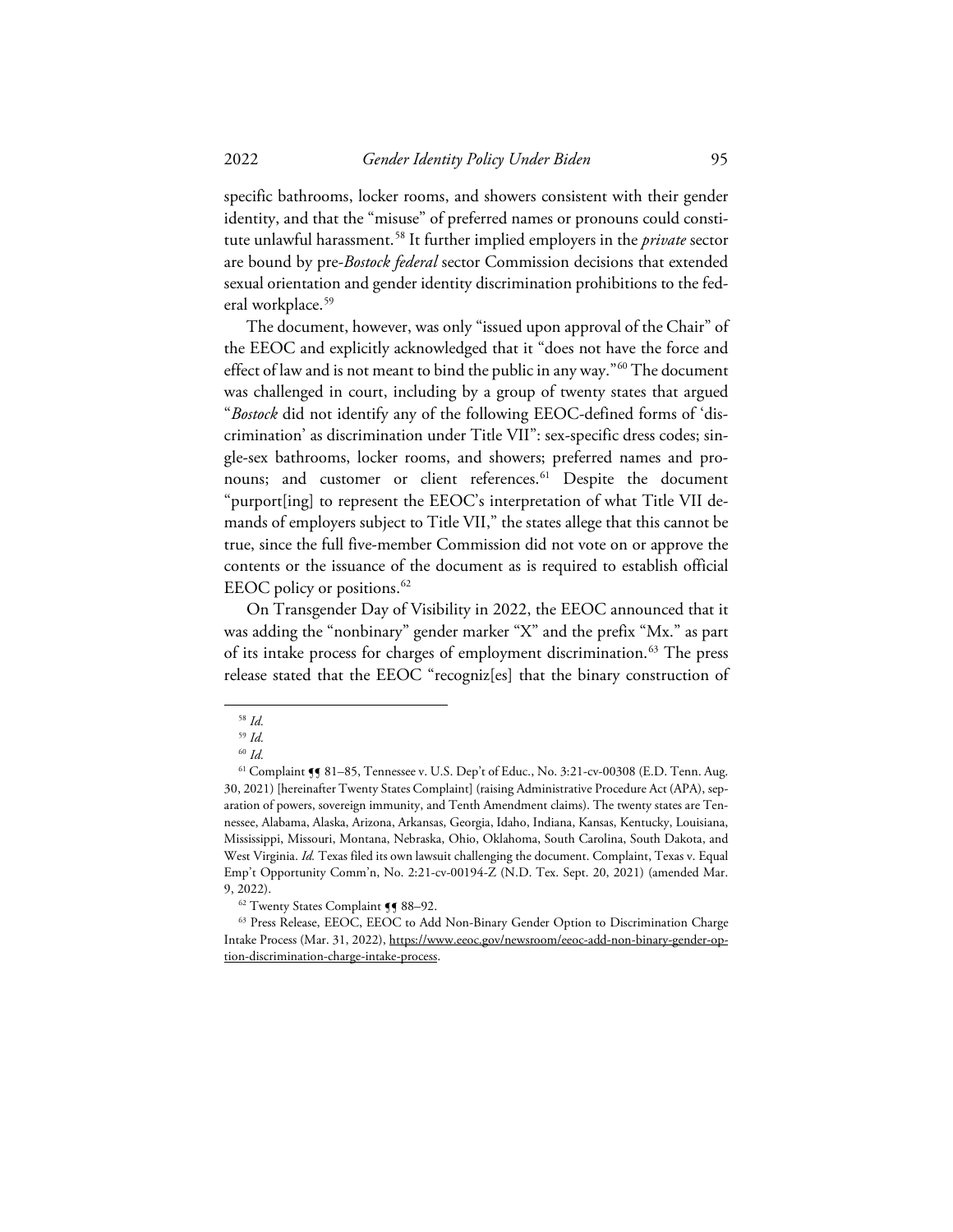gender as either 'male' or 'female' does not reflect the full range of gender identities."<sup>[64](#page-11-0)</sup> This move departs significantly from the Supreme Court's decision in *Bostock*, which assumed that "sex" refers only to the "biological distinctions between male and female."[65](#page-11-1)

The exact implications of *Bostock* in the employment context are still an open question, particularly as it relates to religious liberty. Title VII prohibits both sex discrimination and discrimination on the basis of religion. Title VII defines "religion" to include "all aspects of religious observance and practice, as well as belief" and requires employers to "reasonably accommodate" employees' religious observances and practices when such accommodations do not impose "undue hardship on the conduct of the employer's business."<sup>[66](#page-11-2)</sup> Generally, if providing an accommodation to an employee would subject another employee to a hostile work environment, that accommodation would constitute an undue hardship.[67](#page-11-3) Under Title VII, unlawful harassment occurs when the conduct is unwelcome and "severe or pervasive enough to create a work environment that a reasonable person would consider intimidating, hostile, or abusive."<sup>[68](#page-11-4)</sup> Apart from Title VII, employees raising gender identity or religious discrimination claims may rely on other federal or state human rights or nondiscrimination laws to advance their workplace claims.<sup>[69](#page-11-5)</sup>

There is ongoing litigation involving the denial of employees' religious accommodation requests to not participate in any work activity affirming or celebrating a view of sex or gender contrary to their sincerely held religious beliefs.[70](#page-11-6) One major unresolved issue is whether Title VII requires use of a

<sup>64</sup> *Id.*

<sup>65</sup> 140 S. Ct. 1731, 1739 (2020).

<sup>66</sup> 42 U.S.C. § 2000e(j).

<span id="page-11-3"></span><span id="page-11-2"></span><span id="page-11-1"></span><span id="page-11-0"></span><sup>67</sup> *See* EEOC, Compliance Manual on Religion Discrimination § 12-IV-B-4 (2021), https://www.eeoc.gov/laws/guidance/section-12-religious-discrimination.

<sup>68</sup> EEOC, *Harassment*, https://www.eeoc.gov/harassment.

<span id="page-11-5"></span><span id="page-11-4"></span><sup>69</sup> *See, e.g.*, Hobby Lobby Stores, Inc. v. Sommerville, No. 2-19-0362, 2021 IL App (2d) 190362 (Ill. App. Ct. Aug. 13, 2021) (awarding \$220,000 in damages against employer for violating Illinois Human Rights Act prohibition against gender identity discrimination by refusing transgender identifying employee use of women's restroom); *see also infra* note [72](#page-12-0) (listing cases raising non-Title VII claims).

<span id="page-11-6"></span><sup>70</sup> *See, e.g.*, Equal Emp't Opportunity Comm'n v. Kroger Ltd. P'ship I, No. 4:20-cv-01099 (E.D. Ark.) (involving Title VII failure to accommodate claims by two grocery store employees who requested religious accommodations to avoid wearing an apron with a visible rainbow-colored heart emblem on the bib that they believed endorsed LGBT values in violation of their religious beliefs); Brennan v. Deluxe Corp., No. 1:18-cv-02119 (D. Md.) (involving Title VII failure to accommodate claim by employee who was disciplined and fired for not completing employer's online ethics and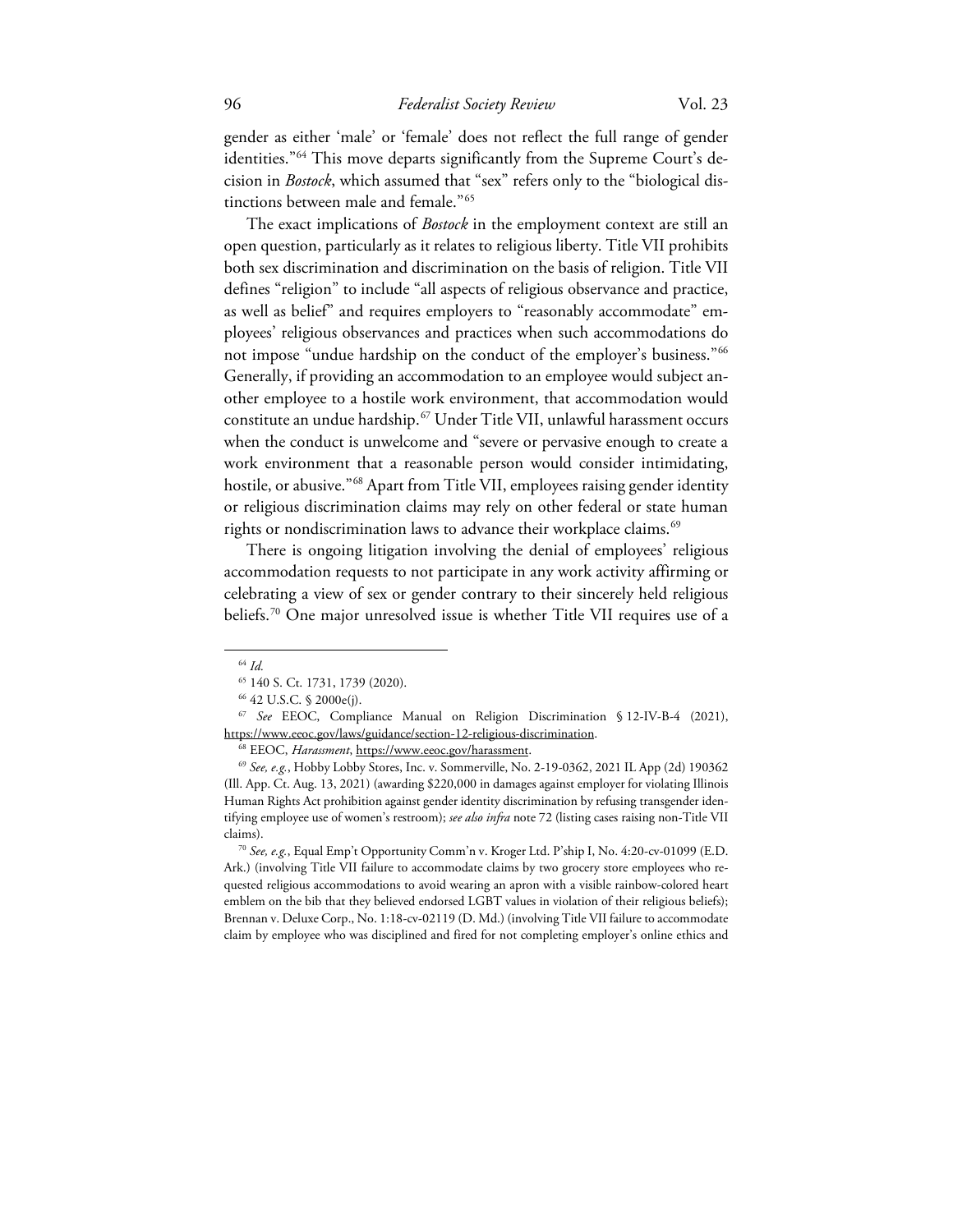transgender person's preferred pronouns in the workplace. Some argue that refusal to use a person's preferred name and pronouns is harassment and discriminatory. [71](#page-12-1) Others are litigating over whether employees who have religious objections to using pronouns that do not correspond to a person's biological sex are entitled to a religious accommodation or protection under Title VII, RFRA, the First Amendment, or various state laws. With increasing numbers of children identifying as transgender, this issue is becoming prevalent in the school context; multiple teachers have been fired over their refusal, based on their religious beliefs, to use preferred names or pronouns in violation of school policy (even in cases where they opt to not use pronouns altogether to avoid unintentionally giving offense). $^{72}$  $^{72}$  $^{72}$ 

<span id="page-12-0"></span>compliance course because the "correct" answer to a multiple-choice question about gender identity issues conflicted with his religious beliefs).

<span id="page-12-1"></span><sup>71</sup> *See generally* Chan Tov McNamarah, *Misgendering as Misconduct*, 68 UCLA L. REV. DIS-COURSE 40 (2020) (arguing that "misgendering" is "objectively offensive conduct" and should be considered harassment or discrimination).

<span id="page-12-2"></span><sup>72</sup> *See, e.g.*, Vlaming v. W. Point Sch. Bd., 10 F.4th 300 (4th Cir. 2021) (affirming rejection of federal court removal of claims under the Virginia constitution and state statutes by high school French teacher who was fired for not abiding by school nondiscrimination policy that required him to use student's preferred pronouns in violation of his religious beliefs); Meriwether v. Hartop, 992 F.3d 492 (6th Cir. 2021) (reversing dismissal of First Amendment free speech and free exercise claims by professor disciplined by university for not following university's gender identity nondiscrimination policy when he refused to address transgender identifying student by student's preferred title and pronouns and instead used only student's last name), *settled*  $\acute{\sigma}$  *voluntarily dismissed sub nom.* Meriwether v. Trustees of Shawnee State Univ., No. 1:18-cv-00753 (S.D. Ohio Apr. 14, 2022), *press release available at* https://adfmedia.org/case/meriwether-v-trustees-shawnee-state-university (university agreed to pay teacher \$400,000 plus attorneys' fees, and agreed teacher has a right to choose when to use, or avoid using, titles or pronouns when referring to or addressing students, including when student requests preferred pronouns); Kluge v. Brownsburg Cmty. Sch. Corp., 1:19-cv-2462 (S.D. Ind. July 12, 2021) (granting summary judgment for school on Title VII failure to accommodate and retaliation claims by Christian music teacher who was allegedly forced to resign for not complying with school name policy requiring use of students' preferred names and pronouns in violation of his religious beliefs after school revoked accommodation to use last names only for all students); *see also* Cross v. Loudoun Cnty. Sch. Bd., No. CL21-3254 (Va. Dec. 1, 2021) (affirming parties' agreement to permanently enjoin school in case raising free speech and free exercise claims by elementary school teacher who was placed on administrative leave after speaking out against proposed preferred pronoun policy at public school board meeting); Ricard v. USD 475 Geary Cnty. Schs. Sch. Bd. Members, No. 5:22-cv-04015 (D. Kan.) (involving First Amendment free speech and free exercise of religion, unconstitutional conditions, Fourteenth Amendment due process and equal protection, and breach of contract claims by middle school teacher who was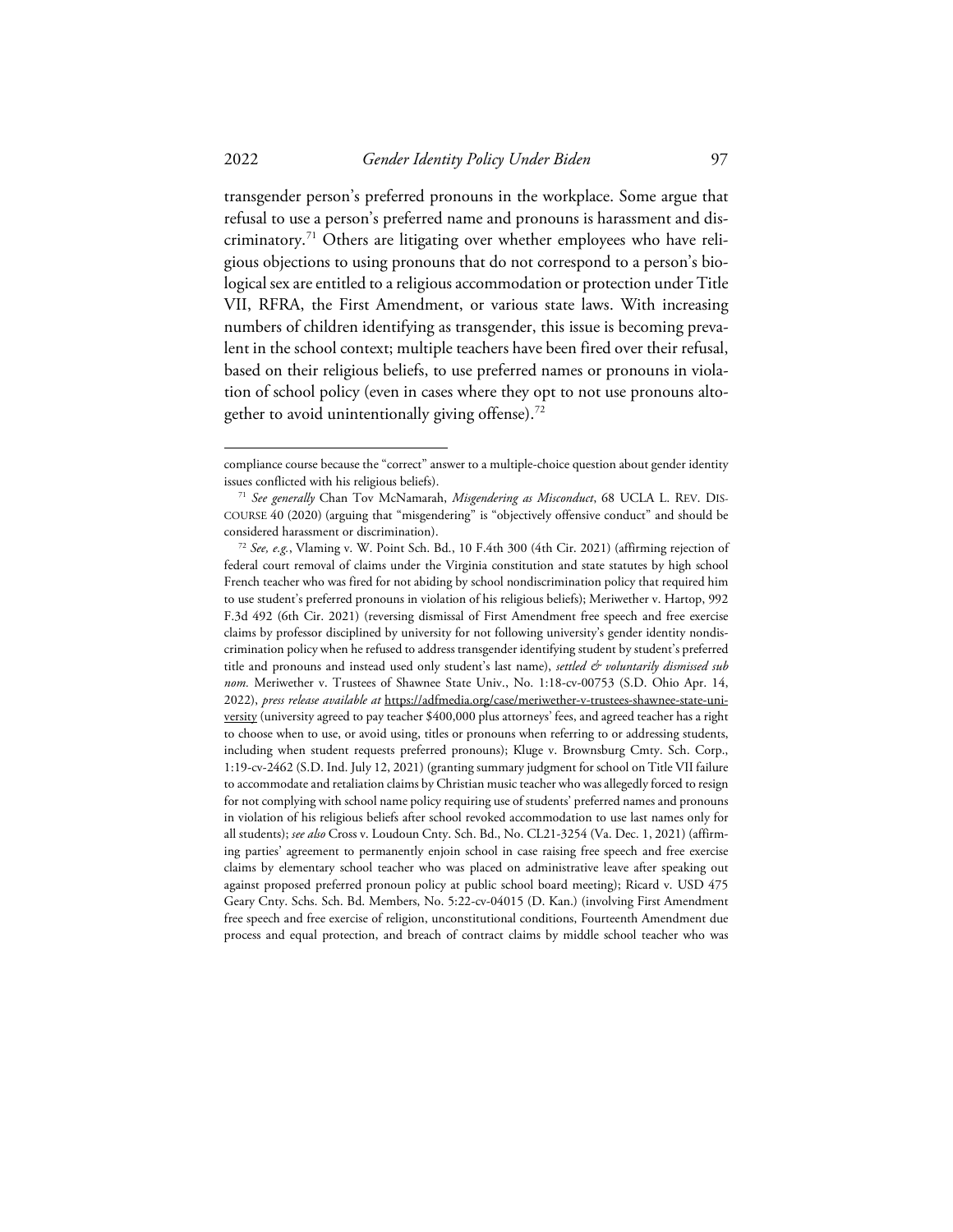On the employer side, a qualifying religious organization is generally able to "assert as a defense to a Title VII claim of discrimination or retaliation that it made the challenged employment decision on the basis of religion."[73](#page-13-0) But there is also ongoing litigation over whether Title VII's religious organization exemption or other laws, such as the First Amendment or RFRA, permit religious organizations, including churches, to fire or otherwise discipline employees who do not align with their doctrines on matters of marriage, gender, and sexuality.<sup>[74](#page-13-1)</sup> If the Equality Act passes and effectively removes RFRA protections from Title VII claims, religious organizations would have to qualify for an exemption under Title VII, the First Amendment, or another law.

On a related issued, even before *Bostock*, the EEOC took the position that Title VII requires employers to provide health insurance coverage for gender transition services if they provide coverage for similar services for other reasons. [75](#page-13-2) After *Bostock*, the EEOC was preemptively sued by a number of

<span id="page-13-2"></span><sup>75</sup> *See, e.g.*, Amicus Br. of the Equal Emp't Opportunity Comm'n in Supp. of Pl. and in Opp'n to Def.'s Mot. to Dismiss, Robinson v. Dignity Health, No. 4:16-cv-03035 (N.D. Cal. Aug. 22,

suspended and reprimanded for harassment and bullying for not using students' preferred name and denied religious accommodation from using preferred pronouns).

<sup>73</sup> EEOC, Compliance Manual, *supra* note 67, at § 12-I-C-1.

<span id="page-13-1"></span><span id="page-13-0"></span><sup>74</sup> *See, e.g.*, Demkovich v. St. Andrew Apostle Parish, 3 F.4th 968 (7th Cir. 2021) (en banc) (holding First Amendment ministerial exception applies to and bars hostile work environment claim of parish music director who was fired by priest for entering into same-sex marriage in violation of Church teaching); Bear Creek Bible Church & Braidwood Mgmt. v. Equal Emp't Opportunity Comm'n, No. 4:18-cv-00824 (N.D. Tex. Nov. 22, 2021) (holding church and similar church-type employers qualify for Title VII's religious organization exemption for their religious hiring decisions, while religious business-type employers do not, but are protected under RFRA and the First Amendment); Billard v. Charlotte Catholic High Sch., 3:17-cv-00011 (W.D.N.C. Sept. 3, 2021) (granting summary judgment on Title VII sex discrimination claim in favor of substitute drama teacher who was fired by Catholic school after announcing same-sex engagement and finding claim not barred by Title VII religious organization exemption, RFRA, or the First Amendment); Starkey v. Roman Catholic Archdiocese of Indianapolis, Inc., No. 1:19-cv-03153 (S.D. Ind. Aug. 11, 2021) (holding ministerial exception bars claims of discrimination, retaliation, and hostile work environment under Title VII, and violations of state tort law by guidance counselor whose employment contract was not renewed by Catholic school for entering into same-sex marriage in violation of contract and church teaching), *appealed*, No. 21-2524 (7th Cir.); Fitzgerald v. Roncalli High Sch., Inc., No. 1:19-cv-04291 (S.D. Ind.) (involving religious defenses under Title VII and the First Amendment to claims of discrimination, retaliation, and hostile work environment under Title VII and violations of state tort law by guidance counselor whose employment contract was not renewed by Catholic school for entering into same-sex civil union in violation of contract and church teaching); DeWeese-Boyd v. Gordon Coll., No. 1777CV01367 (Mass. Supp. Ct.) (involving application of ministerial exception to state law claims of associate professor of social work who disagreed with college's religious beliefs and policies on human sexuality and whose application for promotion to full professorship was declined allegedly because of her poor performance).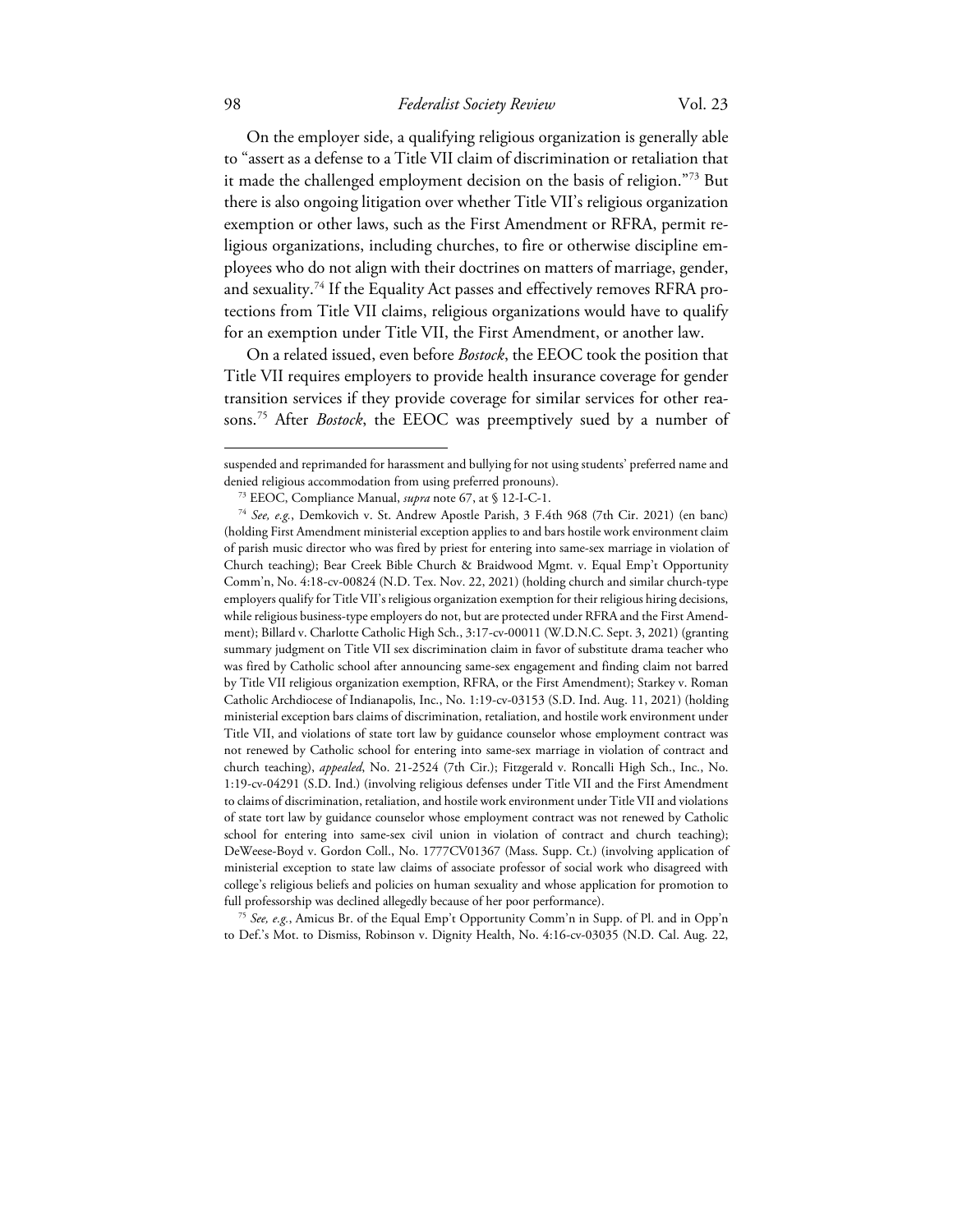Catholic-affiliated health care and health insurance entities and several Catholic employers seeking an injunction barring enforcement of a requirement to provide gender transition services or insurance coverage for such services (that would violate their sincerely held religious beliefs). The agency declined to say it would refrain from enforcing such a requirement against those religious organizations.[76](#page-14-0) The district court concluded that the enforcement of such a requirement would violate plaintiffs' exercise of religion rights under RFRA.<sup>[77](#page-14-1)</sup> Similarly, the Christian Employers Alliance sued the EEOC over its interpretation that Title VII's sex discrimination prohibition requires religious non-profit and for-profit employers to provide and pay for insurance coverage of gender transition services in violation of the employers' religious beliefs. [78](#page-14-2)

In another lawsuit brought by a Christian church and Christian-owned business, a district court held that after *Bostock* employer policies denying

<sup>2016) (</sup>arguing hospital's categorical exclusion of coverage for gender transition treatments in its employee health plan, while providing coverage of "medically necessary" treatment for other serious health conditions, stated plausible Title VII sex discrimination claim); Consent Decree § 30, Equal Emp't Opportunity Comm'n v. Deluxe Financial Servs., Inc., No. 15-cv-02646 (D. Minn. Jan. 20, 2016) (entering into three-year consent decree, which provided, inter alia: "As of January 1, 2016, Defendant's national health benefits plan does not and will not include partial or categorical exclusions for otherwise medically necessary care solely on the basis of sex (including transgender status) and gender dysphoria. For example, if the health benefits plan covers exogenous hormone therapy for non-transgender enrollees who demonstrate medical necessity for treatment, the plan cannot exclude exogenous hormone therapy for transgender enrollees or persons diagnosed with gender dysphoria where medical necessity for treatment is also demonstrated."); Julie Moreau, *Walmart Subsidiary Discriminated Against Transgender Worker, EEOC Finds*, NBC NEWS (Aug. 8, 2017, 10:33 AM), https://www.nbcnews.com/feature/nbc-out/walmart-subsidiary-discriminated-againsttransgender-worker-eeoc-finds-n790696 (reporting EEOC letter of determination found that Sam's Club (a Walmart subsidiary) violated Title VII, maintaining: "Robison was denied medical coverage because she is transgender, and that Walmart's health care policy 'categorically excluded coverage of any services for "transgender treatment/sex therapy," denying [Robison] medically necessary care that would have been covered if not for her transgender status.'" (alteration in original)).

<span id="page-14-0"></span><sup>76</sup> Religious Sisters of Mercy v. Azar, 513 F. Supp. 3d 1113, 1142 (D.N.D. 2021) ("The EEOC has never disavowed an intent to enforce Title VII's prohibition on gender-transition exclusions in health plans against the CBA or its members. At the same time, the EEOC has enforced that very interpretation against other employers."), *appealed sub nom.* Religious Sisters of Mercy v. Becerra, No. 21-1890 (8th Cir.) (oral argument held December 15, 2021).

<sup>77</sup> *Id.* at 1149.

<span id="page-14-2"></span><span id="page-14-1"></span><sup>78</sup> Complaint ¶ 3, Christian Emp'rs Alliance v. U.S. Equal Emp't Opportunity Comm'n, No. 1:21-cv-00195 (D.N.D. Oct. 18, 2021).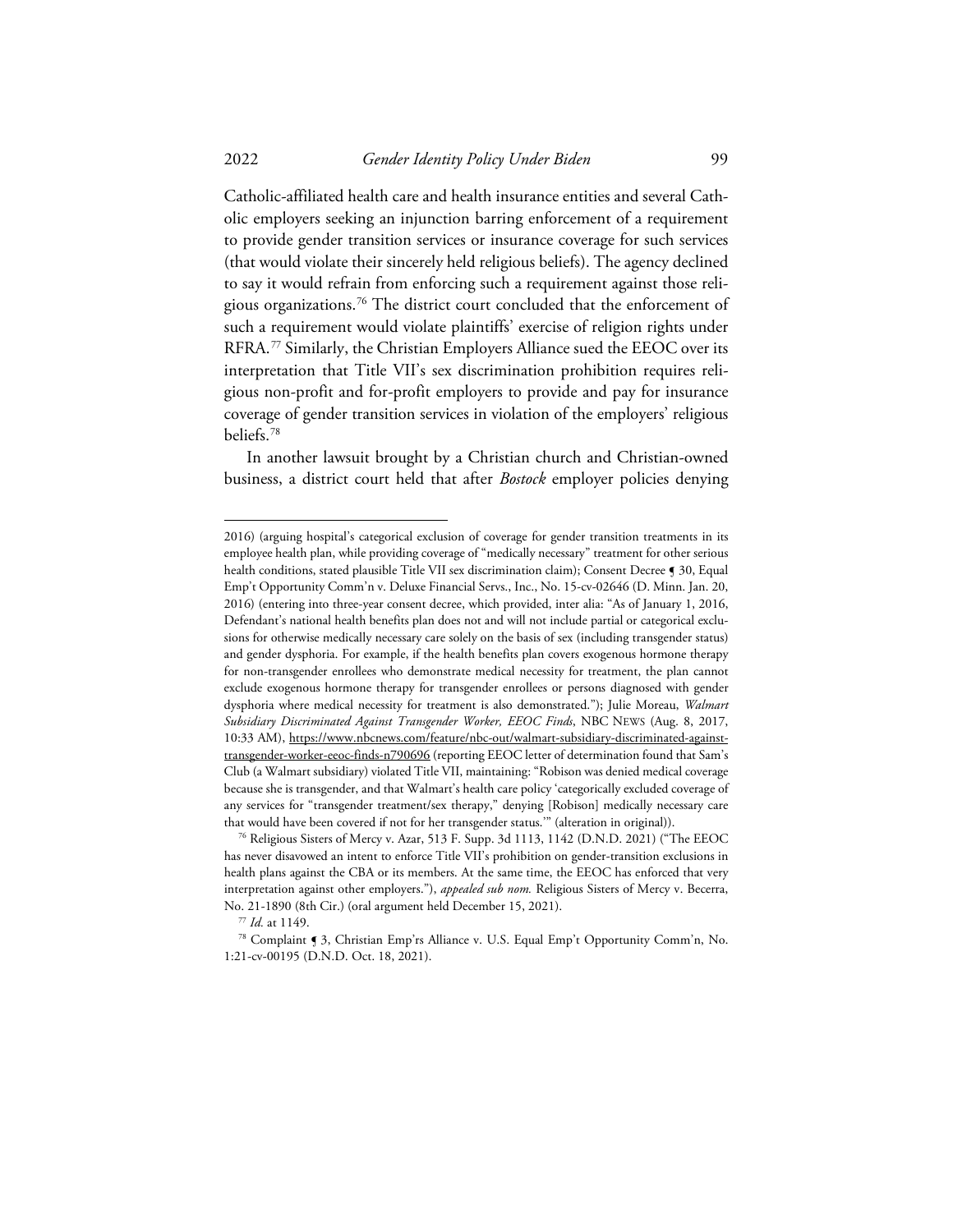coverage of sex reassignment surgeries and cross-sex hormones violate Title VII since "these policies would *only* function to discriminate against individ-uals with gender dysphoria."[79](#page-15-0) The court, however, held that workplace policies regarding sexual conduct, dress codes, and sex-specific restrooms did *not* violate Title VII because they "do not treat one sex worse than the other."[80](#page-15-1)

Apart from Title VII, employers may also be required to provide insurance coverage for gender transition services under Biden administration health insurance regulations, discussed below.

## *B. Health Care*

In the health care context, several groups are seeking to force insurance plans to cover and hospitals and medical professionals to provide the full range of gender transition services, including for minor children. Litigation is ongoing over whether and to what extent insurance coverage for and provision of such services is required by law and whether there are any exemptions when the services conflict with medical judgments, conscience, or religious beliefs.

#### 1. Section 1557 Regulations

2016 Rule. In the wake of the passage of the Patient Protection and Af-fordable Care Act (the ACA), <sup>[81](#page-15-2)</sup> the U.S. Department of Health and Human Services (HHS) under the Obama administration issued a slew of regulations, including one in 2016 implementing Section 1557 of the ACA (the "2016 Rule").<sup>[82](#page-15-3)</sup> Section 1557 guarantees that no individual can be denied benefits in a federally run or federally funded health program because of their race, color, national origin, sex, age, or disability—all well-established categories of civil rights law. [83](#page-15-4) It does so by incorporating the "ground[s] prohibited under" and the enforcement mechanisms from four existing federal civil rights laws, including the prohibition against discrimination "on the basis of

<sup>&</sup>lt;sup>79</sup> Bear Creek Bible Church & Braidwood Mgmt., No. 4:18-cv-00824, at 68.

<sup>80</sup> *Id.* at 62–69.

<span id="page-15-2"></span><span id="page-15-1"></span><span id="page-15-0"></span><sup>81</sup> Pub. L. 111-148, 124 Stat. 119 (2010) as amended by the Health Care and Education Reconciliation Act of 2010, Pub. L. 111-152, 124 Stat. 1029 (codified in scattered sections of U.S.C.).

<span id="page-15-4"></span><span id="page-15-3"></span><sup>82</sup> Nondiscrimination in Health Programs and Activities, 81 Fed. Reg. 31,375 (May 18, 2016) (codified at 45 C.F.R. § 92).

<sup>83</sup> 42 U.S.C. § 18116.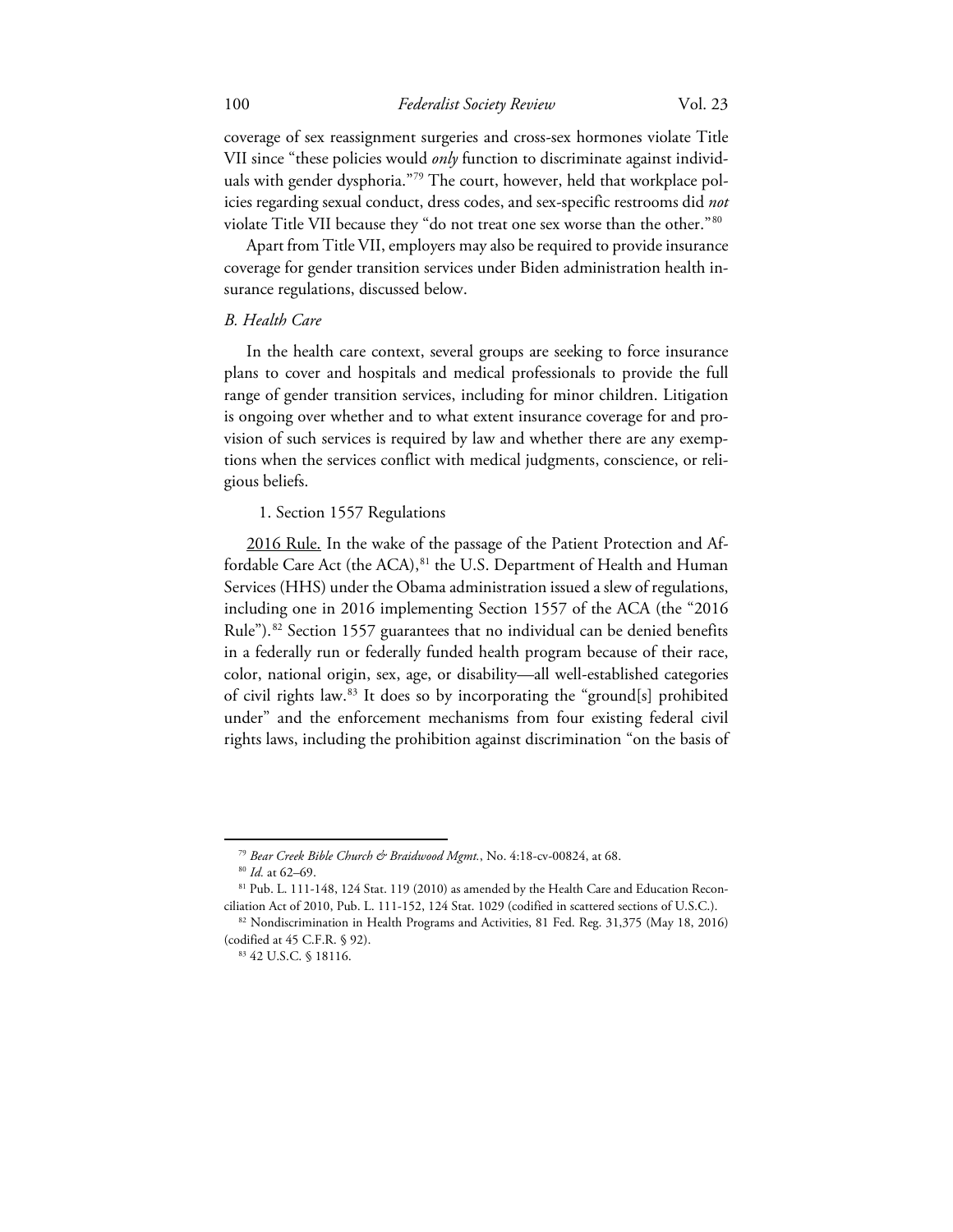sex" in Title IX of the Education Amendments of 1972.<sup>84</sup> As Ryan Anderson and Roger Severino noted in 2016, "Section 1557 of the ACA does not create special privileges for new classes of people or require insurers and physicians to cover or provide specific procedures or treatments."[85](#page-16-1)

The Obama administration's 2016 Rule, however, redefined discrimination "on the basis of sex" to include discrimination based on "termination of pregnancy," "sex stereotyping," and "gender identity," which was defined as "an individual's internal sense of gender, which may be male, female, neither, or a combination of male and female, and which may be different from an individual's sex assigned at birth."[86](#page-16-2) HHS explicitly chose not to include "sexual orientation" as part of the definition. [87](#page-16-3) Under the Rule, "[a] provider specializing in gynecological services that previously declined to provide a medically necessary hysterectomy for a transgender man would have to revise its policy to provide the procedure for transgender individuals in the same manner it provides the procedure for other individuals."[88](#page-16-4) ("Medically necessary" treatments, as used by the Obama and Biden administrations and gender identity advocates, describe medical interventions and alterations that attempt to ameliorate a person's internal psychological distress that arises from having a biological sex that differs from their stated internal gender identity by physically altering the person's body. At the same time, any therapies designed to help such people accept their biological sex are deemed not medically necessary.) HHS's rule also required private employers, individuals, and taxpayers to fund health insurance coverage for these procedures, irrespective

<span id="page-16-0"></span><sup>84</sup> Id. § 18116(a) (citing Title IX, 20 U.S.C. § 1681 et seq.). Title IX contains a religious exemption, which provides that Title IX does not apply to a covered entity controlled by a religious organization if its application would be inconsistent with the religious tenets of the organization, 20 U.S.C. § 1681(a)(3), and an abortion neutrality provision. 20 U.S.C. § 1688.

<span id="page-16-1"></span><sup>85</sup> ROGER SEVERINO & RYAN T. ANDERSON, PROPOSED OBAMACARE GENDER IDENTITY MANDATE THREATENS FREEDOM OF CONSCIENCE AND THE INDEPENDENCE OF PHYSICIANS, HERITAGE FOUND. BACKGROUNDER NO. 3089 2 (Jan. 8, 2016), https://www.heritage.org/health-care-reform/report/proposed-obamacare-gender-identity-mandate-threatens-freedom-conscience.

<sup>86</sup> 81 Fed. Reg. 31,375, 31,467.

<span id="page-16-4"></span><span id="page-16-3"></span><span id="page-16-2"></span><sup>&</sup>lt;sup>87</sup> Id. at 31,390 ("OCR has decided not to resolve in this rule whether discrimination on the basis of an individual's sexual orientation status alone is a form of sex discrimination under Section 1557.").

<sup>88</sup> *Id.* at 31,455.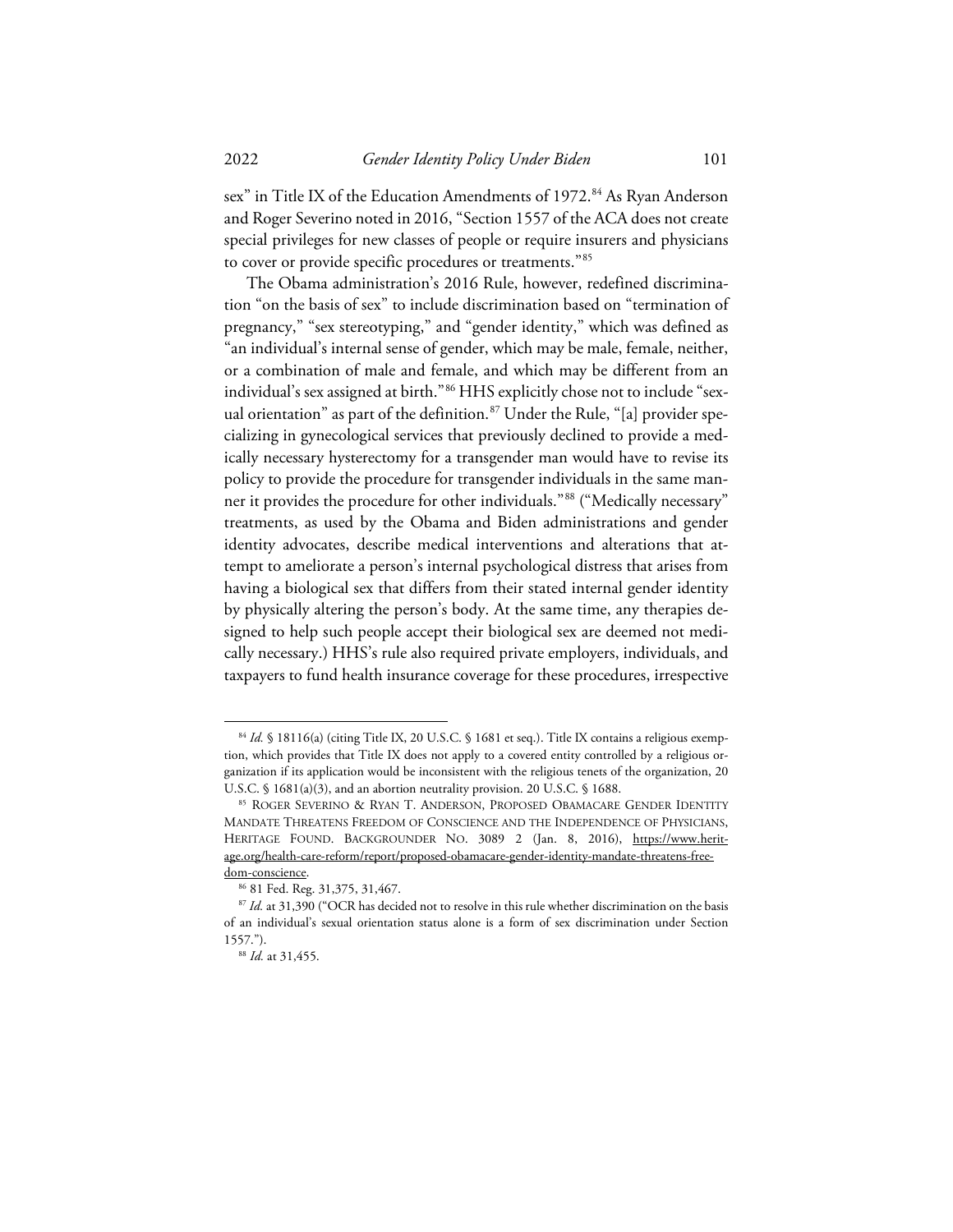of whether it conflicts with their medical judgments or consciences<sup>[89](#page-17-0)</sup> and despite HHS's 2016 national coverage determination that its own Medicare program need not cover sex reassignment surgeries due to insufficient scien-tific evidence of medical necessity.<sup>[90](#page-17-1)</sup> The 2016 Rule, however, did not just *allow* gender transition services, including sex reassignment surgery, but effectively *required* them despite their controversial nature.

The question of the proper treatment of gender dysphoria—the clinical diagnosis that requires treatment—is unsettled, and respected physicians have raised serious concerns about the propriety of prescribing progressively irreversible and sterilizing cross-sex hormones, sex reassignment surgeries, and other gender transition treatments, particularly for children. [91](#page-17-2) Nevertheless, under the 2016 Rule, if physicians administered treatments or performed surgeries that *could* further gender transitions (such as mastectomies on biological females to treat cancer), they were *required* to provide such services for gender transition purposes, including for minors. If they failed to comply, they faced severe consequences such as loss of federal funding for their practices or for their employers (which would likely result in job loss).

Along with ignoring the medical judgment of those who believe transition is not the proper treatment of gender dysphoria, especially for minor children, the Rule's transgender mandate created serious conflicts of conscience for many health care professionals. In the Rule, HHS declined to adopt the exemption for religious institutions required under Title IX (which is otherwise

<sup>89</sup> *See id.* at 31,378–80.

<span id="page-17-1"></span><span id="page-17-0"></span><sup>90</sup> *See* U.S. Ctrs. for Medicare & Medicaid Servs., Decision Memo for Gender Dysphoria and Gender Reassignment Surgery (CAG-00446N) (Aug. 30, 2016) (stating the agency "is not issuing a National Coverage Determination (NCD) at this time on gender reassignment surgery for Medicare beneficiaries with gender dysphoria because the clinical evidence is inconclusive for the Medicare population"), https://www.cms.gov/medicare-coverage-database/details/nca-decision-memo. aspx?NCAId=282&CoverageSelection=National&KeyWord=gender+reassignment+surgery&Key-WordLookUp=Title&KeyWordSearchType=And&bc=gAAAACAACAAAAA==&.

<span id="page-17-2"></span><sup>&</sup>lt;sup>91</sup> See generally Ethics & Pub. Pol'y Ctr., EPPC Scholars Comment Opposing Proposed Rule "Patient Protection and Affordable Care Act; HHS Notice of Benefit and Payment Parameters for 2023," RIN 0938-AU65 (Jan. 27. 2022), https://eppc.org/wp-content/uploads/2022/01/EPPC-Scholars-Comment-Opposing-SOGI-Insurance-Mandate.pdf (discussing the unsettled nature of the proper treatment of gender dysphoria, as well as the harms and risks of transition treatments, especially for minors); RYAN T. ANDERSON, WHEN HARRY BECAME SALLY: RESPONDING TO THE TRANSGENDER MOMENT (2018) (same); ABIGAIL SHRIER, IRREVERSIBLE DAMAGE: THE TRANSGENDER CRAZE SEDUCING OUR DAUGHTERS (2020) (exploring the "trans" epidemic sweeping teenage girls and the push for "life-changing interventions on young girls—including medically unnecessary double mastectomies and puberty blockers that can cause permanent infertility").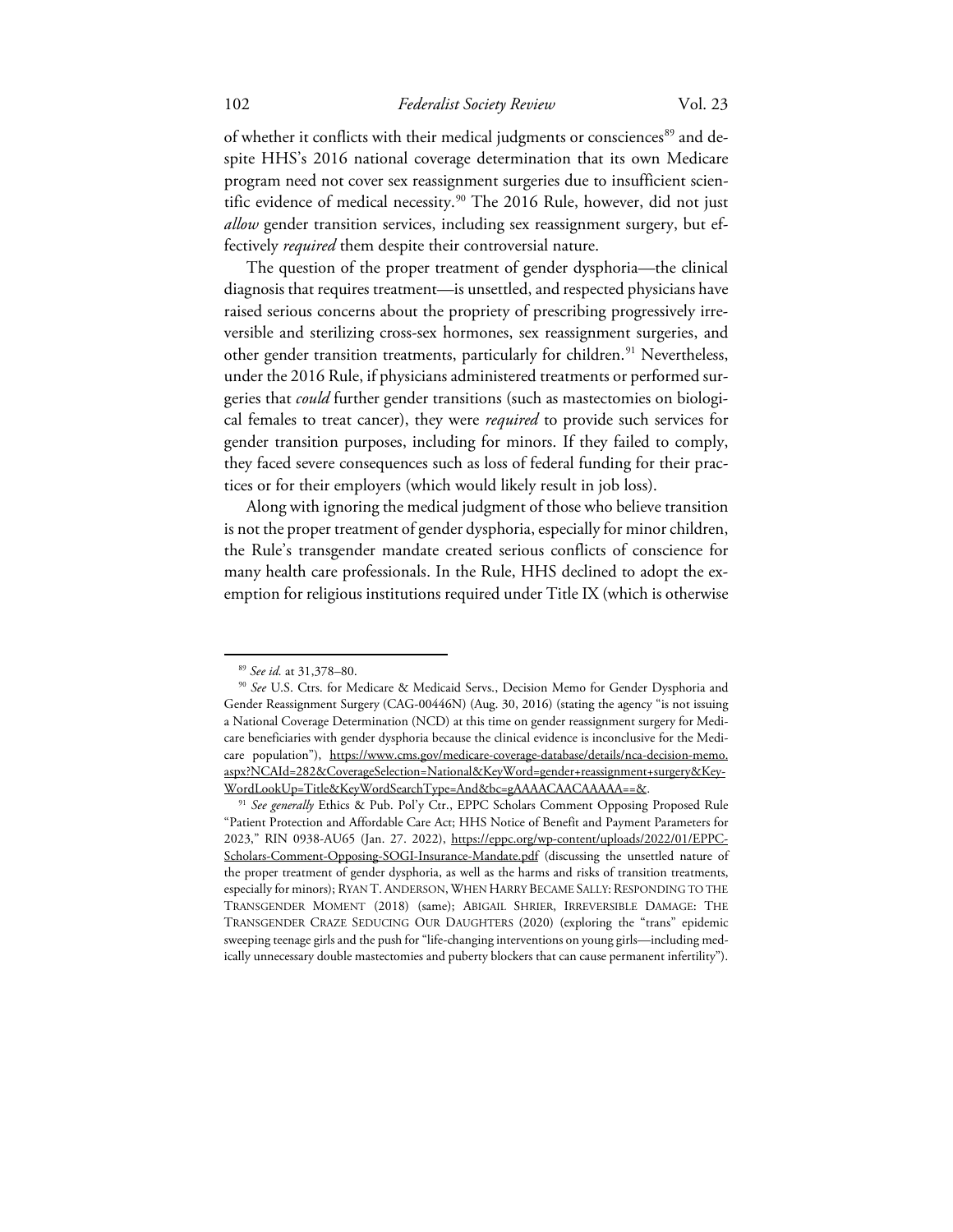incorporated by Section 1557).<sup>[92](#page-18-0)</sup> Instead, HHS called it "a blanket religious exemption," refused to apply it, and claimed that other laws such as RFRA and provider conscience statutes "appropriately address[]" any religious con-cerns.<sup>[93](#page-18-1)</sup> But by prohibiting differential treatment on the basis of gender identity in health services, the rule targeted health care professionals and organizations that, as a matter of professional medical judgment, conscience, or religious faith, "believe that maleness and femaleness are biological realities to be respected and affirmed, not altered or treated as diseases."[94](#page-18-2)

The 2016 Rule's redefinition of sex discrimination was challenged in two different federal district courts by nine states, several religious organizations, and an association of over 19,000 health care professionals.<sup>[95](#page-18-3)</sup> On December 31, 2016, one federal district court preliminarily enjoined nationwide the challenged provisions, concluding that they violated the Administrative Procedure Act (APA) by "contradicting existing law and exceeding statutory authority," and also likely violated RFRA. [96](#page-18-4) The second federal district court agreed.<sup>[97](#page-18-5)</sup> On October 15, 2019, the first court issued a final judgment, vacating the rule because its attempt to prohibit discrimination on the basis of "gender identity" and "termination of pregnancy" violated both the APA and RFRA. [98](#page-18-6) These rulings bind HHS from enforcing those provisions. HHS

<span id="page-18-0"></span><sup>&</sup>lt;sup>92</sup> *Cf.* 81 Fed. Reg. 31,375, 31,380 ("We decline to adopt commenters' suggestion that we import Title IX's blanket religious exemption into Section 1557. Section 1557 itself contains no religious exemption."), *with* 42 U.S.C. § 18116(a) ("an individual shall not, *on the ground prohibited under* . . . title IX of the Education Amendments of 1972 (20 U.S.C. 1681 et seq.), . . . be excluded from participation in, be denied the benefits of, or be subjected to discrimination under . . ." and "[t]he enforcement mechanisms provided for and available under such . . . title IX . . . shall apply for purposes of violations of this subsection").

<sup>93</sup> 81 Fed. Reg. 31,375, 31,435.

<sup>94</sup> SEVERINO & ANDERSON, *supra* note 85, at 1–2.

<span id="page-18-3"></span><span id="page-18-2"></span><span id="page-18-1"></span><sup>95</sup> *See* Franciscan Alliance, Inc. v. Burwell, 227 F. Supp. 3d 660 (N.D. Tex. 2016); Religious Sisters of Mercy v. Burwell, No. 3:16-cv-00386 (D.N.D.), *appealed sub nom. Religious Sisters of Mercy*, No. 21-1890; Catholic Benefits Assoc. v. Burwell, No. 3:16-cr-00432 (D.N.D.) (later consolidated with *Religious Sisters of Mercy*), *appealed sub nom. Religious Sisters of Mercy*, No. 21-1890.

<sup>96</sup> *Franciscan Alliance*, 227 F. Supp. 3d at 670.

<span id="page-18-6"></span><span id="page-18-5"></span><span id="page-18-4"></span><sup>97</sup> *Religious Sisters of Mercy*, Nos. 3:16-cv-00386 & 3:16-cr-00432, at 2–3 (D.N.D. Jan. 23, 2017) (staying enforcement of 2016 Rule's "prohibitions against discrimination on the bases of gender identity and termination of pregnancy" as to plaintiffs in both cases), *appealed*, No. 21-1890 (8th Cir.).

<sup>98</sup> Franciscan Alliance, Inc. v. Azar, 414 F. Supp. 3d 928, 947 (N.D. Tex. 2019).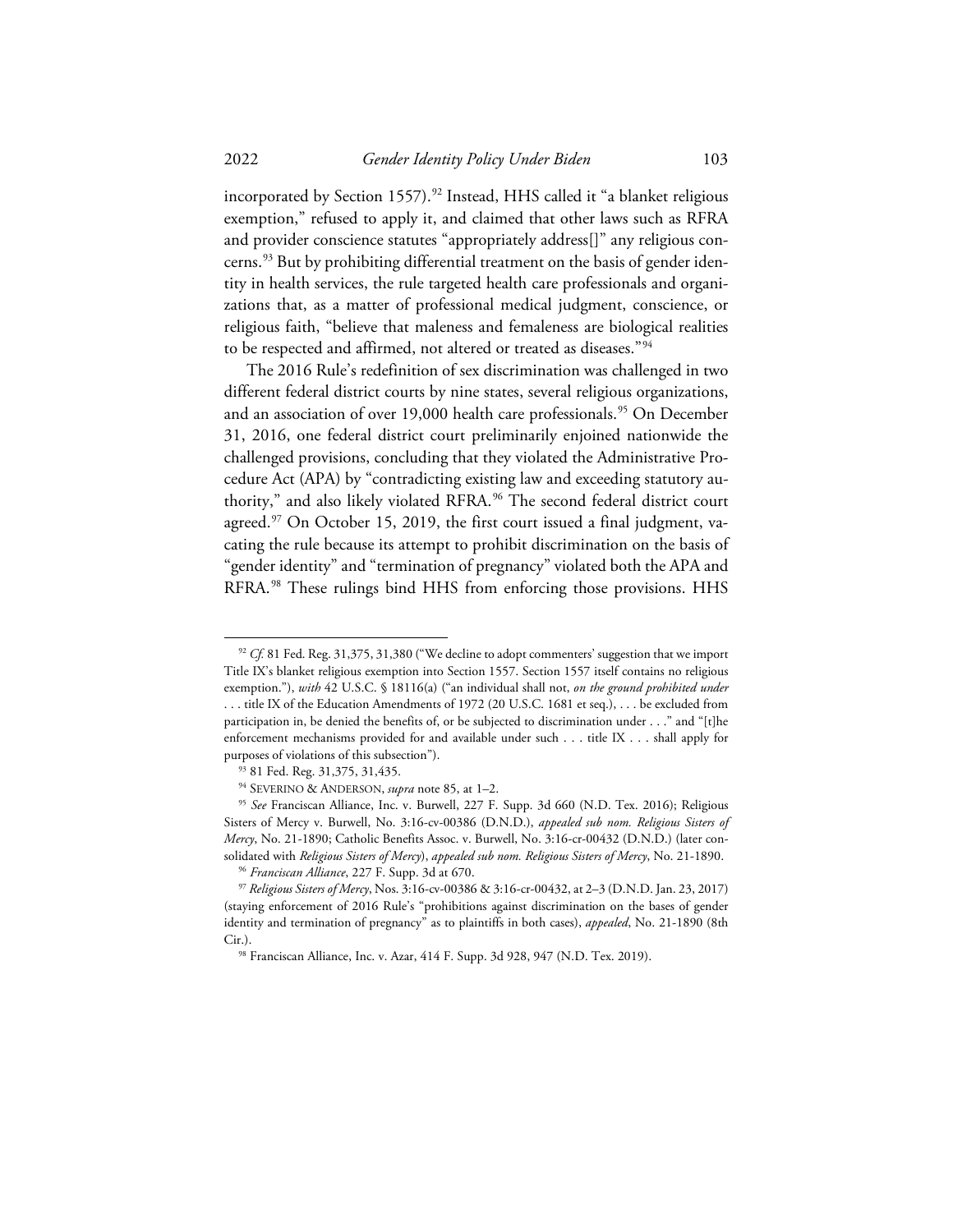appealed both rulings, not disputing the RFRA analysis, but arguing that the plaintiffs failed to demonstrate standing, ripeness, and irreparable harm.<sup>[99](#page-19-0)</sup>

2020 Rule. HHS under the Trump administration rescinded the 2016 Rule (with some exceptions not relevant here) and issued a new rule in 2020. [100](#page-19-1)

After substantial review, including consideration of hundreds of thousands of public comments, HHS under Trump publicly unveiled the final rule on June 12, 2020 (coincidentally a few days before the *Bostock* decision), and sent it to the federal register for publication. [101](#page-19-2) The 2020 rule explicitly eliminated the 2016 rule's inclusion of "gender identity" within the definition of discrimination "on the basis of sex" in health care under Section 1557. Instead, the 2020 rule did not define sex, but stated that sex discrimination under Section 1557 should be understood per its ordinary original public meaning of the exclusive "biological binary of male and female."[102](#page-19-3) In anticipating the potential effect of the *Bostock* decision (which was issued while the rule's publication in the Federal Register was pending), HHS stated, "the binary biological character of sex (which is ultimately grounded in genetics) takes on special importance in the health context. Those implications might not be fully addressed by future Title VII rulings even if courts were to deem the categories of sexual orientation or gender identity to be encompassed by the prohibition on sex discrimination in Title VII."<sup>[103](#page-19-4)</sup>

The 2020 Rule maintained "vigorous enforcement of federal civil rights laws on the basis of race, color, national origin, disability, age, and sex," but it restored "the rule of law by revising certain provisions" in the 2016 Rule that exceeded the scope of the authority Congress delegated in Section 1557.<sup>[104](#page-19-5)</sup> Specifically, HHS said it would thereafter treat "sex discrimination"

<sup>99</sup> *Religious Sisters of Mercy*, No. 21-1890 (oral argument held December 15, 2021).

<span id="page-19-1"></span><span id="page-19-0"></span><sup>&</sup>lt;sup>100</sup> Nondiscrimination in Health and Health Education Programs or Activities, Delegation of Authority, 85 Fed. Reg. 37,160 (June 19, 2020).

<span id="page-19-2"></span><sup>&</sup>lt;sup>101</sup> Press Release, U.S. Dep't of Health & Human Servs., HHS Finalizes Rule on Section 1557 Protecting Civil Rights in Healthcare, Restoring the Rule of Law, and Relieving Americans of Billions in Excessive Costs (June 12, 2020), https://www.hhs.gov/guidance/document/hhs-finalizesrule-section-1557-protecting-civil-rights-healthcare-restoring-rule-law-and. The rule was officially published in the federal register on June 19, 2020. *See* 85 Fed. Reg. 37,160.

<span id="page-19-5"></span><span id="page-19-4"></span><span id="page-19-3"></span><sup>102</sup> 85 Fed. Reg. 37,160, 37,178.

<sup>103</sup> *Id.* at 37,168.

<sup>104</sup> HHS Finalizes Rule on Section 1557, *supra* note 101.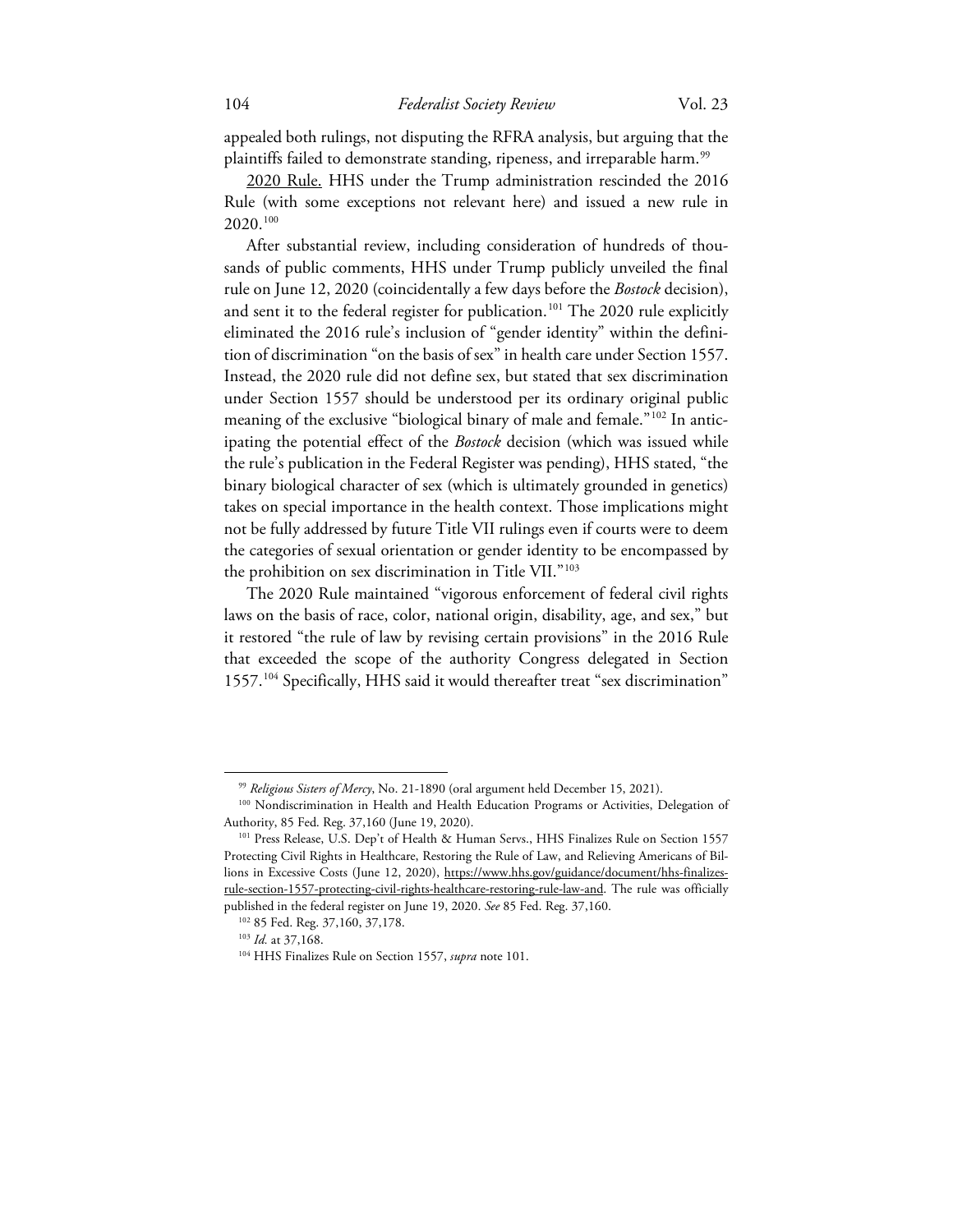"according to the plain meaning of the word 'sex' as male or female and as determined by biology."[105](#page-20-0)

The 2020 Rule was challenged in multiple federal district courts,<sup>[106](#page-20-1)</sup> resulting in several of its provisions being enjoined. [107](#page-20-2) One court said the agency should have halted publication of the rule to consider *Bostock*'s implications, [108](#page-20-3) while another court held that the rule is "contrary to *Bostock*."[109](#page-20-4) Neither court addressed the fact that the Supreme Court premised its *Bostock* decision on the assumption that "sex" refers only to the "biological distinctions between male and female"[110](#page-20-5) and did not adopt "gender identity" as a protected class, only "transgender status."[111](#page-20-6)

2021 Biden "Notification." On May 10, 2021, Biden's HHS issued a "notification of interpretation and enforcement," stating, "Consistent with the Supreme Court's decision in *Bostock* and Title IX, beginning today, [the Office for Civil Rights (OCR)] will interpret and enforce Section 1557's prohibition on discrimination on the basis of sex to include: (1) discrimination

<span id="page-20-0"></span><sup>&</sup>lt;sup>105</sup> Id. Both the 2016 Rule and the 2020 Rule declined to recognize sexual orientation as a protected category under Section 1557.

<span id="page-20-1"></span><sup>106</sup> *See* Whitman-Walker Clinic, Inc. v. U.S. Dep't of Health & Human Servs., 485 F. Supp. 3d 1 (D.D.C. 2020); Asapansa-Johnson Walker v. Azar, 480 F. Supp. 3d 417 (E.D.N.Y. 2020); Washington v. U.S. Dep't of Health & Human Servs., 482 F. Supp. 3d 1104 (W.D. Wash. 2020); Bos. All. Of Gay, Lesbian, Bisexual & Transgender Youth v. U.S. Dep't of Health & Human Servs., No. 1:20-cv-11297 (D. Mass.); New York v. U.S. Dep't of Health & Human Servs., No. 1:20-cv-05583 (S.D.N.Y.).

<span id="page-20-2"></span><sup>107</sup> *Whitman-Walker Clinic*, 485 F. Supp. 3d 1 (preliminarily enjoining HHS from enforcing portions of the 2020 Rule); *Asapansa-Johnson Walker*, 480 F. Supp. 3d 417 (staying portions of the 2020 Rule's repeal of portions of the 2016 Rule and preliminarily enjoining HHS from enforcing the repeal of those provisions); *Asapansa-Johnson Walker*, No. 1:20-cv-02834 (E.D.N.Y. Oct. 29, 2020) (staying/enjoining additional portions of the 2020 Rule's repeal of portions of the 2016 rule). *But see Washington*, 482 F. Supp. 3d 1104 (denying motion for preliminary injunction because Washington State lacked Article III standing).

<span id="page-20-3"></span><sup>108</sup> *Whitman-Walker Clinic*, 485 F. Supp. 3d at 42 ("It is sufficient for the Court to determine that *Bostock*, at the very least, has significant implications for the meaning of Title IX's prohibition on sex discrimination, and that it was arbitrary and capricious for HHS to eliminate the 2016 Rule's explication of that prohibition without even acknowledging—let alone considering—the Supreme Court's reasoning or holding.").

<span id="page-20-6"></span><span id="page-20-5"></span><span id="page-20-4"></span><sup>109</sup> *Asapansa-Johnson Walker*, 480 F. Supp. 3d at 420 ("[T]he Court concludes that the proposed rules are, indeed, contrary to *Bostock* and, in addition, that HHS did act arbitrarily and capriciously in enacting them.").

<sup>&</sup>lt;sup>110</sup> 140 S. Ct. at 1739.

<sup>111</sup> *Id.* at 1746–47.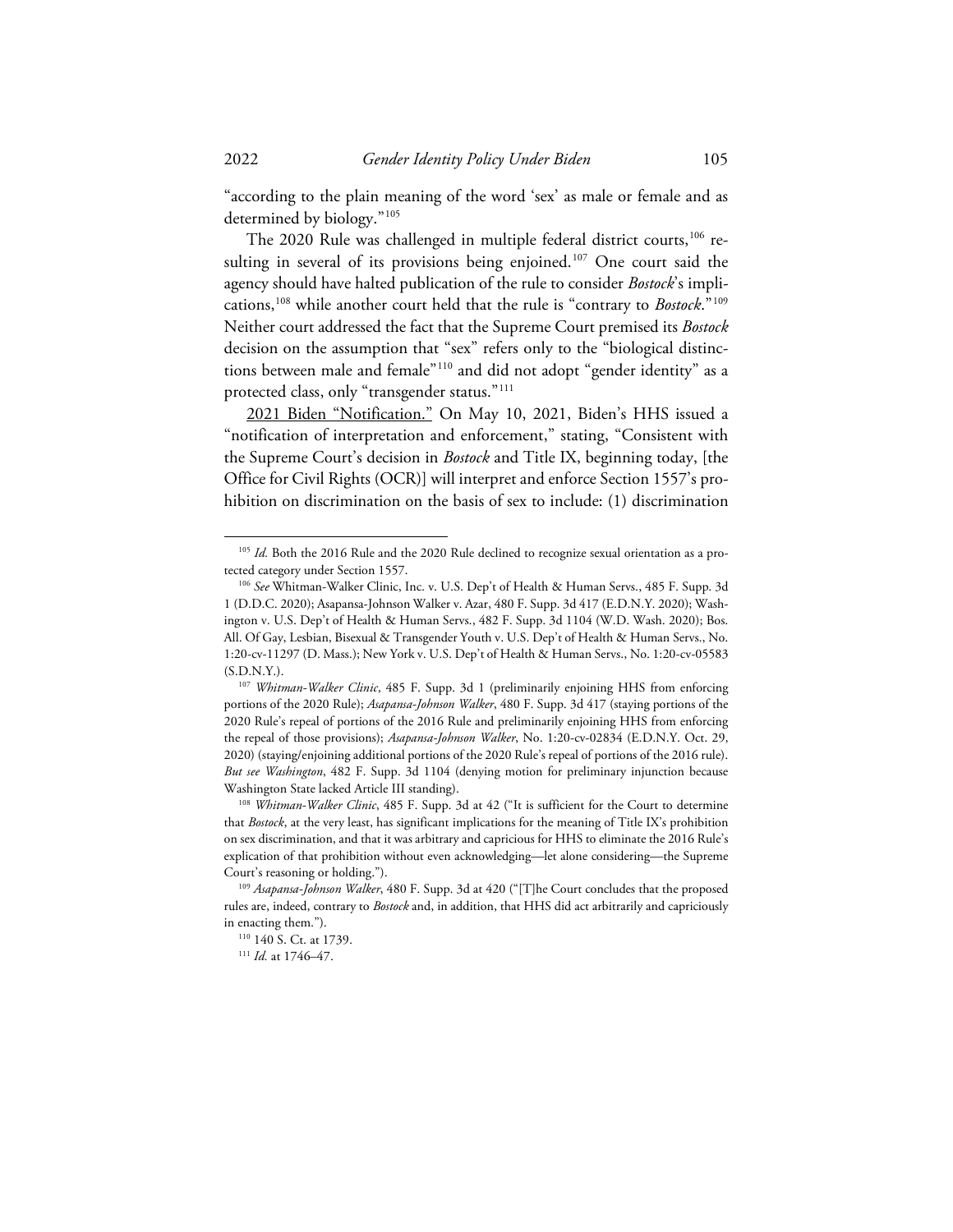on the basis of sexual orientation; and (2) discrimination on the basis of gender identity."[112](#page-21-0) The notification acknowledged that HHS is bound to comply with RFRA and "all other legal requirements" and "all applicable court orders," but it gave no indication as to how any of those obligations applied to it. $^{113}$  $^{113}$  $^{113}$ 

The notification has been challenged in several lawsuits, including under the APA, RFRA, and the First Amendment's protections of free speech, free association, and free exercise of religion.<sup>[114](#page-21-2)</sup> In one case brought by a Catholic hospital and a Christian health care professional association, the court permanently enjoined HHS's interpretation and enforcement of Section 1557 and any regulations that would require the plaintiffs to perform or provide insurance coverage for gender transition services (or abortions).<sup>[115](#page-21-3)</sup> The court called HHS's "notification" an act of "administrative fiat," raising doubt about the agency's power to issue such commands outside the public rulemaking process, [116](#page-21-4) which both the Obama and Trump administrations followed with the 2016 and 2020 rules. HHS has since announced it was planning to propose a new Section 1557 rule in April 2022 (though at the time this article was published in May, the rule has not yet been proposed), which is anticipated to formally adopt regulations consistent with its May 2021 no-tification.<sup>[117](#page-21-5)</sup>

On March 2, 2022, HHS released another "notice and guidance" document on "gender affirming care, civil rights, and patient privacy."[118](#page-21-6) The document reiterated that OCR is investigating and enforcing Section 1557 cases

<span id="page-21-0"></span><sup>112</sup> U.S. Dep't of Health & Human Servs., Notification of Interpretation and Enforcement of Section 1557 of the Affordable Care Act and Title IX of the Education Amendments of 1972 3 (May 10, 2021), https://www.hhs.gov/sites/default/files/ocr-bostock-notification.pdf.

<sup>113</sup> *Id.*

<span id="page-21-2"></span><span id="page-21-1"></span><sup>114</sup> *See* Am. Coll. of Pediatricians v. Becerra, No. 1:21-cv-00195 (E.D. Tenn.) (involving APA, RFRA, constitutional structural federalism and lack of enumerated powers, and First Amendment religion, speech, and association claims by two medical associations that together represent 3,000 physicians and health professionals); Neese v. Becerra, No. 2:21-cv-00163 (N.D. Tex.) (involving APA claim by class action of health-care providers subject to section 1557); *Christian Emp'rs Alliance*, No. 1:21-cv-00195 (involving APA, RFRA, and First Amendment free exercise and free speech claims by religious employers alliance).

<sup>115</sup> Franciscan Alliance, Inc. v. Becerra, No. 7:16-cv-00108, at 21 (N.D. Tex. Aug. 9, 2021). <sup>116</sup> *Id.* at 8.

<span id="page-21-5"></span><span id="page-21-4"></span><span id="page-21-3"></span><sup>117</sup> 87 Fed. Reg. 5002, 5060 (Jan. 31, 2022) (Introduction to the Unified Agenda of Federal Regulatory and Deregulatory Actions-Fall 2021).

<span id="page-21-6"></span><sup>&</sup>lt;sup>118</sup> Office for Civil Rights, U.S. Dep't of Health & Human Servs., HHS Notice and Guidance on Gender Affirming Care, Civil Rights, and Patient Privacy (Mar. 2, 2022), https://www.hhs.gov/ sites/default/files/hhs-ocr-notice-and-guidance-gender-affirming-care.pdf.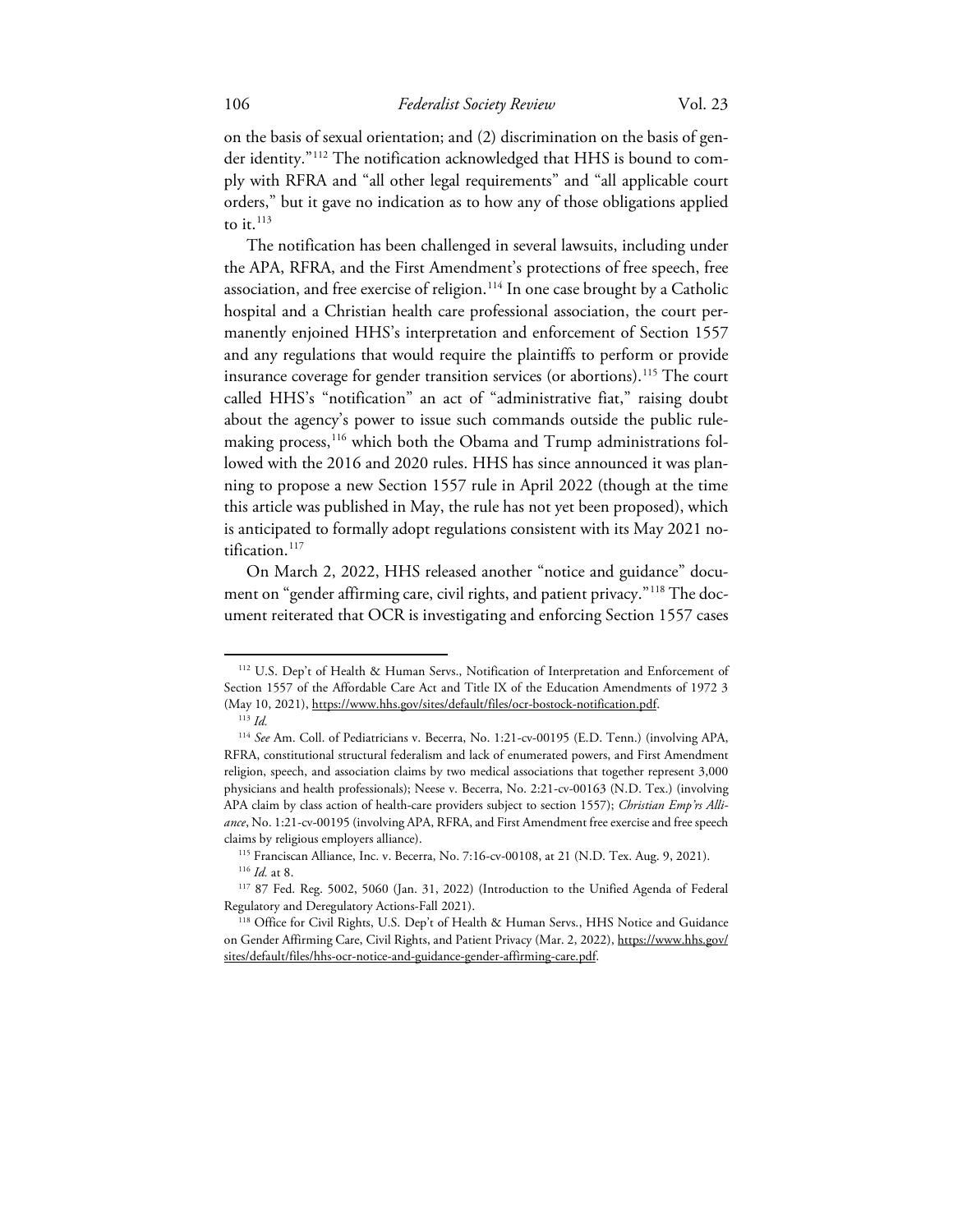involving discrimination on the basis of sexual orientation and gender identify. [119](#page-22-0) It elaborated:

Categorically refusing to provide treatment to an individual based on their gender identity is prohibited discrimination. Similarly, federally-funded covered entities restricting an individual's ability to receive medically necessary care, including gender-affirming care, from their health care provider solely on the basis of their sex assigned at birth or gender identity likely violates Section 1557.<sup>[120](#page-22-1)</sup>

This guidance document was issued by HHS in response<sup>[121](#page-22-2)</sup> to a February 2022 Texas Attorney General opinion letter, which stated that sterilizing treatments and other permanent "sex-change procedures" "can constitute child abuse when performed on minor children."[122](#page-22-3) These treatments and procedures include: "(1) puberty-suppression or puberty-blocking drugs; (2) supraphysiologic doses of testosterone to females; and (3) supraphysiologic doses of estrogen to males," as well as "(1) sterilization through castration, vasectomy, hysterectomy, oophorectomy, metoidioplasty, orchiectomy, penectomy, phalloplasty, and vaginoplasty; (2) mastectomies; and (3) removing from children otherwise healthy or non-diseased body parts or tissue."<sup>[123](#page-22-4)</sup> Texas's governor subsequently directed the Texas Department of Family and Protective Services (DFPS) to "conduct a prompt and thorough investigation of any reported instances of these abusive procedures in the State of Texas."[124](#page-22-5)

<sup>119</sup> *Id.* at 1.

<sup>120</sup> *Id.* at 2.

<span id="page-22-2"></span><span id="page-22-1"></span><span id="page-22-0"></span><sup>&</sup>lt;sup>121</sup> Press Statement, U.S. Dep't of Health & Human Servs., Statement by HHS Secretary Xavier Becerra Reaffirming HHS Support and Protection for LGBTQI+ Children and Youth (Mar. 2, 2022), https://www.hhs.gov/about/news/2022/03/02/statement-hhs-secretary-xavier-becerra-reaffirming-hhs-support-and-protection-for-lgbtqi-children-and-youth.html.

<span id="page-22-3"></span><sup>&</sup>lt;sup>122</sup> Tex. Att'y Gen. Op. Letter No. KP-0401, from Ken Paxton, Attorney General, to Matt Krause, Chair, House Committee on General Investigating, Texas House of Representatives 1–2 (Feb. 18, 2022), https://www.texasattorneygeneral.gov/sites/default/files/opinion-files/opinion/ 2022/ kp-0401.pdf.

<sup>123</sup> *Id.* at 1.

<span id="page-22-5"></span><span id="page-22-4"></span><sup>&</sup>lt;sup>124</sup> Letter from Greg Abbott, Governor, State of Texas, to Jaime Masters, Commissioner, Texas Department of Family and Protective Services (Feb. 22, 2022), https://gov.texas.gov/uploads/files/ press/O-MastersJaime202202221358.pdf. Texan parents of a child who identifies as transgender and a Texas DFPS doctor sued Texas over its actions. Doe v. Abbott, No. D-1-G -22-000977 (Tex. Jud. D.).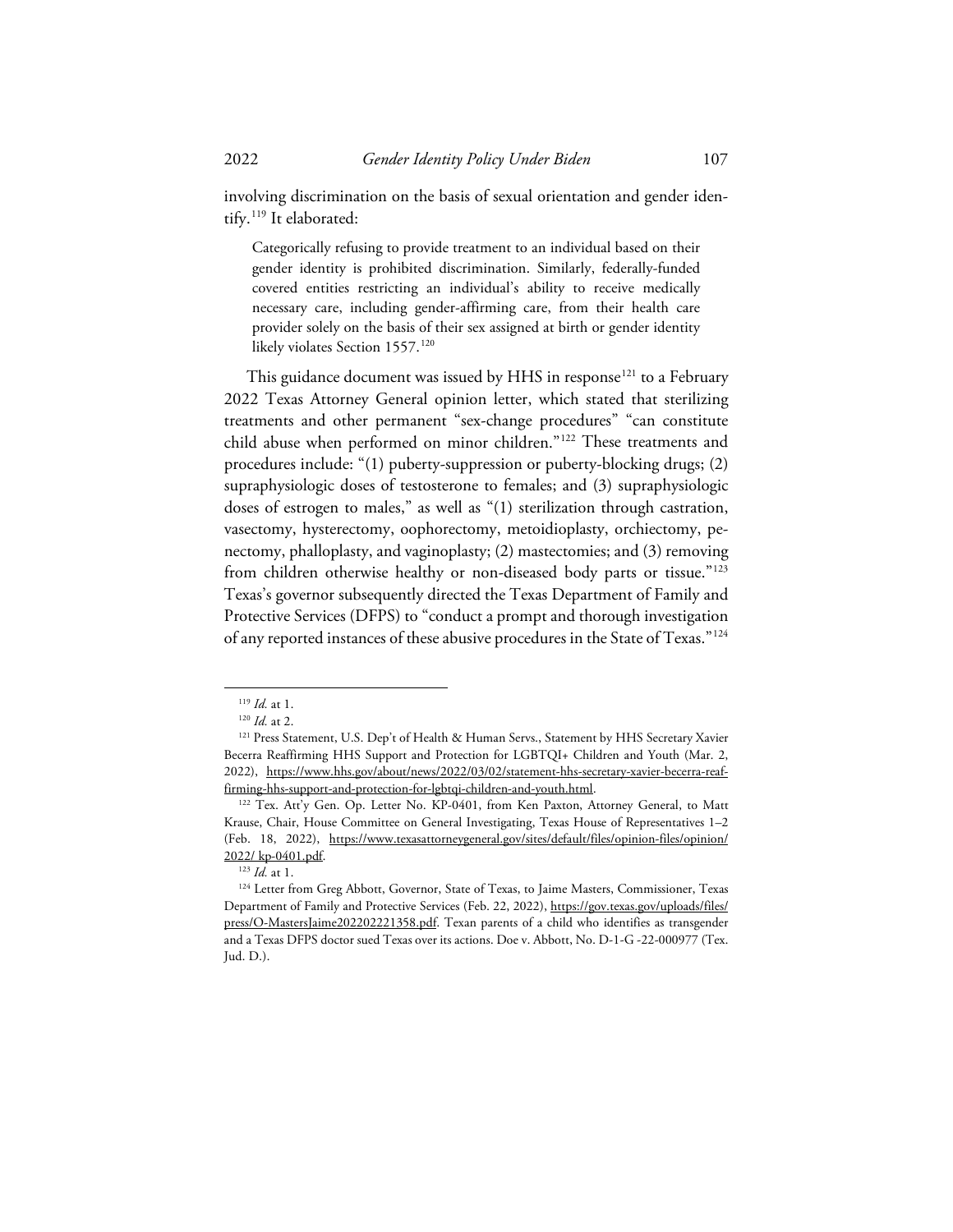In addition to the guidance document, HHS Secretary Xavier Becerra issued a press statement opposing Texas' actions, stating, "The Texas government's attacks against transgender youth and those who love and care for them are discriminatory and unconscionable. These actions are clearly dan-gerous to the health of transgender youth in Texas."<sup>[125](#page-23-0)</sup> Becerra stated HHS "is closely monitoring the situation in Texas, and will use every tool at [its] disposal to keep Texans safe," and he encouraged those investigated by Texas for child abuse to contact HHS's Office for Civil Rights "to report their experience."[126](#page-23-1) Texas responded by challenging HHS's targeting and the March 2 guidance in court.<sup>[127](#page-23-2)</sup>

Concurrent with litigation over HHS's Section 1557 regulations and interpretations, transgender patients and employees are bringing Section 1557 sex discrimination claims against, respectively, religious hospitals (for not providing gender transition surgeries or treatments) and their employers (for not providing insurance coverage of those services). [128](#page-23-3) One federal district court held that RFRA did not bar such a claim because the federal govern-ment was not a party to the litigation.<sup>[129](#page-23-4)</sup>

2. Transgender Insurance Mandates

HHS has never formally determined that gender transition treatments are medically necessary care, and its most recent national coverage determination on the matter went the other way.<sup>[130](#page-23-5)</sup> Indeed, none of the drugs used to block puberty and induce cross-sex masculine or feminine features are approved as safe or effective for such uses by the U.S. Food and Drug Administration.

Nevertheless, in addition to Section 1557's nondiscrimination provision, HHS is taking steps to require insurance coverage of gender transition

<span id="page-23-0"></span><sup>125</sup> Becerra Reaffirming HHS Support and Protection for LGBTQI+ Children and Youth, *supra* note 121.

<sup>126</sup> *Id.*

<sup>127</sup> First Amended Complaint, *Texas v. EEOC*, No. 2:21-cv-00194-Z.

<span id="page-23-3"></span><span id="page-23-2"></span><span id="page-23-1"></span><sup>128</sup> *See, e.g.*, Hammons v. Univ. of Md. Med. Sys. Corp., No. 1:20-cv-02088 (D. Md. July 28, 2021) (relying on *Bostock* to deny motion to dismiss on Section 1557 sex discrimination claim against Catholic hospital that refused based on its religious beliefs and Catholic Directives to perform a hysterectomy on a biological female with gender dysphoria).

<span id="page-23-4"></span><sup>129</sup> *See* C.P. v. Blue Cross Blue Shield of Ill., 536 F. Supp. 3d 791 (W.D. Wash. 2021) (denying motion to dismiss). *But see* Rachel N. Morrison, *Does the EEOC Really Get to Decide Whether RFRA Applies in Employment-Discrimination Lawsuits?*, NAT'L REV. (Sept. 21, 2021, 4:09 PM) ("RFRA should be available 'in all cases' as a defense whenever the government substantially burdens religious exercise through 'all Federal law, and the implementation of that law'—regardless of whether the government is a party to the lawsuit.").

<span id="page-23-5"></span><sup>130</sup> *See supra* note 90.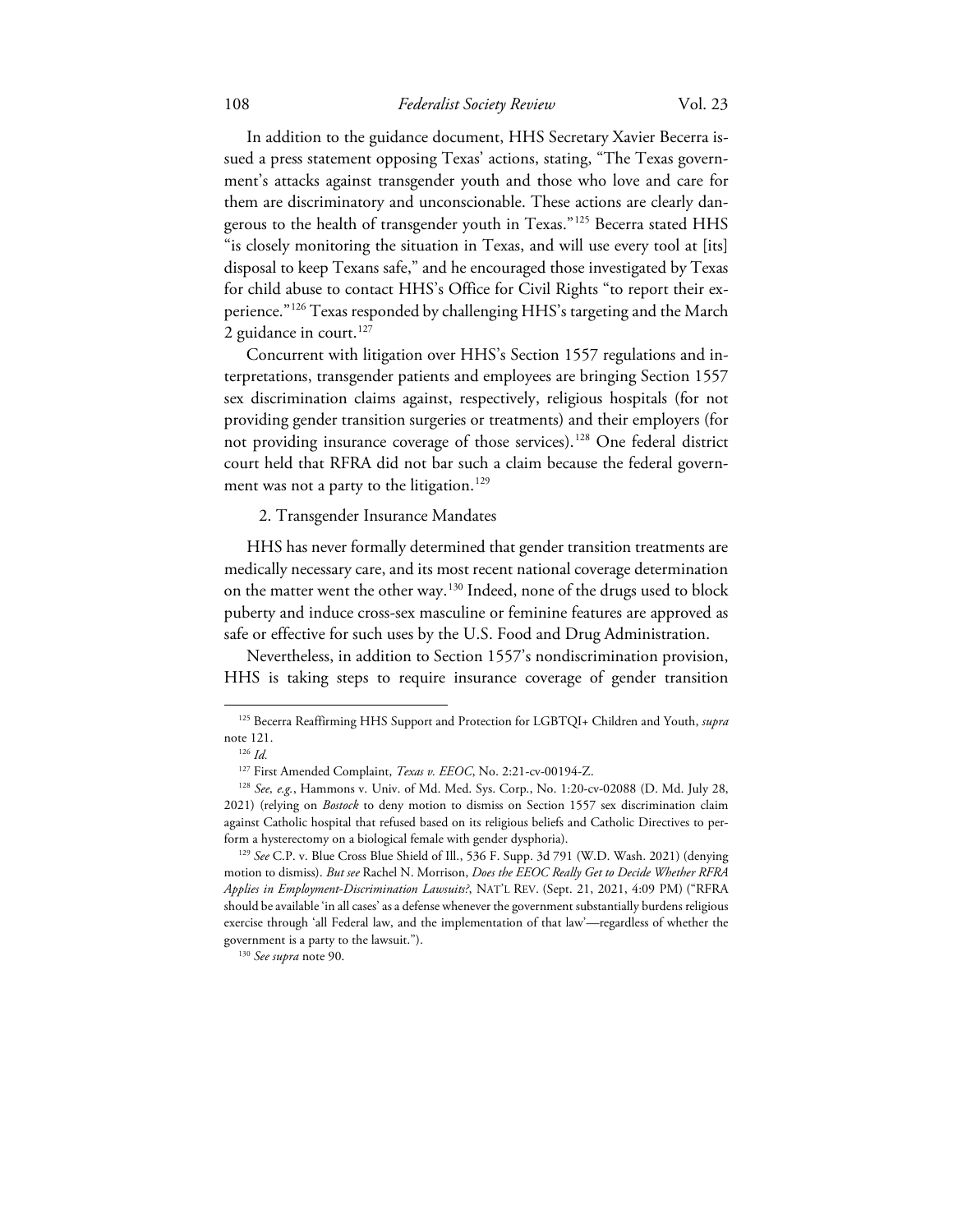services by recognizing such services as a new "essential health benefit."<sup>[131](#page-24-0)</sup> In October 2021, HHS's Centers for Medicare & Medicaid Services (CMS) approved Colorado's essential health benefits benchmark plan for individual markets and small groups (fewer than 51 employees) to require insurance coverage for "gender affirming" services, meaning services affirming only a person's identification of gender that is *inconsistent* with the person's biological sex. [132](#page-24-1) These services would include, "at minimum": puberty blockers for children (with no stated age minimum); cross-sex hormones; genital and nongenital surgical procedures (hysterectomy, penectomy, mastectomy); blepharoplasty (eye and lid modification); face/forehead and/or neck tightening; facial bone remodeling for facial feminization; genioplasty (chin width reduction); rhytidectomy (cheek, chin, and neck); cheek, chin, and nose implants; lip lift/augmentation; mandibular angle augmentation/creation/reduction (jaw); orbital recontouring; rhinoplasty (nose reshaping); laser or electrolysis hair removal; and breast/chest augmentation, reduction, construction.<sup>[133](#page-24-2)</sup> Biden-appointed CMS Administrator Chiquita Brooks-LaSure said Colorado was a "model for other states to follow and we invite other states to follow suit."<sup>134</sup>

But instead of waiting for other states to copy Colorado, in January 2022, CMS issued a proposed rule that would have required all insurers of individual market and small group plans across the country to cover the same gender transition services covered under Colorado's plan. [135](#page-24-4) The proposal would also

<span id="page-24-0"></span><sup>&</sup>lt;sup>131</sup> Fact Sheet, *supra* note 54 (listing approval of state's addition of "gender-affirming care as an essential health benefit" as part of the "historic work" supporting the Biden administration's gender identity policies).

<span id="page-24-1"></span><sup>&</sup>lt;sup>132</sup> Press Release, Ctrs. For Medicare & Medicaid Servs., U.S. Dep't of Health & Human Servs., Biden-Harris Administration Greenlights Coverage of LGBTQ+ Care as an Essential Health Benefit in Colorado (Oct. 12, 2021), https://www.cms.gov/newsroom/press-releases/biden-harris-administration-greenlights-coverage-lgbtq-care-essential-health-benefit-colorado. There is no provision of coverage for mental health or any other service to affirm a person's biological sex.

<span id="page-24-2"></span><sup>&</sup>lt;sup>133</sup> DIV. OF INSURANCE, COLO. DEP'T OF REGULATORY AGENCIES, BENEFITS FOR HEALTH CARE COVERAGE: COLORADO BENCHMARK PLAN 38 (May 7, 2021), *available at* https://doi.colorado.gov/insurance-products/health-insurance/aca-information/aca-benchmark-health-insuranceplan-selection (click on "Benchmark plan changes – submission documents" and open document titled "Colorado Benchmark plan for 2023.pdf").

<span id="page-24-4"></span><span id="page-24-3"></span><sup>&</sup>lt;sup>134</sup> Administration Greenlights Coverage of LGBTQ+ Care as an Essential Health Benefit in Colorado, *supra* note 132.

<sup>135</sup> 87 Fed. Reg. 584, 597.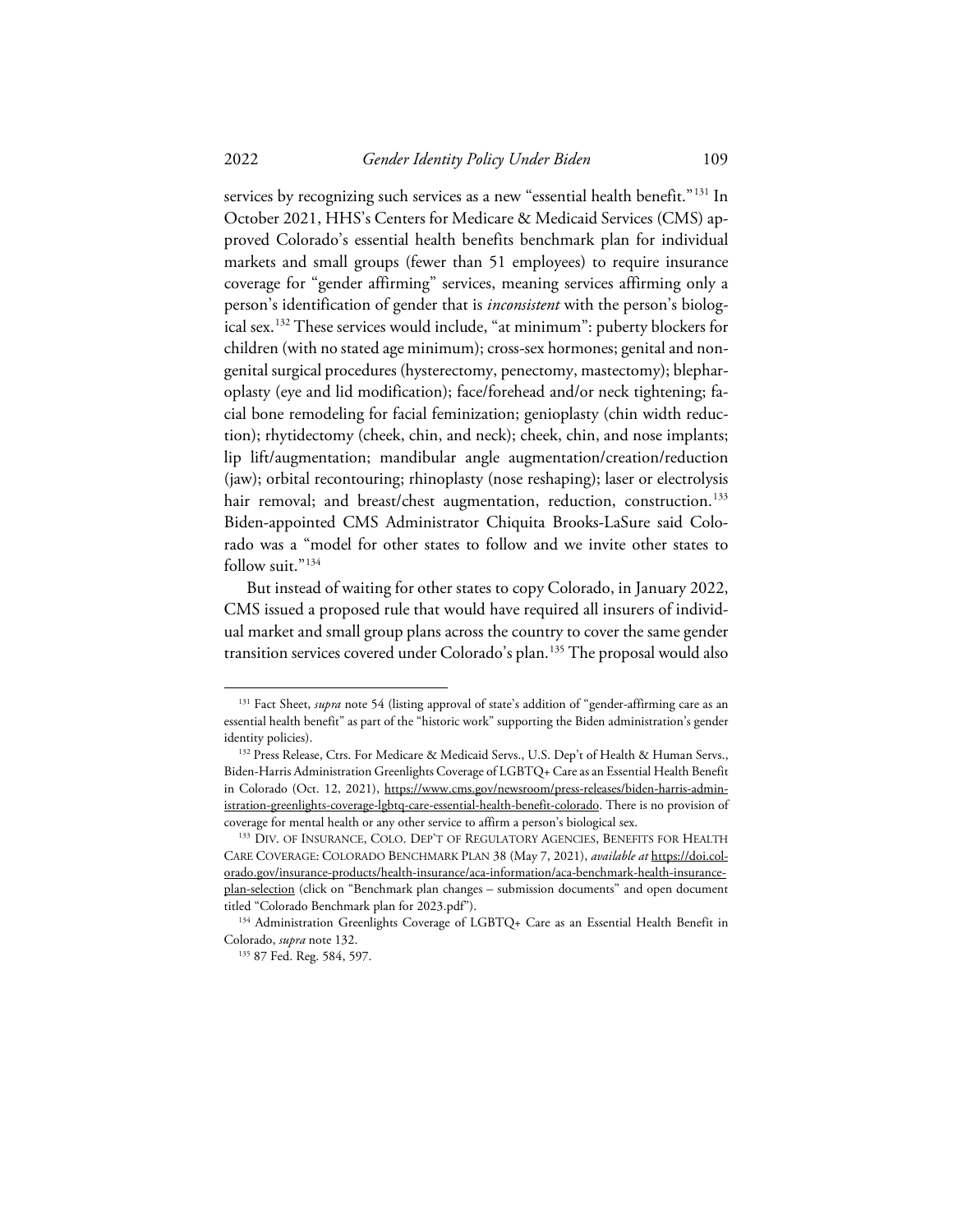have amended benefit design requirements in fully-insured large group plans (more than 50 employees) so that excluding coverage of treatments for gender dysphoria could be considered "presumptively discriminatory."[136](#page-25-0) These new requirements would have resulted from the proposal to add "sexual orientation and gender identity" nondiscrimination provisions to several federal in-surance regulations.<sup>[137](#page-25-1)</sup> Because CMS specifically disclaimed that it was relying on Section 1557 as authority to issue its proposed non-discrimination regulations (instead relying on other provisions), the proposal would have acted as an end-run around the injunctions in Section 1557 litigation.

To the surprise of many, when CMS finalized the rule at the end of April 2022, it did so without the proposed sexual orientation and gender identity nondiscrimination provisions. [138](#page-25-2) CMS explained that because the impending Section 1557 rule will address issues related to sex discrimination, "HHS is of the view that it would be most prudent to address the nondiscrimination proposals related to sexual orientation and gender identity in the [CMS] proposed rule at a later time, to ensure that they are consistent with the policies and requirements that will be included in the section 1557 rulemaking."<sup>[139](#page-25-3)</sup>

#### 3. Gender Transition Treatments for Minors

None of the Biden administration's gender identity policies exclude treatments for minor children under the administration's unidirectional affirmation model. This policy position is advocated by HHS's Assistant Secretary of Health, pediatrician Rachel Levine (formerly Richard Levine).<sup>[140](#page-25-4)</sup> Levine, who identifies as transgender, advocates for transgender identifying children being administered puberty blockers and cross-sex hormones, and

<sup>136</sup> *Id.* at 595–97, 667.

<sup>137</sup> *Id.* at 595–97.

<span id="page-25-2"></span><span id="page-25-1"></span><span id="page-25-0"></span><sup>&</sup>lt;sup>138</sup> Fact Sheet, Ctrs. For Medicare & Medicaid Servs., HHS Notice of Benefit and Payment Parameters for 2023 Final Rule Fact Sheet (Apr. 28, 2022), https://www.cms.gov/newsroom/factsheets/hhs-notice-benefit-and-payment-parameters-2023-final-rule-fact-sheet.

<sup>139</sup> *Id.*

<span id="page-25-4"></span><span id="page-25-3"></span><sup>140</sup> U.S. Dep't of Health & Human Servs., *Admiral Rachel L. Levine, M.D.*, https://www.hhs.gov/ about/leadership/rachel-levine.html (last reviewed Mar. 8, 2022).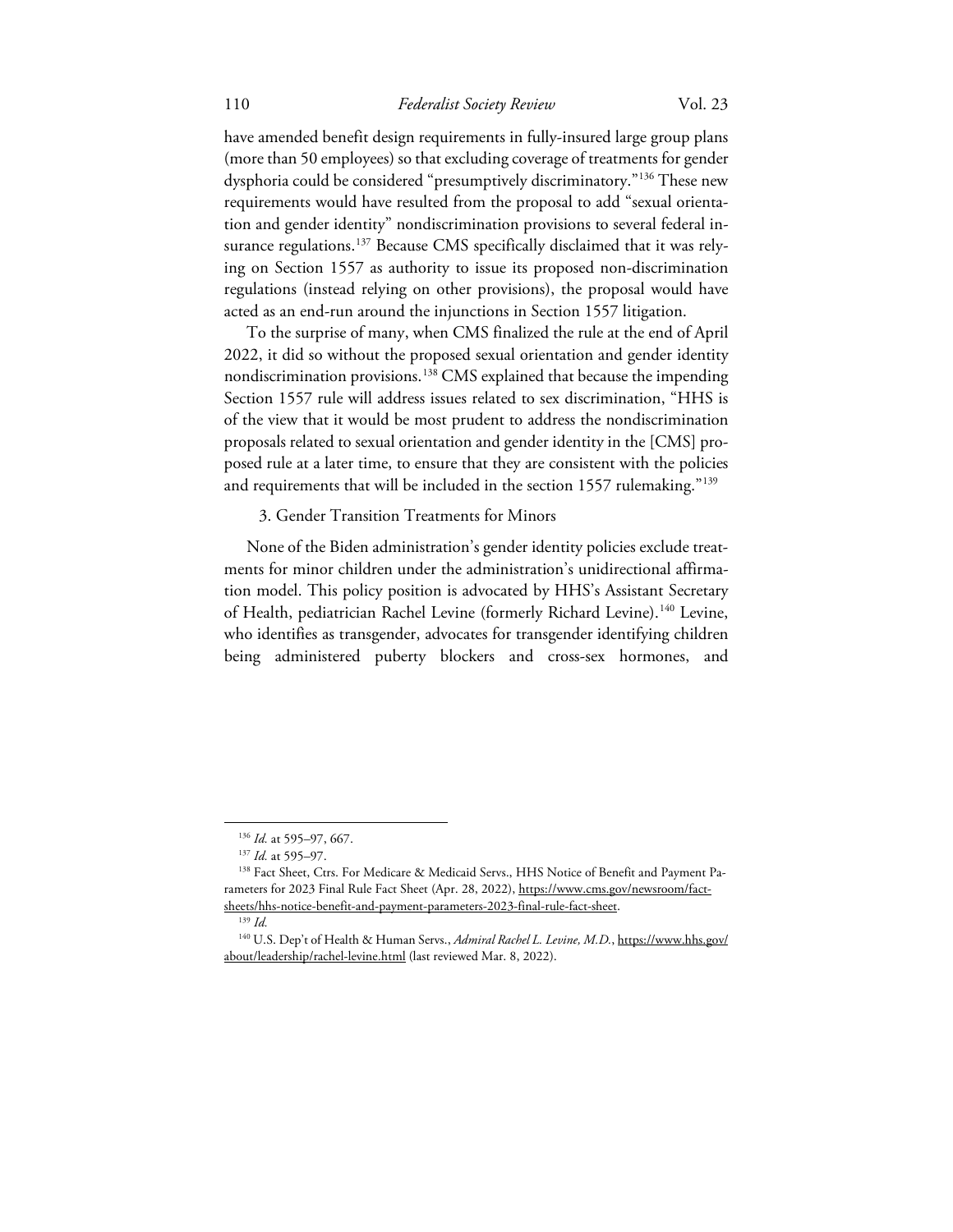undergoing mastectomies and sterilizing sex reassignment surgeries,  $^{141}$  $^{141}$  $^{141}$  as well as for homeless youth to have an "accelerated" transition process.  $^{142}$  $^{142}$  $^{142}$ 

During Levine's confirmation hearing before the Senate Health, Education, Labor and Pensions Committee, Senator Rand Paul of Kentucky asked Levine whether "minors are capable of making such a life-changing decision as changing one's sex," and whether the government should intervene "to override the parent's consent to give a child puberty blockers, cross-sex hor-mones, and/or amputation surgery of breasts and genitalia."<sup>[143](#page-26-2)</sup> Levine refused to answer both questions, responding that "transgender medicine is a very complex and nuanced field with robust research and standards of care that have been developed."<sup>[144](#page-26-3)</sup>

While the Trump HHS Office for Civil Rights was under the direction of Roger Severino, it invited and met the leading figures in transgender medicine, including Dr. Levine. Agency officials confirmed Levine's support for surgeries and hormones for children and asked, "What does it mean to be male or female?" Levine could not give a coherent answer.<sup>145</sup>

On Transgender Day of Visibility in 2022, HHS was the first federal agency to fly the transgender flag outside its building.<sup>[146](#page-26-5)</sup> Secretary Becerra

<span id="page-26-0"></span><sup>141</sup> *See, e.g.*, Sarah Jacoby, *What Is Gender-Affirming Care? Admiral Rachel Levine Explains*, TODAY (Feb. 25, 2022, 4:08 PM), https://www.today.com/health/health/gender-affirming-care-admiralrachel-levine-rcna17677.

<span id="page-26-1"></span><sup>&</sup>lt;sup>142</sup> See Rachel Levine, Address at Franklin & Marshall College, "It's a Transgeneration: Issues in Transgender Medicine" (Jan. 19, 2017), *available at* https://www.fandm.edu/news/latest-news/ 2017/01/19/transgender-health-and-the-changes-occurring-in-the-gender-binary.

<span id="page-26-2"></span><sup>&</sup>lt;sup>143</sup> C-SPAN, *Confirmation Hearing for Surgeon General and Assistant Health Secretary Nominees* (Feb. 25, 2021), https://www.c-span.org/video/?509143-1/confirmation-hearing-surgeon-generalassistant-health-secretary-nominees.

<sup>144</sup> *Id.*

<span id="page-26-4"></span><span id="page-26-3"></span><sup>&</sup>lt;sup>145</sup> Roger Severino (@RogerSeverino\_), Twitter (Feb. 25, 2021, 12:49 PM), https://twitter.com/rogerseverino\_/status/1364996043385888771. *Cf*. C-SPAN, *Jackson Confirmation Hearing, Day 2 Part 6* (Mar. 22, 2022), https://www.c-span.org/video/?518342-102/jackson-confirmation-hearing-day-2-part-6 (Senator Blackburn: "Can you provide a definition for the word 'woman'?" Ketanji Brown Jackson: "Can I provide a definition? . . . I can't." Blackburn: "You can't?" Jackson: "Not in this context. I'm not a biologist.").

<span id="page-26-5"></span><sup>&</sup>lt;sup>146</sup> Secretary Xavier Becerra (@SecBecerra), Twitter (Mar. 31, 2022, 8:44 AM), https://twitter.com/secbecerra/status/1509512008026267650.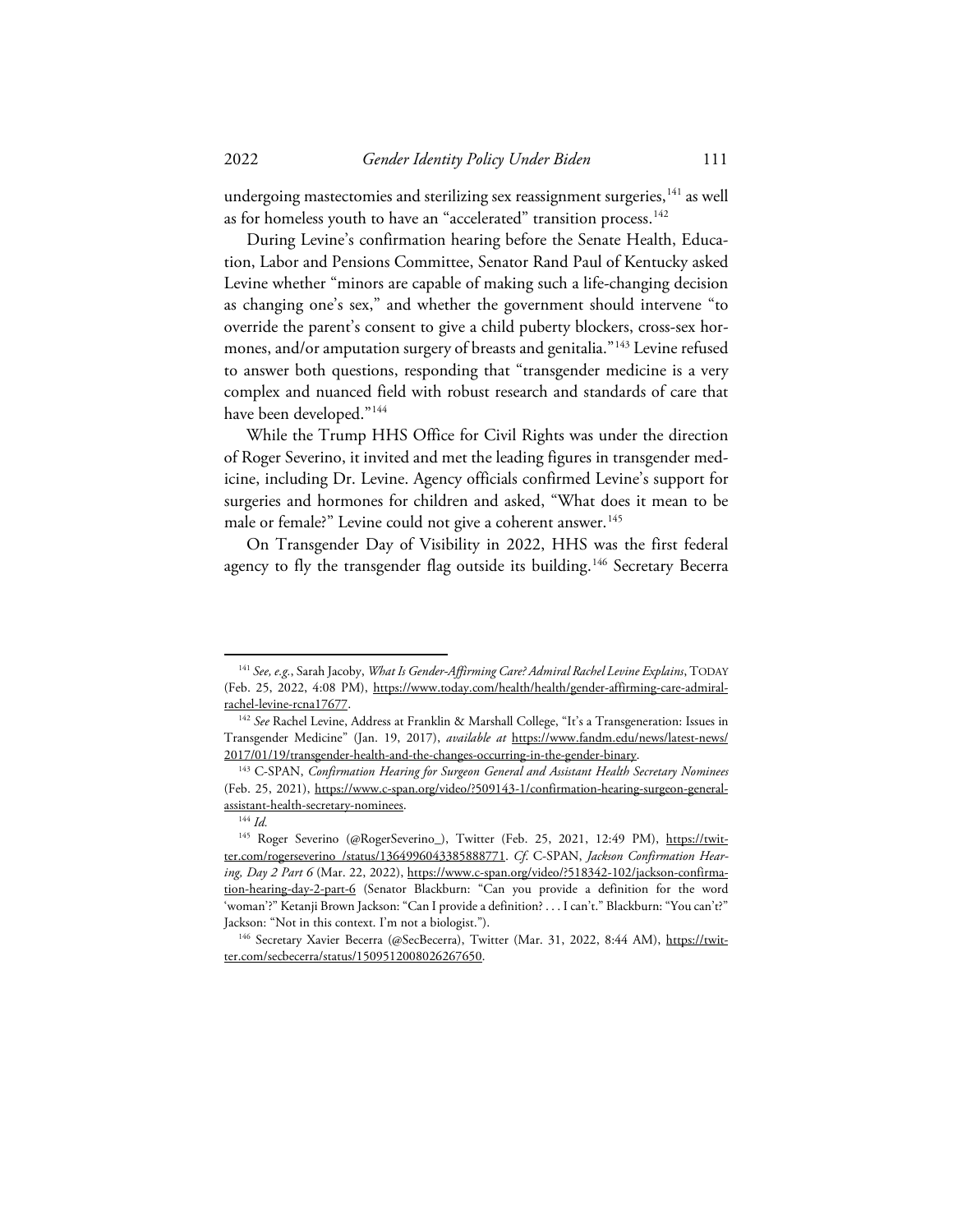and Assistant Secretary Levine both issued statements in support,  $^{147}$  $^{147}$  $^{147}$  and the Department released several documents endorsing "social affirmation" at any age (including preferred name and pronouns and restroom and facility use that corresponds to a person's gender identity), as well as puberty blockers, cross-sex hormones, and "top" and "bottom" sex reassignment surgeries in early adolescence and onward. <sup>[148](#page-27-1)</sup> In response, Florida's Department of Health issued guidelines clarifying that the treatment of gender dysphoria for children and adolescents should *not* include social gender transition, puberty blockers, cross-sex hormones, or sex reassignment surgeries based on "the lack of conclusive evidence, and the potential for long-term, irreversible ef-fects."<sup>[149](#page-27-2)</sup>

Also on Transgender Day of Visibility, DOJ sent a letter to state attorneys general "reminding them of federal constitutional and statutory provisions"—including Section 1557—that it claims protect transgender youth who seek "gender-affirming care,"<sup>[150](#page-27-3)</sup> and the Secretary of State issued a state-ment calling the denial of such care "violence."<sup>[151](#page-27-4)</sup>

In addition to Texas' child abuse determination, several states have passed laws that prohibit providing minor children with some combination of

<span id="page-27-0"></span><sup>&</sup>lt;sup>147</sup> Press Release, U.S. Dep't of Health & Human Servs., Statements by HHS Secretary Xavier Becerra, Assistant Secretary for Health Admiral Rachel Levine, and Assistant Secretary for Global Affairs Loyce Pace on International Transgender Day of Visibility (Mar. 31, 2022), https://www.hhs.gov/about/news/2022/03/31/statements-hhs-secretary-xavier-becerra-assistantsecretary-health-admiral-rachel-levine-assistant-secretary-global-affairs-loyce-pace-internationaltransgender-day-visibility.html.

<span id="page-27-1"></span><sup>&</sup>lt;sup>148</sup> See, e.g., Office of Population Affairs, U.S. Dep't of Health & Human Servs., Gender-Affirming Care and Young People (Mar. 2022), https://opa.hhs.gov/sites/default/files/2022-03/genderaffirming-care-young-people-march-2022.pdf. *But see Fact-Checking the HHS*, SOC'Y FOR EVI-DENCE BASED GENDER MED. (Apr. 7, 2022), https://segm.org/fact-checking-gender-affirmingcare-and-young-people-HHS (debunking the "many highly inaccurate" claims made by HHS in its "Gender-Affirming Care and Young People" document).

<span id="page-27-2"></span><sup>&</sup>lt;sup>149</sup> Office of the State Surgeon Gen., Fla. Dep't of Health, Treatment of Gender Dysphoria for Children and Adolescents (Apr. 20, 2022), https://www.floridahealth.gov/ documents/newsroom/press-releases/2022/04/20220420-gender-dysphoria-guidance.pdf.

<span id="page-27-3"></span><sup>&</sup>lt;sup>150</sup> Press Release, U.S. Dep't of Justice, Justice Department Reinforces Federal Nondiscrimination Obligations in Letter to State Officials Regarding Transgender Youth (Mar. 31. 2022), https://www.justice.gov/opa/pr/justice-department-reinforces-federal-nondiscrimination-obligations-letter-state-officials; Letter, Kristen Clarke, Assistant Attorney General, Civil Rights Div., U.S. Dep't of Justice, to State Attorneys General (Mar. 31, 2022), https://www.justice.gov/opa/pressrelease/file/1489066/download.

<span id="page-27-4"></span><sup>&</sup>lt;sup>151</sup> Press Statement, Antony J. Blinken, Secretary of State, U.S. Dep't of State, On Transgender Day of Visibility (Mar. 31, 2022), https://www.state.gov/on-transgender-day-of-visibility-2/.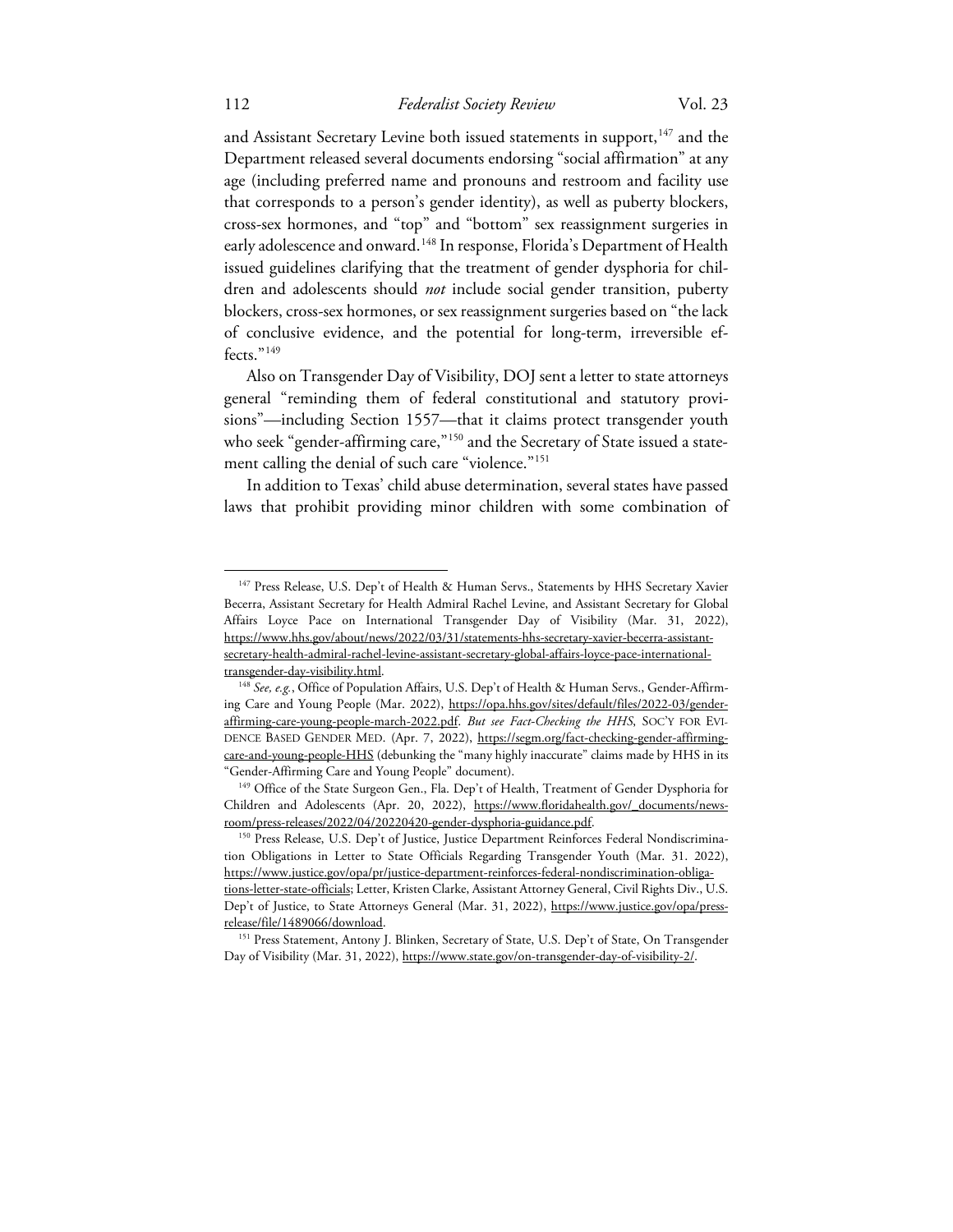puberty blockers, cross-sex hormones, and sex reassignment surgeries, [152](#page-28-0) and more states are considering similar measures. When Arkansas's law—which prohibits gender transition procedures (including puberty blockers, cross-sex hormones, and sex reassignment surgeries) for minors, as well as public funds and insurance coverage for such procedures—was challenged in federal court, the Biden DOJ issued a statement of interest against the law, raising its interest in protecting "nondiscriminatory access to healthcare" under Section 1557.[153](#page-28-1) In another federal lawsuit challenging an Alabama law that criminalizes providing minors with puberty blockers, cross-sex hormones, and sex reassignment surgeries, the Biden DOJ intervened, filing a complaint alleging the law violates the Equal Protection Clause of the Fourteen Amendment.<sup>[154](#page-28-2)</sup>

4. Conscience and Religious Freedom Protections

Several key Biden appointees have been critical of conscience and religious freedom rights in health care,<sup>[155](#page-28-3)</sup> especially as they relate to gender identity discrimination, and despite the *Bostock* Court specifically recognizing the constitutional guarantee of the free exercise of religion in a related context.  $^{156}$  $^{156}$  $^{156}$ 

Shortly after becoming Secretary of HHS, Becerra dismantled the Conscience and Religious Freedom Division within HHS's Office for Civil Rights, which was established in 2018 "to restore federal enforcement of our nation's laws that protect the fundamental and unalienable rights of conscience and religious freedom" and protect the rights of people of all faiths to be free from discrimination in health care.<sup>[157](#page-28-5)</sup> This was no surprise since from its inception the Division faced the skepticism and disdain of key Biden

<span id="page-28-0"></span><sup>152</sup> *See, e.g.*, Ala. S.B. 184 (2022); Ariz. S.B. 1138 (2022); Ark. H.B. 1570 (2021); Tenn. H.B. 0578 (2021).

<span id="page-28-1"></span><sup>153</sup> Statement of Interest of the United States, *Brandt v. Rutledge*, No. 4:21-cv-450 (E.D. Ark. June 17, 2021).

<span id="page-28-2"></span><sup>&</sup>lt;sup>154</sup> Complaint in Intervention, Eknes-Tucker v. Alabama, No. 2:22-cv-184 (M.D. Ala. Apr. 29, 2022).

<span id="page-28-3"></span><sup>155</sup> *See* Rachel N. Morrison, *In Its First Year, Biden's HHS Relentlessly Attacked Christians and Unborn Babies*, THE FEDERALIST (Mar. 18, 2022), https://thefederalist.com/2022/03/18/in-itsfirst-year-bidens-hhs-relentlessly-attacked-christians-and-unborn-babies/; *see also* Roger Severino, *Who Has Been Politicizing the HHS Office for Civil Rights?*, NAT'L REV. (Sept. 17, 2021, 12:05 PM), https://www.nationalreview.com/corner/who-has-been-politicizing-the-hhs-office-for-civil-rights/.

<sup>156</sup> *See Bostock*, 140 S. Ct. at1754.

<span id="page-28-5"></span><span id="page-28-4"></span><sup>&</sup>lt;sup>157</sup> Press Release, U.S. Dep't of Health & Human Servs., HHS Announces New Conscience and Religious Freedom Division (Jan. 18, 2018).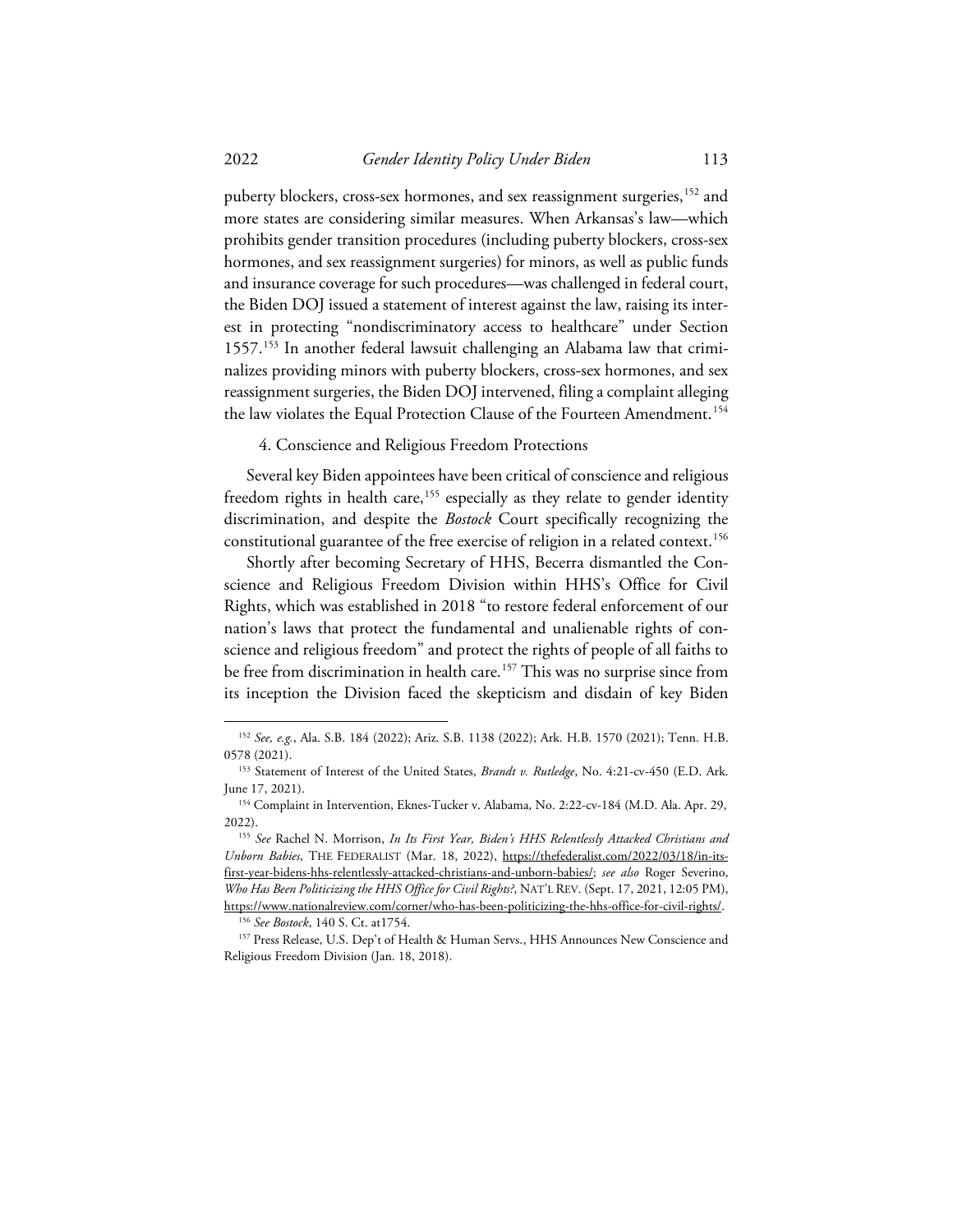appointees. For example, prior to joining HHS, Levine stated that the Division should be "either disbanded or certainly redirected."[158](#page-29-0) Similarly, Melissa Rogers—who was appointed by Biden to serve as Executive Director of the White House Office of Faith-Based and Neighborhood Partnerships (a posi-tion she held in the Obama administration as well)<sup>[159](#page-29-1)</sup>—wrote in 2020, prior to her appointment, that the new administration should "immediately" review the Division "to evaluate the need for this office and its effectiveness."[160](#page-29-2)

Becerra also removed the authority of the Office for Civil Rights to receive complaints and enforce conscience and religious projections under RFRA and the First Amendment, giving that responsibility instead to "Department components" that, unlike OCR, are not conscience and religious freedom experts or equipped to handle such complaints.<sup>[161](#page-29-3)</sup> HHS is further planning to propose rescinding Trump-era conscience regulations.<sup>[162](#page-29-4)</sup> When it comes to the Biden administration's gender identity policies, it has yet to specify what, if any, conscience and religious freedom protections it will recognize when there is a conflict.

In short, Biden's appointees, their statements, and actions by HHS leave substantial reason to doubt that HHS will respect existing laws protecting conscience and religious freedom. This does not bode well for health care

<span id="page-29-0"></span><sup>&</sup>lt;sup>158</sup> Chris Johnson, *Rachel Levine Tapped to Become First Out Transgender Senate-Confirmed Official*, WASH. BLADE (Jan. 19, 2021), https://www.washingtonblade.com/2021/01/19/historic-rachel-levine-tapped-to-become-first-openly-transgender-senate-confirmed-official/.

<span id="page-29-1"></span><sup>&</sup>lt;sup>159</sup> Fact Sheet, The White House, FACT SHEET: President Biden Reestablishes the White House Office of Faith-Based and Neighborhood Partnerships (Feb. 14, 2021), https://www.whitehouse.gov/briefing-room/statements-releases/2021/02/14/fact-sheet-presidentbiden-reestablishes-the-white-house-office-of-faith-based-and-neighborhood-partnerships/.

<span id="page-29-2"></span><sup>160</sup> MELISSA ROGERS & E. J. DIONNE JR., BROOKINGS INST., A TIME TO HEAL, A TIME TO BUILD: RECOMMENDATIONS FOR THE NEXT ADMINISTRATION ON RESPECTING RELIGIOUS FREEDOM AND PLURALISM, FORGING CIVIL SOCIETY PARTNERSHIPS, AND NAVIGATING FAITH'S ROLE IN FOREIGN POLICY 33 (Oct. 21, 2020), https://www.brookings.edu/wp-content/uploads/2020/10/A\_Time\_to\_Heal\_report.pdf.

<span id="page-29-3"></span><sup>161</sup> 86 Fed. Reg. 67,067 (Nov. 24, 2021) (Delegation of Authority); *see also* Letter from Lisa J. Pino, Director, Office for Civil Rights, U.S. Dep't of Health & Human Servs., to Xavier Becerra, Secretary, U.S. Dep't of Health & Human Servs., on DECISION—Sign Delegation of Authority on the Religious Freedom Restoration Act and the Religion Clause of the First Amendment to the U.S. Constitution (Nov. XX, 2021), https://www.lankford.senate.gov/imo/media/doc/HHS RFRA Memo.pdf (requesting Becerra rescind OCR's delegation of authority to enforce RFRA and the Religious Clauses of the First Amendment and recognizing that the Department will be criticized that it "does not take seriously its compliance with RFRA or the First Amendment").

<span id="page-29-4"></span><sup>&</sup>lt;sup>162</sup> See Proposed Rule, Rescission of the Regulation entitled "Protecting Statutory Conscience Rights in Health Care; Delegations of Authority," RIN: 0945-AA18.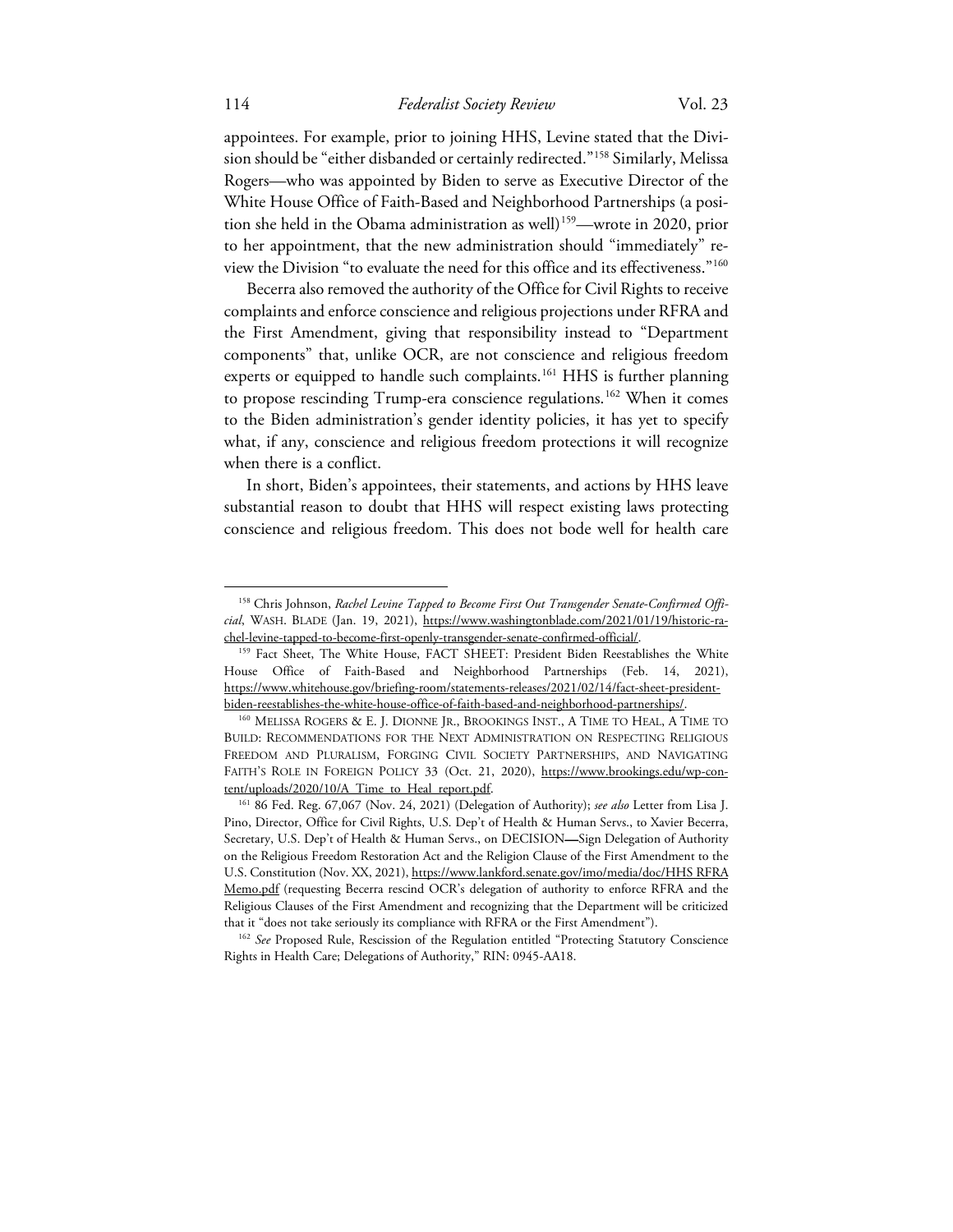providers who have conscientious or religious objections to providing gender transition services, including for minors.

# *C. Education & Athletics*

Title IX of the Education Amendments of 1972 prohibits discrimination based on sex in education programs or activities that receive federal financial assistance, such as grants or student loans.<sup>[163](#page-30-0)</sup> Title IX applies to nearly all schools, public and private. But it does *not* apply to an educational institution that is "controlled by a religious organization" to the extent that its applica-tion would be inconsistent with the religious tenets of the organization.<sup>[164](#page-30-1)</sup> Historically, Title IX's prohibitions against sex discrimination were understood to refer to discrimination on the basis of biological sex, and its text and regulations repeatedly recognize a biological binary of male and female. [165](#page-30-2) For example, Title IX explicitly states that its provisions are not to be construed as prohibiting an educational institution "from maintaining separate living facilities for the different sexes,"<sup>[166](#page-30-3)</sup> which its regulations explain include separate toilet, locker room, and shower facilities.<sup>167</sup>

1. School Facilities and Harassment

In May 2016, Obama's Department of Education (ED)—the federal agency that enforces Title IX—along with DOJ issued a "Dear Colleague" letter cosigned by Catherine Lhamon and Vanita Gupta, later Biden's Assistant Secretary for Civil Rights at ED and DOJ Associate Attorney General, respectively. The letter called for transgender students to have access to sexseparate bathrooms and locker rooms consistent with their gender identity. [168](#page-30-5) The letter was formally rescinded shortly after President Trump took office

<span id="page-30-0"></span><sup>163</sup> Office for Civil Rights, U.S. Dep't of Educ., *Title IX and Sex Discrimination* (last modified Aug. 20, 2021), https://www2.ed.gov/about/offices/list/ocr/docs/tix\_dis.html.

<sup>164</sup> 20 U.S.C. § 1681(a)(3); *see also* 34 C.F.R. § 106.12.

<span id="page-30-2"></span><span id="page-30-1"></span><sup>&</sup>lt;sup>165</sup> See, e.g., 20 U.S.C. § 1681 ("one sex," "both sexes," "other sex," "boy or girl conferences"); 34 C.F.R. § 106.34 ("one sex," "boys and girls"); *id.* § 106.41 ("one sex," "both sexes," "other sex").

<sup>166</sup> 20 U.S.C. § 1686.

<sup>167</sup> 34 C.F.R. § 106.33.

<span id="page-30-5"></span><span id="page-30-4"></span><span id="page-30-3"></span><sup>&</sup>lt;sup>168</sup> Letter from Catherine E. Lhamon, Assistant Secretary for Civil Rights, U.S. Dep't of Educ., & Vanita Gupta, Principal Deputy Assistant Attorney General for Civil Rights, U.S. Dep't of Just., to Colleague on Transgender Students (May 13, 2016), https://www2.ed.gov/about/offices/ list/ocr/letters/colleague-201605-title-ix-transgender.pdf.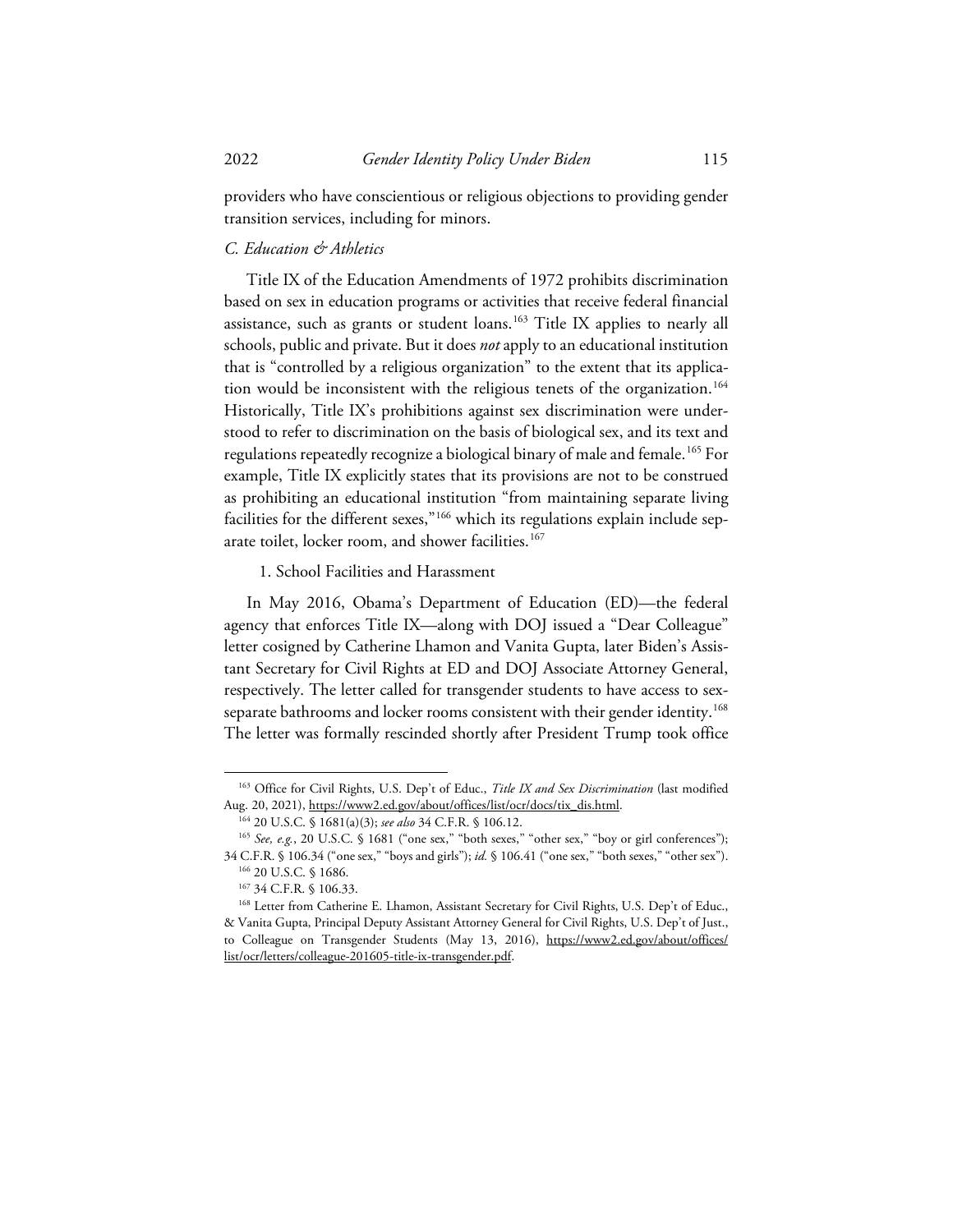by a new Dear Colleague letter.<sup>[169](#page-31-0)</sup> The new letter emphasized that the withdrawal of the Obama administration guidance documents "does not leave students without protections from discrimination, bullying, or harassment," and that "[a]ll schools must ensure that all students, including LGBT students, are able to learn and thrive in a safe environment."<sup>170</sup>

The Trump administration followed up with an additional memo that stated ED may open an investigation in various situations on a case-by-case basis, including cases in which gender-based harassment created a hostile en-vironment for a transgender student.<sup>[171](#page-31-2)</sup> The memo provided the following examples of "gender-based harassment":

acts of verbal, nonverbal, or physical aggression, intimidation, or hostility based on sex or sex-stereotyping, such as refusing to use a transgender student's preferred name or pronouns when the school uses preferred names for gender-conforming students or when the refusal is motivated by animus toward people who do not conform to sex stereotypes. [172](#page-31-3)

After some commentators characterized the apparent requirement to use a transgender student's preferred pronouns as posing a threat to the free speech and religious liberty of teachers, staff, and students, [173](#page-31-4) the Trump administration walked back this position in a memo, stating, "a recipient generally would not violate Title IX by, for example, recording a student's biological sex in school records, or referring to a student using sex-based pronouns that correspond to the student's biological sex."[174](#page-31-5)

<span id="page-31-0"></span><sup>169</sup> Letter from Sandra Battle, Acting Assistant Secretary for Civil Rights, U.S. Dep't of Educ., & T.E. Wheeler, II, Acting Assistant Attorney General for Civil Rights*,* U.S. Dep't of Just., to Colleague on Withdrawing Statements of Policy and Guidance (Feb. 22, 2017), https://www.justice.gov/opa/press-release/file/941551/download.

<sup>170</sup> *Id.* at 2.

<span id="page-31-2"></span><span id="page-31-1"></span><sup>&</sup>lt;sup>171</sup> Memorandum from Candice Jackson, Acting Assistant Secretary for Civil Rights, Office for Civil Rights, U.S. Dep't of Educ., to Regional Directors on OCR Instructions to the Field re Complaints Involving Transgender Students (June 6, 2017), *available at* https://www.documentcloud.org/documents/3866816-OCR-Instructions-to-the-Field-Re-Transgender.html.

<sup>172</sup> *Id.* at 1–2.

<span id="page-31-4"></span><span id="page-31-3"></span><sup>173</sup> *See, e.g.*, Nicole Russell, *Government Shouldn't Force Teachers to Use Transgender Pronouns*, DAILY SIGNAL (Sept. 5, 2019), https://www.dailysignal.com/2019/09/05/government-shouldntforce-teachers-to-use-transgender-pronouns/; Eric Owens, *Trump Administration Vows to Investigate Teachers for Using Biologically Accurate Pronouns*, DAILY CALLER (June 21, 2017, 1:09 PM), https://dailycaller.com/2017/06/21/trump-administration-vows-to-investigate-teachers-for-usingbiologically-accurate-pronouns/.

<span id="page-31-5"></span><sup>174</sup> Memorandum from Office of the General Counsel, U.S. Dep't of Educ., for Kimberly M. Richey, Acting Assistant Secretary, Office for Civil Rights, U.S. Dep't of Educ., on *Bostock v.*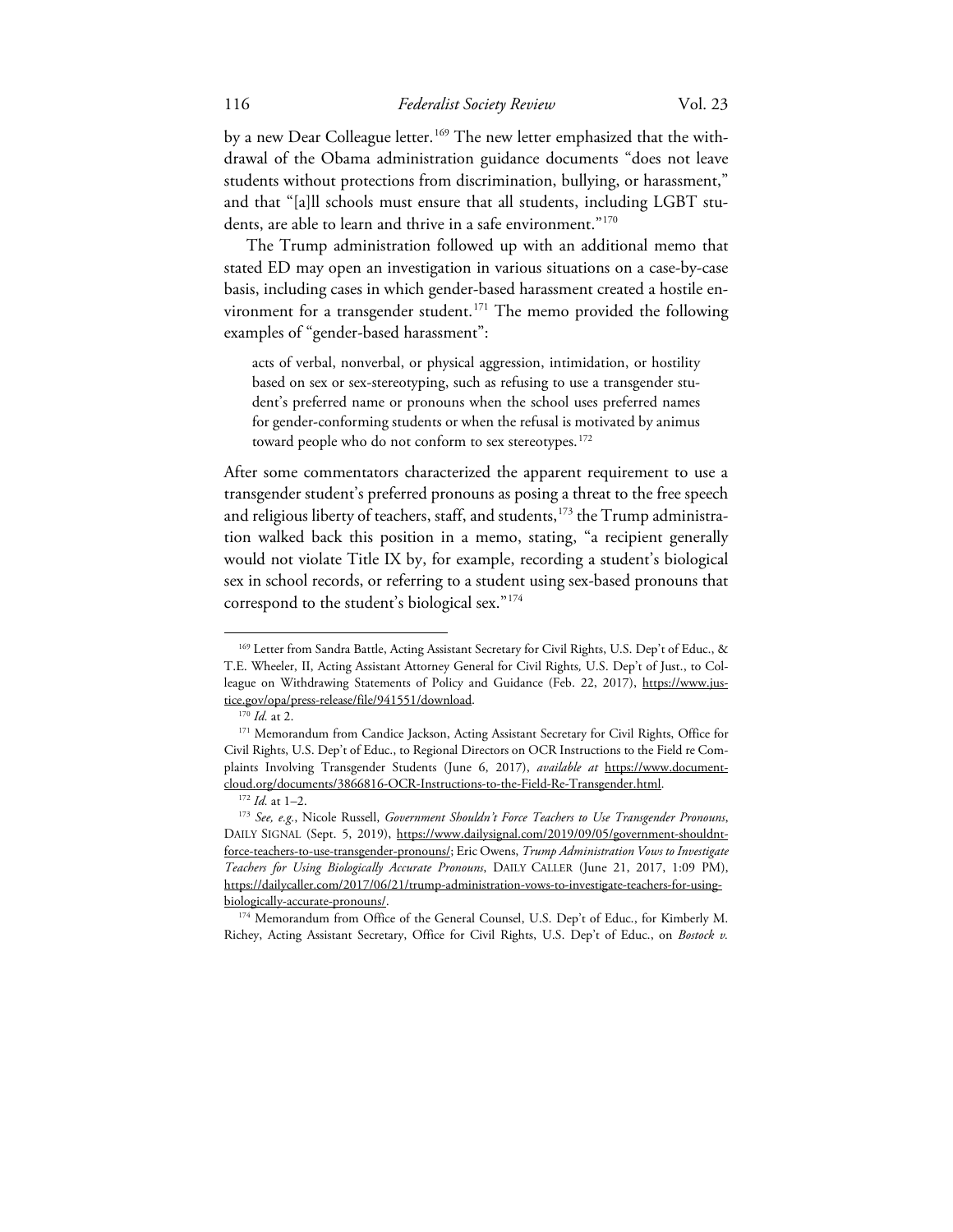2022 *Gender Identity Policy Under Biden* 117

The memo, issued in response to the Supreme Court's *Bostock* decision, explained that while the decision is potentially relevant is some circumstances, "*Bostock* applies only to Title VII," pointing out that *Bostock* "does not purport to construe, much less abrogate, Title IX's statutory and regulatory text permitting or requiring biological sex to be taken into account in an educational setting."[175](#page-32-0) The memo reiterated that "the ordinary public meaning of 'sex' at the time of Title IX's enactment was biological sex, male or female, not transgender status or sexual orientation" and that "the Department's regulations recognizing the male/female biological binary carry extra weight and interpretative authority because they were the product of uniquely robust and direct Congressional review."<sup>[176](#page-32-1)</sup> As such, the Department believed that generally it would not be a violation of Title IX to "record[] a student's biological sex in school records, or refer[] to a student using sex-based pronouns that correspond to the student's biological sex, or refus[e] to permit a student to participate in a program or activity lawfully provided for members of the opposite sex, regardless of transgender status or homosexuality."[177](#page-32-2) Likewise, when it came to athletics, "a person's biological sex *is* relevant for the considerations involving athletics, and distinctions based thereon are permissible and may be required because the sexes are not similarly situated" based on the "physiological differences between males and females."[178](#page-32-3) The memo pointed out that "one of Title IX's crucial purposes is protecting women's and girls' athletic opportunities . . . including by providing for sex-segregated athletics.["179](#page-32-4) This memo was quickly rescinded by the Biden administration as "inconsistent" with its policy on gender identity and sexual orientation.<sup>[180](#page-32-5)</sup>

<sup>179</sup> *Id.*

<span id="page-32-1"></span><span id="page-32-0"></span>*Clayton Cty.*, 140 S. Ct. 1731 (2020) 4 (Jan. 8, 2021), https://www2.ed.gov/about/offices/list/ocr/correspondence/other/ogc-memorandum-01082021.pdf.

<sup>175</sup> *Id.* at 6.

<sup>176</sup> *Id.*

<sup>177</sup> *Id.* at 4.

<sup>178</sup> *Id.* at 7.

<span id="page-32-5"></span><span id="page-32-4"></span><span id="page-32-3"></span><span id="page-32-2"></span><sup>180</sup> The memo on the ED's website states: "ARCHIVED AND NOT FOR RELIANCE. This document expresses policy that is inconsistent in many respects with Executive Order 13988 on Preventing and Combating Discrimination on the Basis of Gender Identity or Sexual Orientation and was issued without the review required under the Department's Rulemaking and Guidance Procedures, 85 Fed. Reg. 62,597 (Oct. 5, 2020)." *See id.*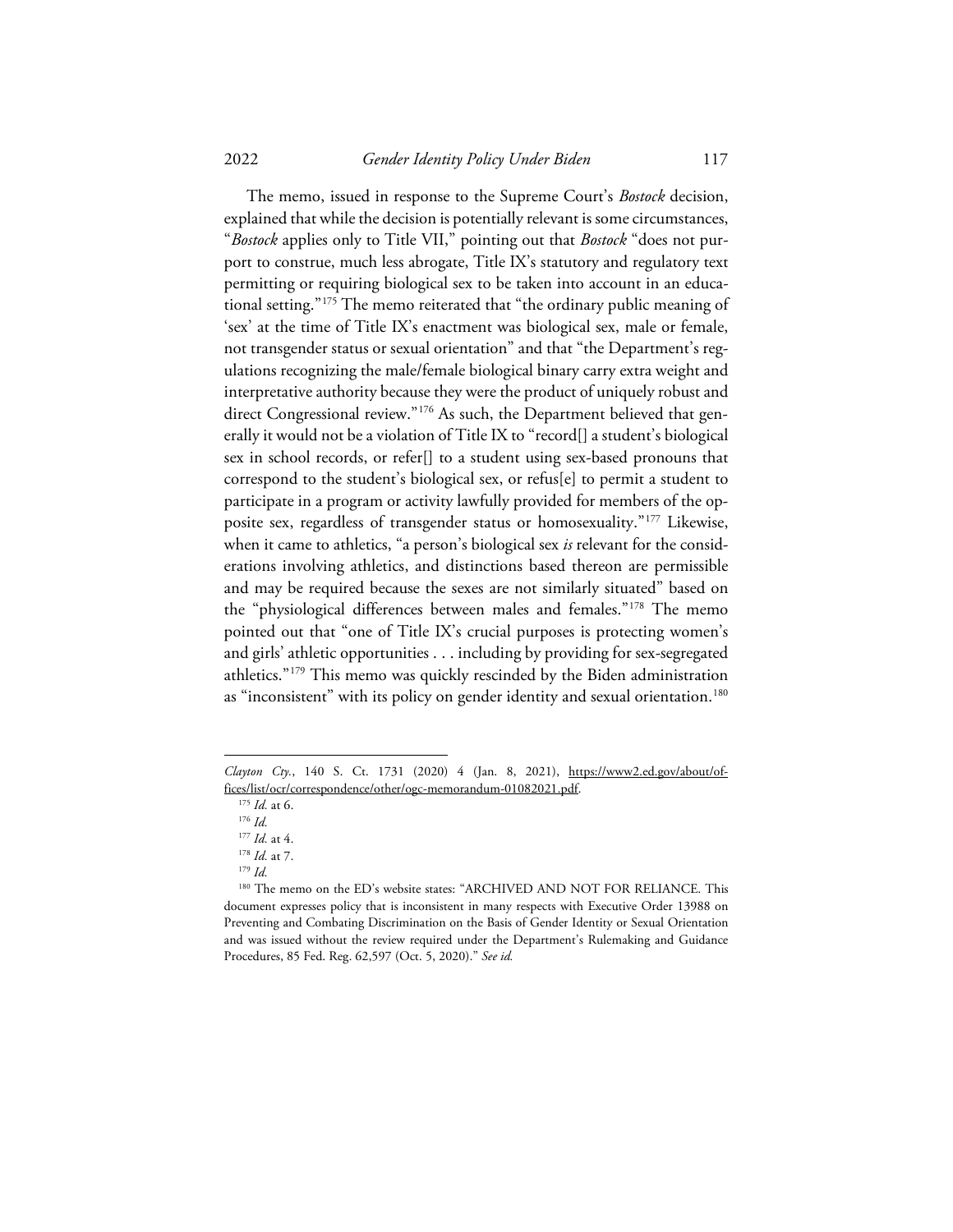The Biden DOJ issued a letter on March 26, 2021, concluding that "[a]fter considering the text of Title IX, Supreme Court caselaw, and developing jurisprudence," the "best reading" of Title IX after *Bostock* is that its prohibition against sex discrimination includes "discrimination on the basis of gender identity and sexual orientation."[181](#page-33-0) The letter explains that "*Bostock*'s discussion of the text of Title VII informs the [DOJ Civil Rights] Division's analysis of the text of Title IX."[182](#page-33-1)

In response to Biden's March 2021 executive order on gender identity and sexual orientation discrimination in education, ED issued its own letter in April 2021 to students, educators, and other stakeholders, stating that it will conduct a "comprehensive review" of the Department's regulations and policies, including a virtual public hearing in June 2021, forthcoming Q&A document, and an anticipated notice of proposed rulemaking.<sup>[183](#page-33-2)</sup> The proposed rule "to align the Title IX regulations with the priorities of the Biden-Harris Administration" was anticipated in April 2022 (though at the time this article was published in May, the rule has not yet been proposed). [184](#page-33-3) A leak disclosed draft text of the rule: "Discrimination on the basis of sex includes discrimination on the basis of sex stereotypes, sex-related characteristics (including intersex traits), pregnancy or related conditions, sexual orientation, and gender identity."[185](#page-33-4) A coalition of state attorneys general and a group of Members of Congress both wrote to ED urging the department to not issue its proposed rule. [186](#page-33-5)

<span id="page-33-0"></span><sup>&</sup>lt;sup>181</sup> Memorandum from Pamela S. Karlan, Principal Deputy Assistant Attorney General, Civil Rights Div., U.S. Dep't of Just., to Federal Agency Civil Rights Directors and General Counsels on Application of *Bostock v. Clayton County* to Title IX of the Education Amendments of 1972 2 (Mar. 26, 2021), https://www.justice.gov/crt/page/file/1383026/download.

<sup>182</sup> *Id.* at 1.

<span id="page-33-2"></span><span id="page-33-1"></span><sup>&</sup>lt;sup>183</sup> Letter from Suzanne B. Goldberg, Acting Assistant Secretary for Civil Rights, Office for Civil Rights, U.S. Dep't of Educ., to Students, Educators, and other Stakeholders on Executive Order 14021 2 (Apr. 6, 2021), https://www2.ed.gov/about/offices/list/ocr/correspondence/stakeholders/ 20210406-titleix-eo-14021.pdf.

<sup>184</sup> 87 Fed. Reg. 5002, 5047.

<span id="page-33-4"></span><span id="page-33-3"></span><sup>185</sup> Laura Meckler, *New Title IX Rules Set to Assert Rights of Transgender Students*, WASH. POST (Mar. 30, 2022, 6:00 AM), https://www.washingtonpost.com/education/2022/03/30/transgenderdiscrimination-title-ix-rule-students/.

<span id="page-33-5"></span><sup>186</sup> Letter from fifteen state attorneys general to Catherine E. Lhamon, Assistant Sec'y, Office for Civil Rights, U.S. Dep't of Educ., on U.S. Department of Education's Title IX Rulemaking (Apr. 5, 2022), https://content.govdelivery.com/attachments/MTAG/2022/04/05/file\_attachments/ 2123604/Title%20IX%20Coalition%20Letter%204.5.22.pdf; Letter from forty Members of Congress to Miguel Cardona, Sec'y, U.S. Dep't of Educ., on the Department of Education's Plan to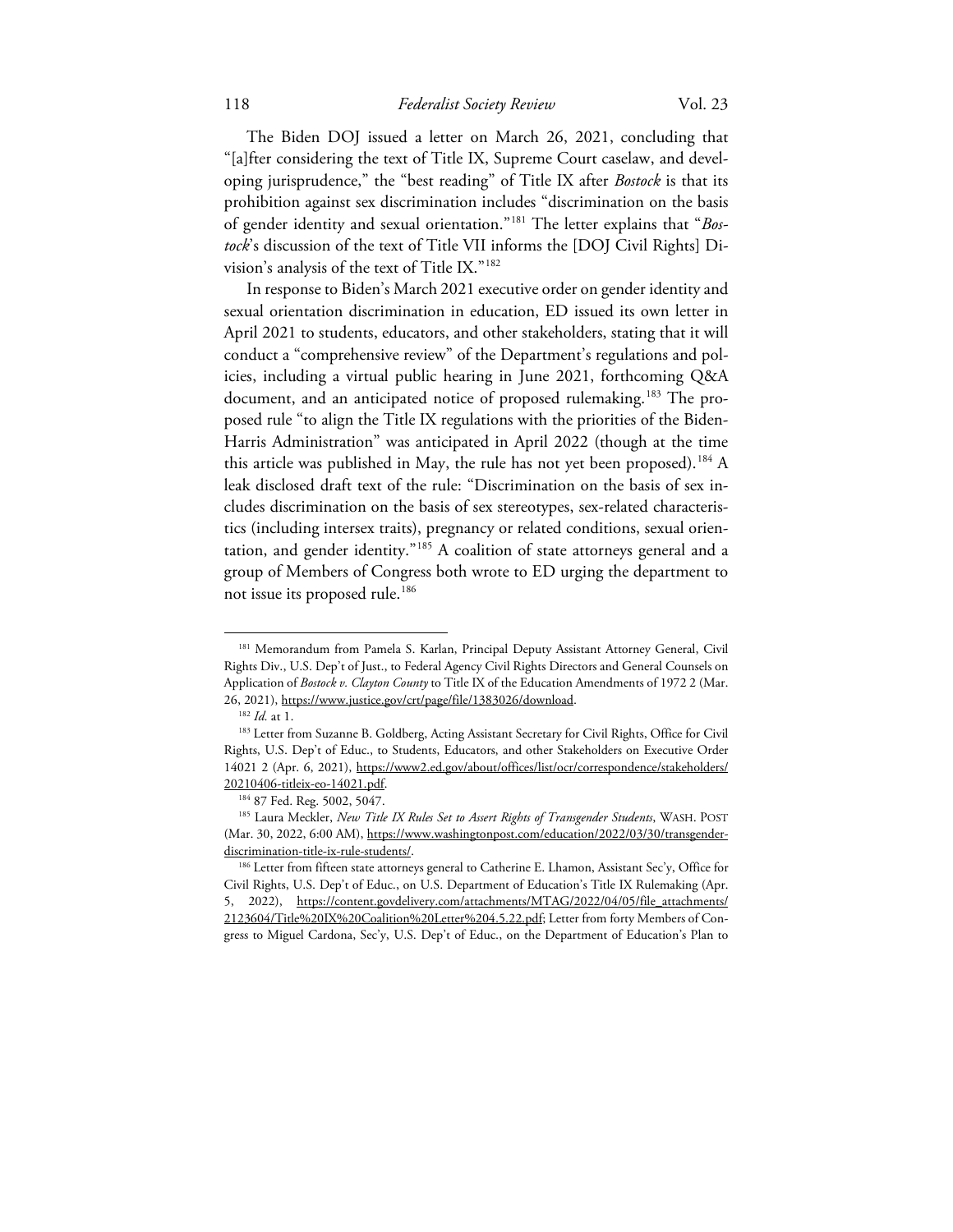Like HHS, ED issued a "Notification of Interpretation" on June 22, 2021, explaining that it would enforce Title IX's sex discrimination prohibition as encompassing discrimination based on gender identity and sexual orientation. [187](#page-34-0) A June 23, 2021, "Dear Educator" letter emphasized this commitment. [188](#page-34-1) The letter's accompanying fact sheet provided examples of the kinds of incidents the Department can investigate.<sup>[189](#page-34-2)</sup> These examples include the use of slurs, physical contact, a school's failure to investigate, a teacher telling the class "there are only boys and girls," requiring a transgender student to use a restroom in the nurse's office instead of a restroom that corresponds with the student's gender identity, and a district policy that biological male students who identify as transgender cannot participate on girls' athletic teams. [190](#page-34-3)

The same coalition of twenty states that sued EEOC over its technical assistance document<sup>[191](#page-34-4)</sup> also sued ED over both its Notification of Interpretation and its Dear Educator letter, challenging the Department's reading of *Bostock* as entailing that Title IX prohibits discrimination based on gender identity and sexual orientation. [192](#page-34-5) The lawsuit pointed out that "*Bostock* did not address any of the examples of purported discrimination identified in the Fact Sheet," such as athletics and preferred names and pronouns, and that it

Issue a Proposed Rule Reinterpreting the Prohibition on Sex-Based Discrimination Under Title IX of the Education Amendments of 1972 to Include "Sexual Orientation" and "Gender Identity" (Apr. 12, 2022), https://hartzler.house.gov/sites/hartzler.house.gov/files/2022.04.12%20SOGI% 20Title%20IX%20Letter%20to%20DOE%20FINAL.pdf.

<span id="page-34-0"></span><sup>&</sup>lt;sup>187</sup> Office for Civil Rights, U.S. Dep't of Educ., Enforcement of Title IX of the Education Amendments of 1972 with Respect to Discrimination Based on Sexual Orientation and Gender Identity in Light of *Bostock v. Clayton County*, 86 Fed. Reg. 32,637 (June 22, 2021).

<span id="page-34-1"></span><sup>188</sup> Letter from Suzanne B. Goldberg, Acting Assistant Sec'y for Civil Rights, Office for Civil Rights, U.S. Dep't of Educ., to Educators on Title IX's 49th Anniversary (June 23, 2021), https://www2.ed.gov/about/offices/list/ocr/correspondence/stakeholders/educator-202106-tix.pdf.

<span id="page-34-2"></span><sup>189</sup> Fact Sheet, Civil Rights Div., U.S. Dep't of Just., & Office for Civil Rights, U.S. Dep't of Educ., Confronting Anti-LGBTQI+ Harassment in Schools: A Resource for Students and Families (June 2021), https://www2.ed.gov/about/offices/list/ocr/docs/ocr-factsheet-tix-202106.pdf.

<span id="page-34-3"></span><sup>&</sup>lt;sup>190</sup> Id. at 1. ED issued another fact sheet in June 2021 detailing ways to support transgender youth in school. Fact Sheet, U.S. Dep't of Educ., Supporting Transgender Youth in School (June 2021), https://www2.ed.gov/about/offices/list/ocr/docs/ed-factsheet-transgender-202106.pdf.

<sup>&</sup>lt;sup>191</sup> See supra note 61 and accompanying text.

<span id="page-34-5"></span><span id="page-34-4"></span><sup>&</sup>lt;sup>192</sup> Complaint, Tennessee v. U.S. Dep't of Educ., No. 3:21-cv-00308 (E.D. Tenn. Aug. 30, 2021) (raising APA, Spending Clause, First Amendment, Separation of Powers, and Tenth Amendment claims).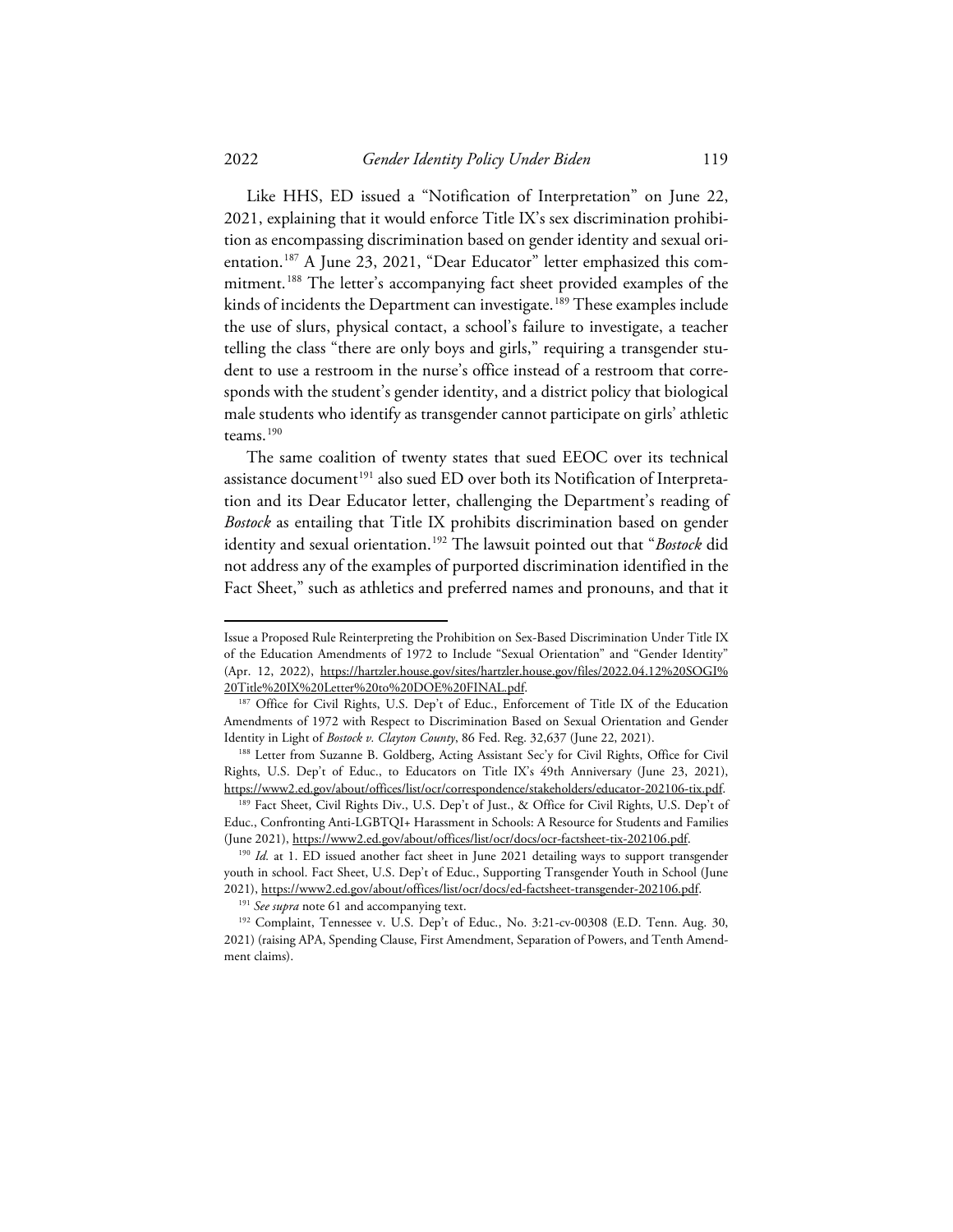"expressly declined to resolve any questions about bathrooms, locker rooms, or the like."[193](#page-35-0)

In conjunction with the actions by the DOJ and ED and in response to Biden's day-one executive order on gender identity, the Department of Housing and Urban Development issued a "directive" on February 11, 2021, explaining that it was interpreting and enforcing the Fair Housing Act's sex discrimination provisions—which apply to school campus housing—to pro-hibit discrimination based on sexual orientation and gender identity.<sup>[194](#page-35-1)</sup> The directive was challenged in court by a religious college seeking to ensure that it can continue its student housing policies based on biological sex, including for single-sex residence halls, dorm rooms, and communal showers.<sup>[195](#page-35-2)</sup>

Over the last several years, policies regarding which bathrooms transgender students can or must use has been the subject of litigation. Some of the legal challenges have come from transgender students who wish to use the restrooms that correspond with their gender identity in violation of a school policy requiring students to use the restrooms that correspond with their biological sex. [196](#page-35-3) In two such cases relied on by the Biden administration, *Grimm v. Gloucester County School Board* out of the Fourth Circuit and *Adams v. School Board of St. Johns County* out of the Eleventh Circuit, the

<sup>&</sup>lt;sup>193</sup> *Id.* **¶** 66–69.

<span id="page-35-1"></span><span id="page-35-0"></span><sup>&</sup>lt;sup>194</sup> Memorandum from Jeanine M. Worden, Acting Assistant Secretary for Fair Housing & Equal Opportunity, U.S. Dep't of Housing & Urban Dev., to Office of Fair Housing & Equal Opportunity, Fair Housing Assistance Program Agencies, and Fair Housing Initiatives Program Grantees, on Implementation of Executive Order 13988 on the Enforcement of the Fair Housing Act (Feb. 11, 2021), https://www.hud.gov/sites/dfiles/PA/documents/HUD\_Memo\_EO13988.pdf.

<span id="page-35-2"></span><sup>195</sup> Sch. of Ozarks, Inc. v. Biden, No. 6:21-03089-CV-RK (W.D. Mo. Jun. 4, 2021) (denying motion for temporary restraining order and preliminary injunction, and dismissing case), *appealed*, No. 21-2270 (8th Cir.) (oral argument held Nov. 17, 2021).

<span id="page-35-3"></span><sup>196</sup> *See, e.g.*, Whitaker v. Kenosha Unified Sch. Dist. No. 1 Bd. of Educ., 858 F.3d 1034 (7th Cir. 2017) (affirming district court grant of preliminary injunction against school district's unwritten policy prohibiting seventeen year old transgender high school student from using boys' restroom because it likely violated Title IX and Fourteenth Amendment's Equal Protection Clause); Dodds v. U.S. Dep't of Educ., 845 F.3d 217, 22 (6th Cir. 2016) (per curiam) (denying request to stay preliminary injunction ordering school to permit eleven year old transgender student use of the girls' restroom and treat student "as a female"); A.S. v. Lee, 3:21-cv-00600 (M.D. Tenn. Aug. 5, 2021) (denying temporary restraining order in Equal Protection Clause and Title IX challenge against Tennessee law requiring students who identify as transgender to use restrooms that correspond with their biological sex, a single-occupancy restroom, or an employee restroom); R.M.A. ex rel. Appleberry v. Blue Springs R-IV Sch. Dist., 568 S.W.3d 420 (Mo. 2019) (holding transgender middleschool student stated sex discrimination claim under Missouri Human Rights Act when student, a biological female whose legal sex is male, allegedly was not permitted to use the boys' restroom or locker room).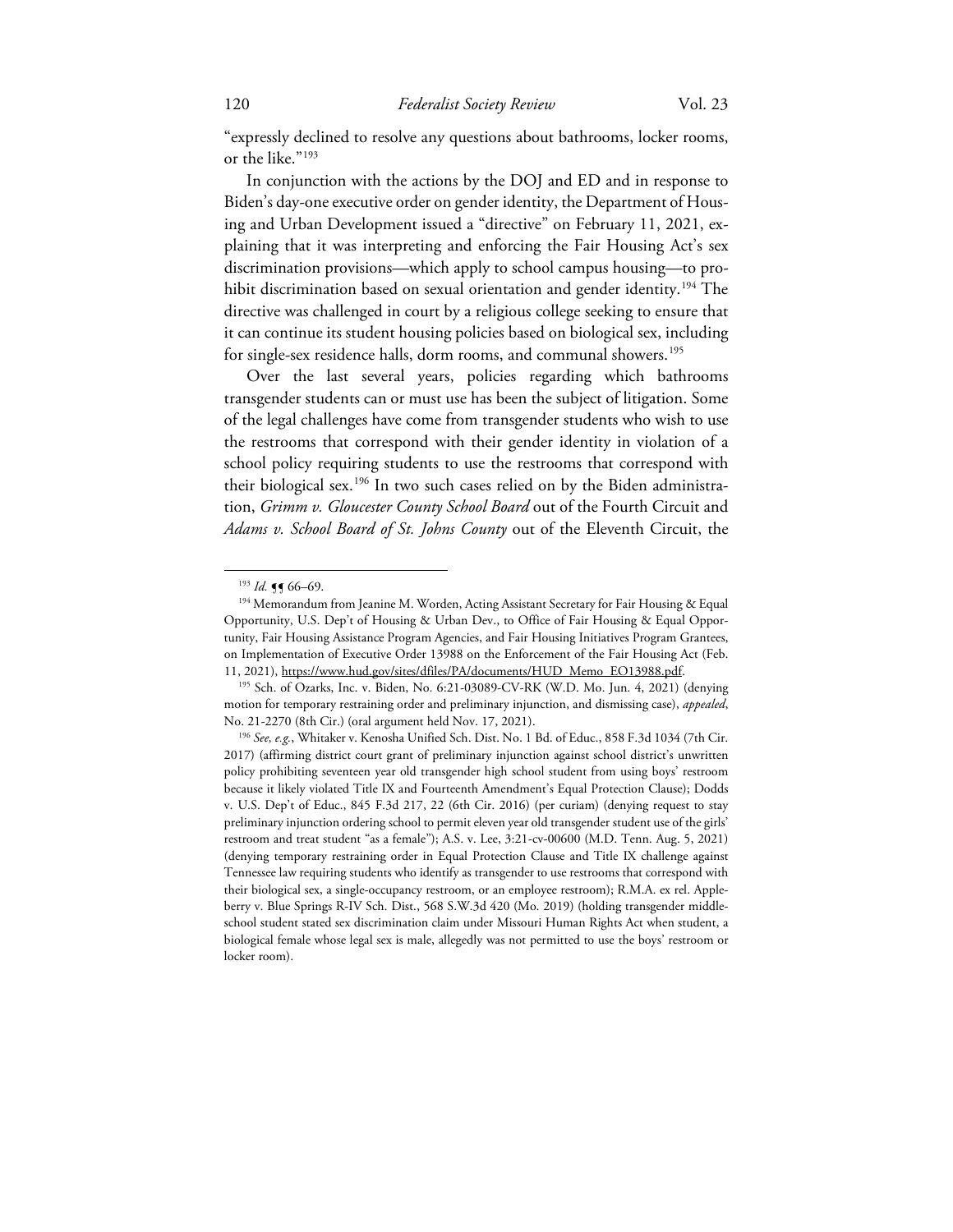circuit court panels held post-*Bostock* that public school students have the right under both Title IX and the Equal Protection Clause of the Fourteenth Amendment to use bathrooms consistent with their gender identity.<sup>197</sup> Both decisions were appealed. In *Grimm*, the Fourth Circuit denied rehearing en banc and the Supreme Court denied certiorari. [198](#page-36-1) In *Adams*, the Eleventh Circuit granted rehearing en banc and vacated the panel's 2-1 decision. [199](#page-36-2) The vacated panel majority had held that *Bostock*'s reasoning that Title VII with its "starkly broad terms" forbids discrimination against transgender people "applies with the same force to Title IX's equally broad prohibition on sex discrimination."[200](#page-36-3) The dissent, however, pointed out that "any guidance *Bostock* might otherwise provide about whether Title VII allows for sex-separated bathrooms does not extend to Title IX," since Title IX expressly "permits schools to act on the basis of sex through sex-separated bathrooms."[201](#page-36-4) At the time this article was published, the en banc Eleventh Circuit had not issued its opinion.<sup>[202](#page-36-5)</sup>

On the other side, parents and students have brought legal challenges seeking to invalidate school policies that allow transgender students to use school bathrooms, locker rooms, and showers that do not match their biological sex. These challenges have been brought under Title IX, as well as on other grounds, such as privacy rights, parental rights, free exercise of religion, and various state laws. [203](#page-36-6) The cases have been met with mixed results so far,

<span id="page-36-0"></span><sup>&</sup>lt;sup>197</sup> Grimm v. Gloucester Cnty. Sch. Bd., 972 F.3d 586, 593 (4th Cir. 2020) (holding equal protection and Title IX "can protect transgender students from school bathroom policies that prohibit them from affirming their gender"); Adams v. Sch. Bd. of St. Johns Cnty., 968 F.3d 1286, 1292 (11th Cir. 2020) (holding school district policy prohibiting transgender high school student from using boys' restroom violated "Constitution's guarantee of equal protection and Title IX's prohibition of sex discrimination"), *vacated*, No. 18-13592 (11th Cir. Aug. 23, 2021).

<span id="page-36-2"></span><span id="page-36-1"></span><sup>198</sup> Grimm v. Gloucester Cnty. Sch. Bd., 976 F.3d 399 (4th Cir. 2020), *cert. denied*, No. 20- 1163 (U.S. Jun. 28, 2021).

<sup>199</sup> *Adams*, No. 18-13592 (11th Cir. Aug. 23, 2021).

<sup>200</sup> *Adams*, 968 F.3d at 1305, *vacated*, No. 18-13592 (11th Cir. Aug. 23, 2021).

<sup>201</sup> *Id.* at 1320 (Pryor, C.J., dissenting).

<sup>202</sup> Oral argument was held February 22, 2022.

<span id="page-36-6"></span><span id="page-36-5"></span><span id="page-36-4"></span><span id="page-36-3"></span><sup>203</sup> *See, e.g.*, Parents for Privacy v. Barr, 949 F.3d 1210 (9th Cir. 2020) (affirming dismissal of Fourteenth Amendment privacy and parental rights, First Amendment free exercise, and Title IX claims by parents against school district policy allowing transgender students to use school bathrooms, locker rooms, and showers that correspond with their gender identity), *cert. denied*, No. 20-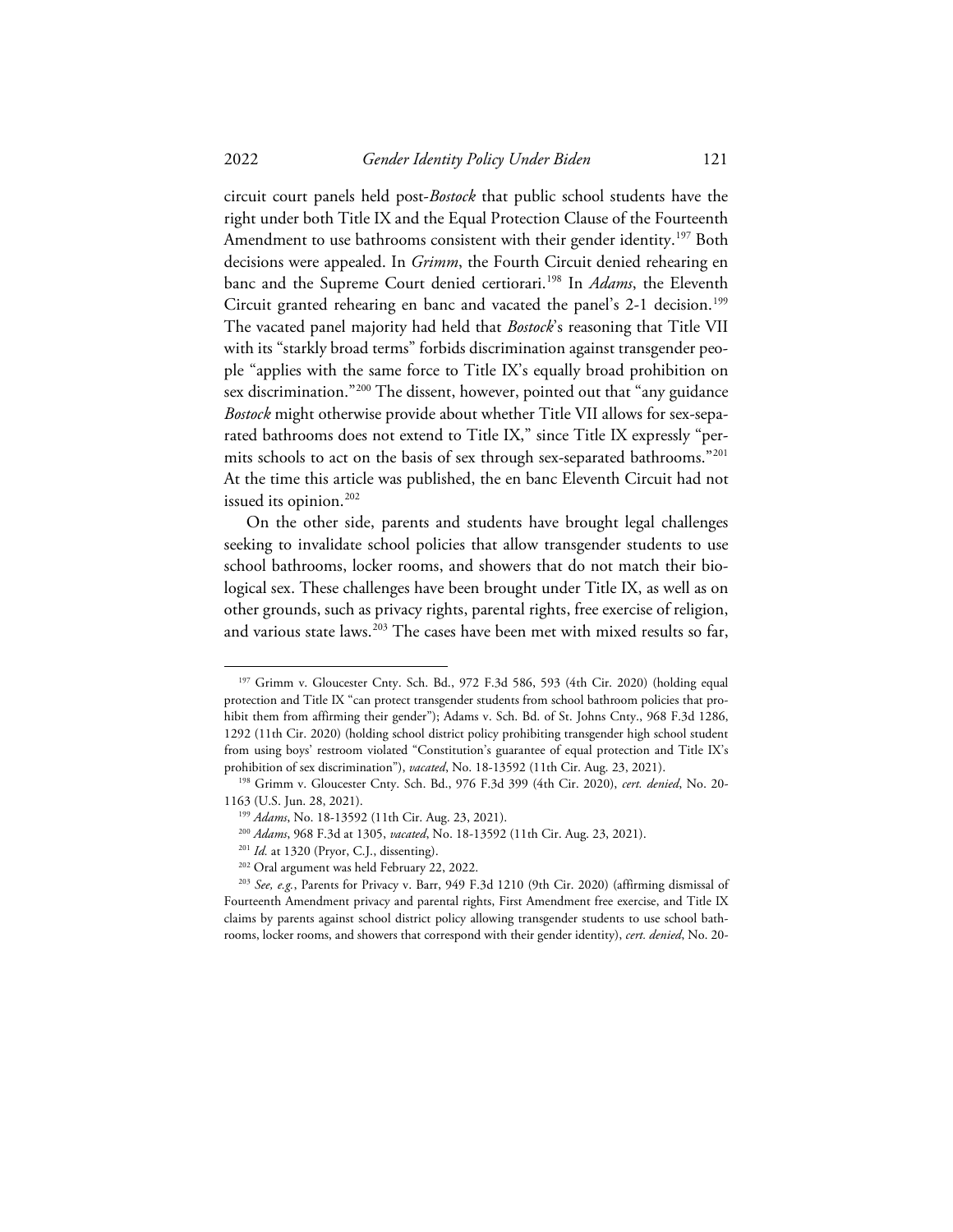but with the Biden administration's support and its interpretation of Title IX, schools will likely use federal guidance as a shield for any voluntarily adopted gender identity policies.

The Biden administration's policies will likely require schools to allow students to use bathrooms, locker rooms, and dorm rooms that are consistent with their stated gender identity, without any consideration of the privacy or safety of other students.<sup>[204](#page-37-0)</sup> Such requirements could violate Title IX's prohibition against "sexual harassment," which current ED regulations define as including "[u]nwelcome conduct determined by a reasonable person to be so severe, pervasive, and objectively offensive that it effectively denies a person equal access to the [school's] education program or activity."[205](#page-37-1) It is unclear how ED, schools, and courts will treat these conflicting Title IX claims.<sup>[206](#page-37-2)</sup>

<sup>62 (</sup>U.S. Dec. 7, 2020); Doe v. Boyertown Area Sch. Dist., 897 F.3d 518 (3d Cir. 2018) (rejecting constitutional bodily privacy, Title IX, and state tort law claims by students and parents, and refusing to enjoin Pennsylvania school district policy allowing transgender students to use bathrooms and locker rooms consistent with their gender identities instead of their biological sex); Students & Parents for Privacy v. Sch. Dirs. of Twp. High Sch. Dist. 211, 377 F. Supp. 3d 891 (N.D. Ill. 2019) (refusing to dismiss First Amendment free exercise, Title IX, and Illinois RFRA claims, while dismissing Fourteenth Amendment bodily autonomy and parental rights claims, by students and parents challenging high school policy allowing transgender students to use bathrooms and locker rooms conforming to their gender identity); Christian Action Network v. Va. Dep't of Educ., No. CL21000282-00 (Va. Cir. Ct., July 27, 2021) (dismissing free speech, free exercise, privacy, equal protection, and parental rights claims under federal and state law by student families against Virginia Department of Education model policies on the treatment of transgender public school students, including access to restrooms, locker rooms, and changing facilities that correspond to students' gender identities); *see also* Doe I v. Madison Metro. Sch. Dist., No. 20-cv-454 (Wis. Cir. Ct.) (involving state constitution parental and religious liberty rights claims by parents of students against school district policy allowing, *inter alia*, students to transition at school without parental notice or consent).

<span id="page-37-0"></span><sup>204</sup> This is already an issue at some schools. *See, e.g.*, Shawn Cohen, *EXCLUSIVE: 'We're Uncomfortable in our Own Locker Room.' Lia Thomas' UPenn Teammate Tells how the Trans Swimmer Doesn't Always Cover Up her Male Genitals when Changing and Their Concerns Go Ignored by their Coach*, DAILY MAIL ONLINE (Jan. 27, 2022, 3:58 PM), https://www.dailymail.co.uk/news/article-10445679/Lia-Thomas-UPenn-teammate-says-trans-swimmer-doesnt-cover-genitals-locker-room. html.

<span id="page-37-1"></span><sup>205</sup> 34 C.F.R. § 106.30(a) (amended by 85 Fed. Reg. 30,026, 30,574 (May 19, 2020) (Nondiscrimination on the Basis of Sex in Education Programs or Activities Receiving Federal Financial Assistance)).

<span id="page-37-2"></span><sup>206</sup> *Cf.* Title IX Complaint from Penny Nance, President and CEO, Concerned Women for Am., and Mario Diaz, General Counsel, Concerned Women for Am., to Catherine E. Lhamon, Assistant Sec'y for Civil Rights, U.S. Dep't of Educ., against University of Pennsylvania for Ongoing Title IX Violations, https://concernedwomen.org/wp-content/uploads/2022/03/CWA-UPENN-Title-IX-Complaint.pdf (alleging Title IX violations for allowing a biological male to compete in women's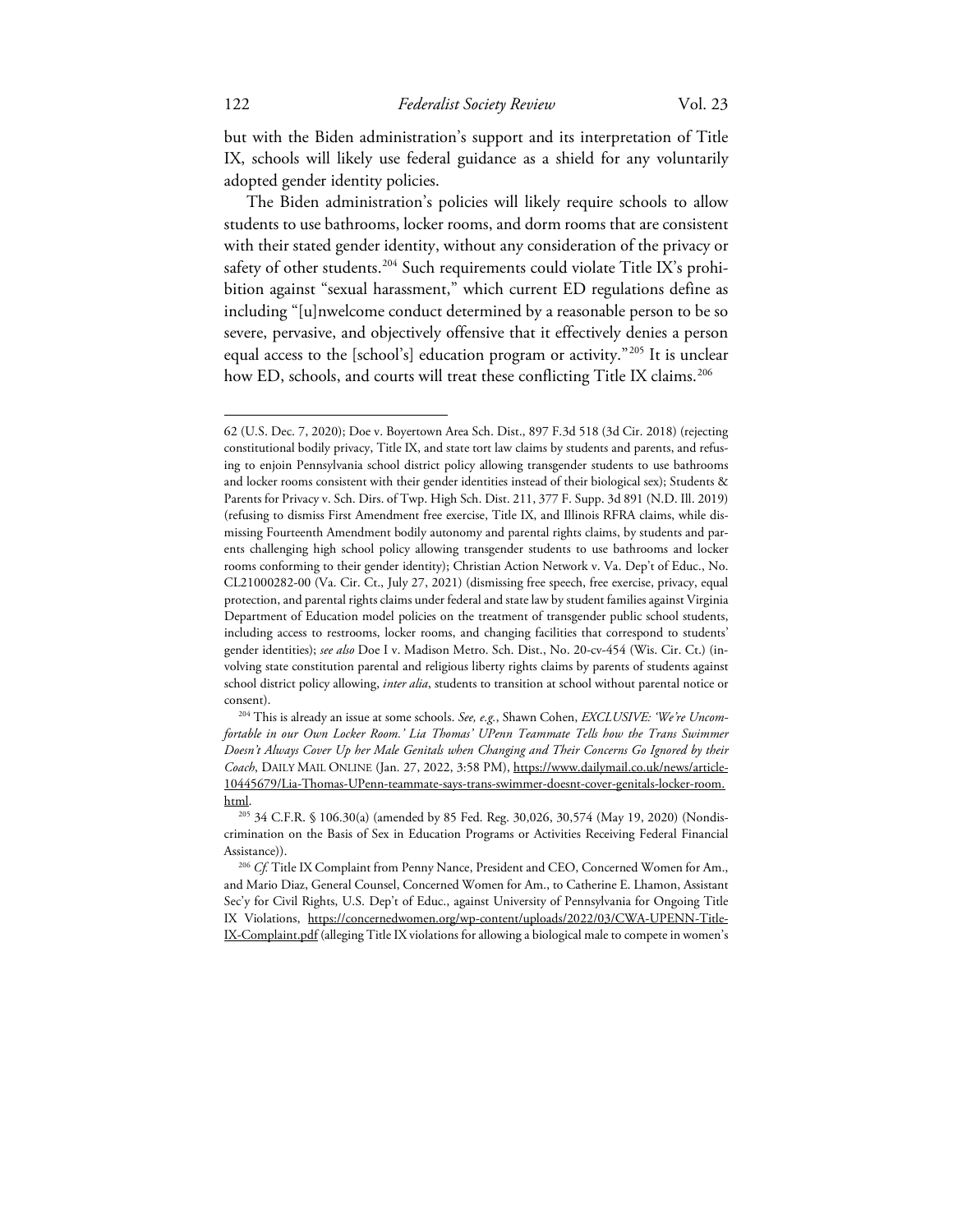## 2. School Sports

Besides access to school facilities, one of the most contentious issues regarding gender identity policies has to do with women's and girls' sports. Title IX regulations allow for separate male and female school sports "where selection for such teams is based upon competitive skill or the activity involved is a contact sport."[207](#page-38-0) Title IX's passage was lauded for dramatically increasing athletic opportunities for women and girls by ensuring that "athletic interests and abilities of male and female students must be equally and effectively accommodated.["208](#page-38-1)

As proponents of women's sports point out, males as a class biologically have the capacity to perform at a higher level athletically than females because the average male is bigger, stronger, and faster than the average female. [209](#page-38-2) This is because males have greater heart and lung capacity, bone density, muscle mass, as well as testosterone levels. [210](#page-38-3) That is not to say that *all* males are better athletes than *all* females or that the top female athletes are not better

swimming and creating a hostile environment by allowing swimmer in women's locker room); Christopher Tremoglie, *EXCLUSIVE: UPenn, Philly DA Ignore Complaints About Lia Thomas's Male Nudity in Women's Locker Room*, WASH. EXAMINER (Feb. 25, 2022), https://www.washingtonexaminer.com/opinion/exclusive-upenn-philly-da-ignore-complaints-about-lia-thomass-male-nu-

dity- in-the-womens-locker-room (discussing how university and government officials ignored complaints alleging violations of Title IX when university allowed transgender swimmer to expose male genitalia in women's locker room); News Release, Stanley Law Group, PLLC, Family of Loudoun County Girl Sexually Assaulted at Stone Bridge High School to Pursue Civil Action Against Loudoun County Public Schools (Oct. 14, 2021), https://stoplcpscrt.com/wp-content/uploads /2021/10/FILE\_1482.pdf (announcing Title IX legal action against county alleging high school male student claiming to be "gender fluid" was permitted access to girls' restroom under school restroom policy and sexually assaulted female student); *Parents for Privacy*, 949 F.3d at 1240 ("A policy that allows transgender students to use school bathroom and locker facilities that match their self-identified gender in the same manner that cisgender students utilize those facilities does not . . . create actionable sex harassment under Title IX.").

<sup>207</sup> 34 C.F.R. § 106.41(b).

<span id="page-38-1"></span><span id="page-38-0"></span><sup>208</sup> Office for Civil Rights, U.S. Dep't of Educ., *Requirements Under Title IX of the Education Amendments of 1972*, https://www2.ed.gov/about/offices/list/ocr/docs/interath.html (last modified Jan. 10, 2020).

<span id="page-38-2"></span><sup>209</sup> *See* INDEP. WOMEN'S FORUM & INDEP. WOMEN'S LAW CTR., COMPETITION: TITLE IX, MALE-BODIED ATHLETES, AND THE THREAT TO WOMEN'S SPORTS 17 (2021), https://www.iwf. org/wp-content/uploads/2021/09/COMPETITION\_FINAL.pdf.

<span id="page-38-3"></span><sup>210</sup> *See generally id.* at 17–18 (summarizing the physiological differences between males and females).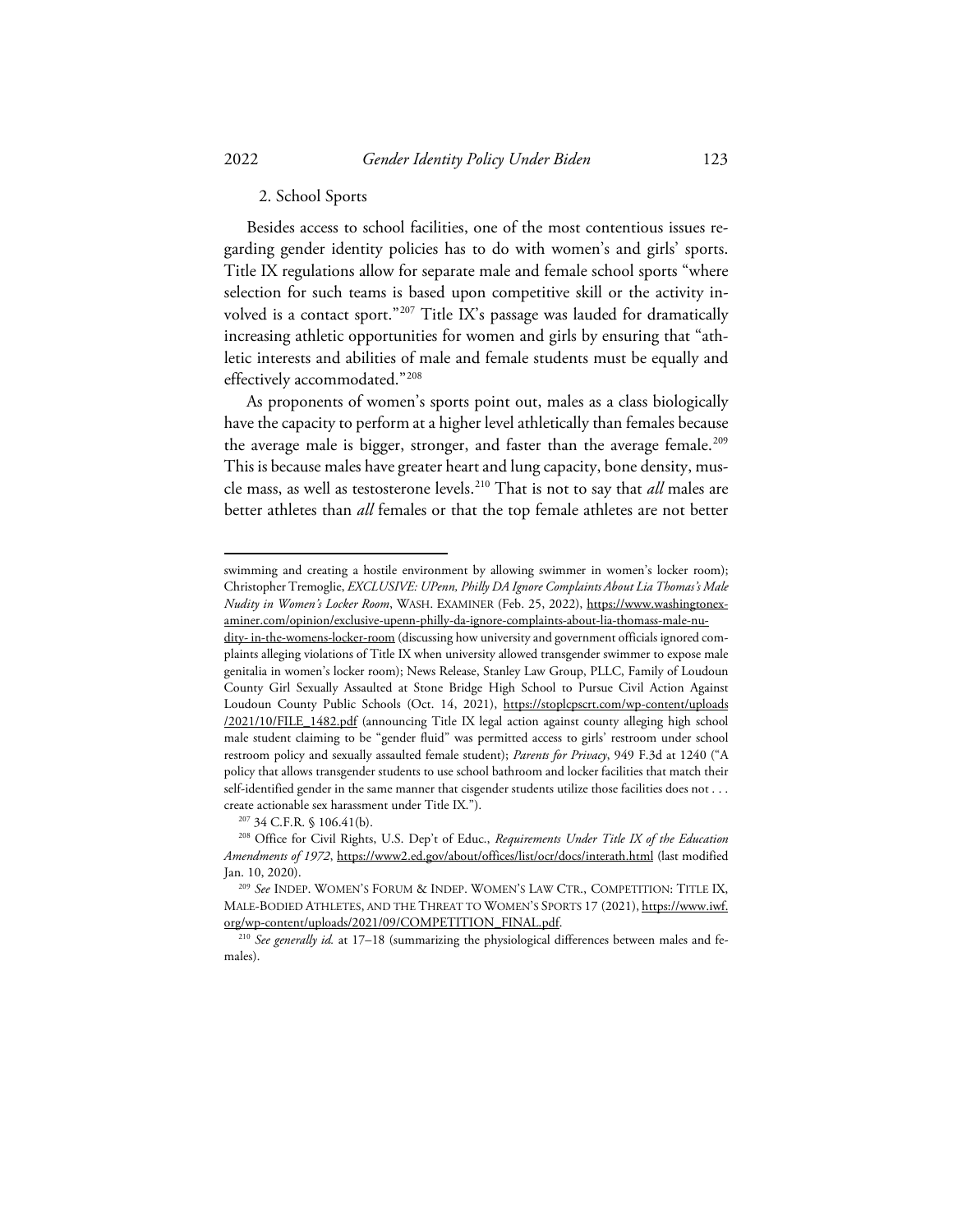than the average male athlete, but that males as a class *on average* have an inherent physiological advantage over women. If you look at track, swimming, and weightlifting records for both sexes at the high school, college, and Olympic levels, this becomes obvious.[211](#page-39-0) Despite what some may believe, this "male athletic advantage" does not disappear with testosterone suppression, even if it decreases.<sup>[212](#page-39-1)</sup>

Women's sports proponents argue that allowing biological males to compete with biological females undermines the very purpose of Title IX to ensure "equal athletic opportunity" and the point of having sex-specific sports in the first place.<sup>[213](#page-39-2)</sup> Just like weight classes in weightlifting or wrestling give lighter individuals more and safer opportunities to compete, sex-specific sports provide females more and safer opportunities to compete. Male participation in contact sports with and against females increases females' risk of physical injury.[214](#page-39-3) In practice, not limiting women's and girls' sports to biological females takes athletic opportunities—including awards, records, and potential college scholarships—away from women and girls. This has already happened at the high school, collegiate, and professional levels.

In Connecticut, a group of high school female track athletes sued to stop two biological male transgender athletes from participating in girls' track, arguing that their participation would take away the girls' opportunities to compete at the state championship, win or medal at the state championship, and gain access to college recruitment and scholarships. [215](#page-39-4) The lawsuit argues that the state's policy "allowing boys who identify as girls to compete in girls' athletic events" runs afoul of Title IX by failing "to provide equal treatment, benefits and opportunities in athletic competition to girls."<sup>[216](#page-39-5)</sup> The Trump DOJ filed a statement of interest in the case supporting the female track

<span id="page-39-0"></span><sup>211</sup> *See, e.g.*, Doriane Lambelet Coleman & Wickliffe Shreve, *Comparing Athletic Performances: The Best Elite Women to Boys and Men*, CTR. FOR SPORTS LAW & POLICY, DUKE LAW, https://law. duke.edu/sports/sex-sport/comparative-athletic-performance/ (comparing the 2017 top women's results to the boys' and men's results across multiple standard track and field events). *See generally*  COMPETITION, *supra* note 209, at 18–27 (2021) (discussing "the male athletic advantage" and differences in men's and women's athletic performances from high school to world records).

<span id="page-39-2"></span><span id="page-39-1"></span><sup>212</sup> *See generally* COMPETITION, *supra* note 209, at 27–31 (discussing the limits of testosterone suppression).

<sup>213</sup> 34 C.F.R. § 106.41(c).

<sup>214</sup> *See generally* COMPETITION, *supra* note 209, at 34 (2021) (discussing increased risk of injury). <sup>215</sup> *See* Soule v. Conn. Ass'n of Sch., Inc., No. 3:20-cv-00201 (D. Conn.).

<span id="page-39-5"></span><span id="page-39-4"></span><span id="page-39-3"></span><sup>216</sup> V. Compl. for Decl. & Inj. Relief & Damages, *Soule*, No. 3:20-cv-00201, at ¶¶ 70, 170 (D. Conn. Feb. 12, 2020).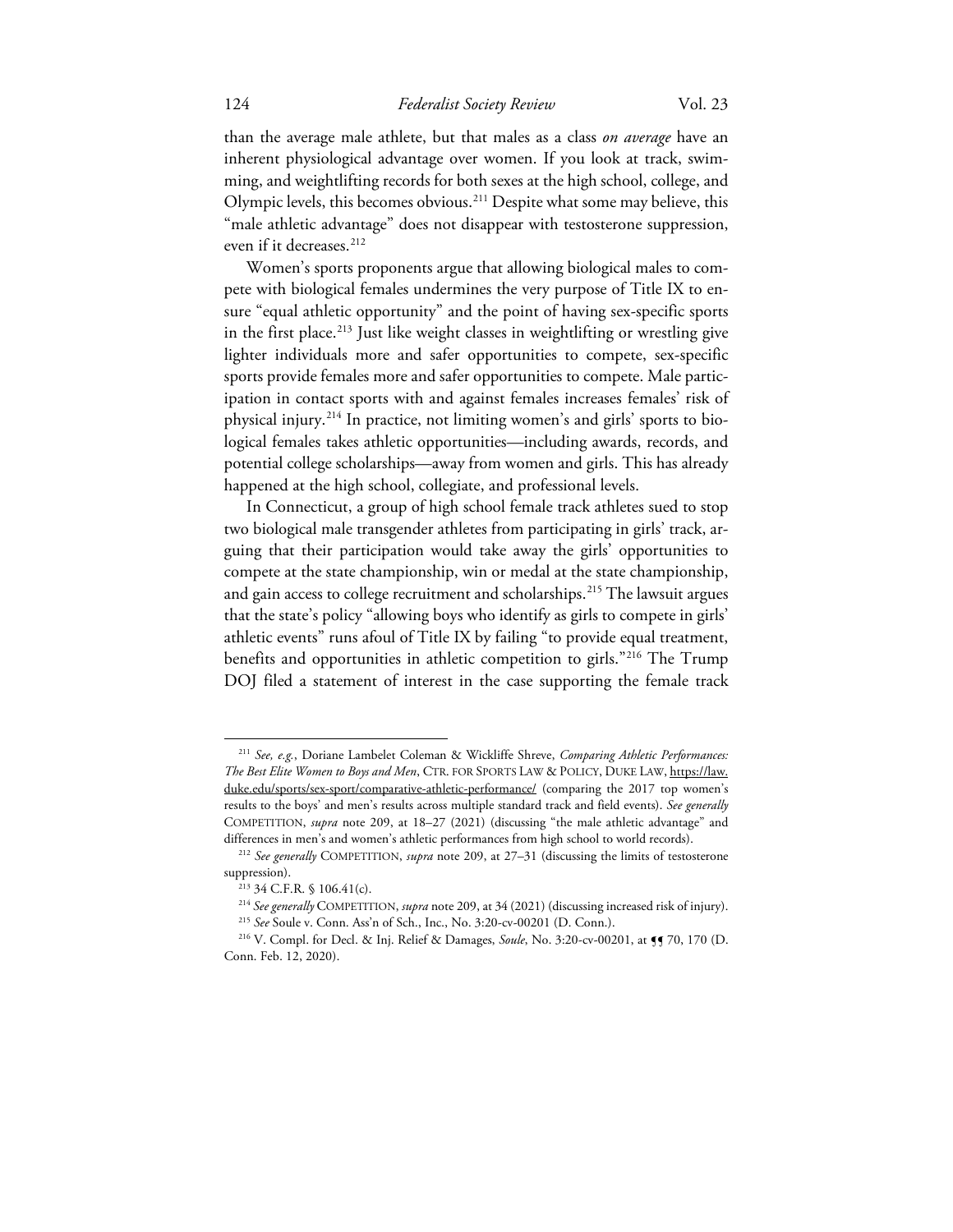athletes.[217](#page-40-0) But the Biden DOJ withdrew the statement, simply stating, "The government has reconsidered the matter."[218](#page-40-1) This move is indicative of the Biden administration's policy that students should be allowed to play on athletic teams that are consistent with their gender identities, meaning that biological males who identify as transgender should be allowed to participate in women's and girls' sports.

Many states have considered or are considering legislation on the issue. For example, more than fifteen states have passed bills prohibiting biological male students from competing in girls' or women's school or college athletic teams.[219](#page-40-2) Tennessee's governor explained that he signed his state's bill "to preserve women's athletics and ensure fair competition" and in response "to damaging federal policies that stand in opposition to the years of progress made under Title IX."[220](#page-40-3) These state laws protecting women's and girls' athletics will likely be challenged in court, with opponents claiming the support of the Biden administration. [221](#page-40-4) In fact, when a middle school transgender student challenged West Virginia's law in federal district court, the Biden DOJ issued a statement of interest in the case, advising the court of its view that the law violated Title IX and the Equal Protection Clause of the Four-teenth Amendment.<sup>[222](#page-40-5)</sup>

<sup>217</sup> Statement of Interest, *Soule*, No. 3:20-cv-00201 (D. Conn. Mar. 24, 2020).

<span id="page-40-1"></span><span id="page-40-0"></span><sup>218</sup> Notice of Withdrawal of Statement of Interest, *Soule*, No. 3:20-cv-00201 (D. Conn. Feb. 23, 2021).

<span id="page-40-2"></span><sup>219</sup> States include Alabama, Arizona, Arkansas, Florida, Georgia, Idaho, Iowa, Kansas, Kentucky, Mississippi, Oklahoma, South Dakota, Tennessee, Texas, Utah, and West Virginia*. See* Ala. H.B. 391 (2021); Ariz. S.B. 1165 (2022); Ark. S.B. 354 (2021); Fl. S.B. 1028 (2021); Ga. H.B. 1084 (2022); Idaho H.B. 500 (2020); Iowa H.F. 2416 (2022); Kan. S.B. 160 (2022); Ky. S.B. 83 (2022); Miss. S.B. 2536 (2021); Okla. S.B. 2 (2022); S.D. S.B. 46 (2022); Tenn. S.B. 228 (2021); Tex. H.B. 25 (2021); Utah H.B. 11 (2022); W. Va. H.B. 3293 (2021).

<span id="page-40-3"></span><sup>&</sup>lt;sup>220</sup> Gov. Bill Lee (@GovBillLee), Twitter (Mar. 26, 2021, 5:21 PM), https://twitter.com/ GovBillLee/status/1375558428702220289.

<span id="page-40-4"></span><sup>221</sup> *See, e.g.*, B.P.J. v. W. Va. State Bd. Educ., No. 2:21-cv-00316 (D. W.Va. July 21, 2021) (preliminarily enjoining enforcement of West Virginia law prohibiting biological male students from competing on women's sports teams as violation of Title IX and Equal Protection Clause as applied to transgender middle school student); Hecox v. Little, 479 F. Supp. 3d 930 (D. Idaho 2020) (preliminarily enjoining Idaho law prohibiting biological male students from competing on women's sports teams as violation of Equal Protection Clause of the Fourteenth Amendment), *remanded by* Hecox v. Little, No. 20-35813 (9th Cir. June 24, 2021) (remanding to district court to determine whether plaintiff student's claim is moot).

<span id="page-40-5"></span><sup>222</sup> Statement of Interest of the United States, *B.P.J.*, No. 2:21-cv-00316.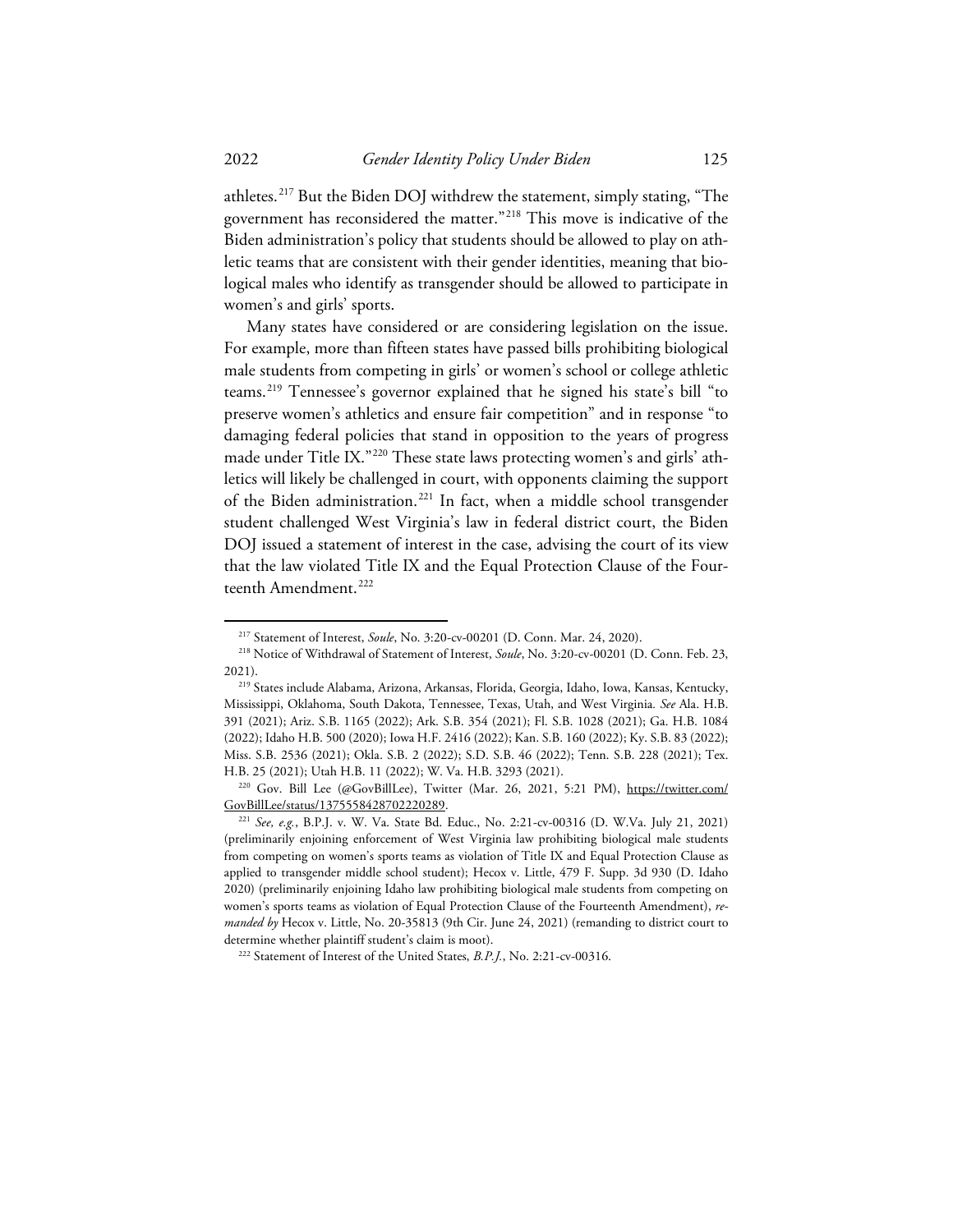With the impending Biden Title IX regulations, schools subject to Title IX could soon face conflicting state and federal requirements. This will likely lead to more litigation, and the Supreme Court will likely have to step in to decide whether sex discrimination under Title IX includes discrimination on the basis of gender identity and sexual orientation, and whether that means transgender identifying biological males must be allowed to compete in girls' and women's athletics.

## 3. Parental Rights

Several states are considering laws that would prohibit or limit primary school instruction on sexual orientation or gender identity, leaving such instruction to parents. In March 2022, Florida enacted a Parental Rights in Education law that prohibits classroom instruction on sexual orientation and gender identity in kindergarten through third grade and requires that instruction on these topics in other grades be "age-appropriate or developmentally appropriate" for students.<sup>[223](#page-41-0)</sup> In response, Secretary of Education Miguel Cardona issued a statement accusing Florida's governor of choosing "to target some of Florida's most vulnerable students and families, all while under the guise of 'parents' rights'" and promising that the Department "will be monitoring this law upon implementation to evaluate whether it violates federal civil rights law."[224](#page-41-1)

Parental rights of and custody by parents of minor children who wish to undergo social or medical gender transitions when a parent does not support transitioning is a growing issue. In the state context, many parents have lost custody of their child—often with the encouragement and support of schools—for not catering to their child's wishes when it comes to gender.<sup>[225](#page-41-2)</sup>

<sup>223</sup> Fla. H.B. 1557 (2022).

<span id="page-41-1"></span><span id="page-41-0"></span><sup>224</sup> Press Release, U.S. Dep't of Edu., Statement by Secretary of Education Miguel Cardona on Newly Signed Florida State Legislation (Mar. 28, 2022), https://www.ed.gov/news/press-releases/ statement-secretary-education-miguel-cardona-newly-signed-florida-state-legislation. 225 *See, e.g.*, *Protecting Our Children: How Radical Gender Ideology is Taking Over Public Schools* 

<span id="page-41-2"></span>*<sup>&</sup>amp; Harming Kids*, HERITAGE FOUND. (Mar. 7, 2022), https://www.heritage.org/gender/event/protecting-our-children-how-radical-gender-ideology-taking-over-public-schools-harming (testimony of mother who lost custody of high school daughter after not supporting daughter's medical transition encouraged by school, and whose daughter, after stated-funded medical transition, committed suicide); Abigail Shrier, *Child Custody's Gender Gauntlet*, CITY J. (Feb. 7, 2022), https://www.cityjournal.org/child-custody-gender-gauntlet (discussing court proceedings involving father who lost custody of son for not agreeing son was transgender and should start medical transition); *In re JNS*, No. F17-334 X (Ohio Hamilton Cnty. Juvenile Ct. Feb. 16, 2018) (giving custody of a seventeenyear-old transgender child to grandparents after parents sought for religious reasons to stop the teen from undergoing cross-sex hormones or sex reassignment surgery).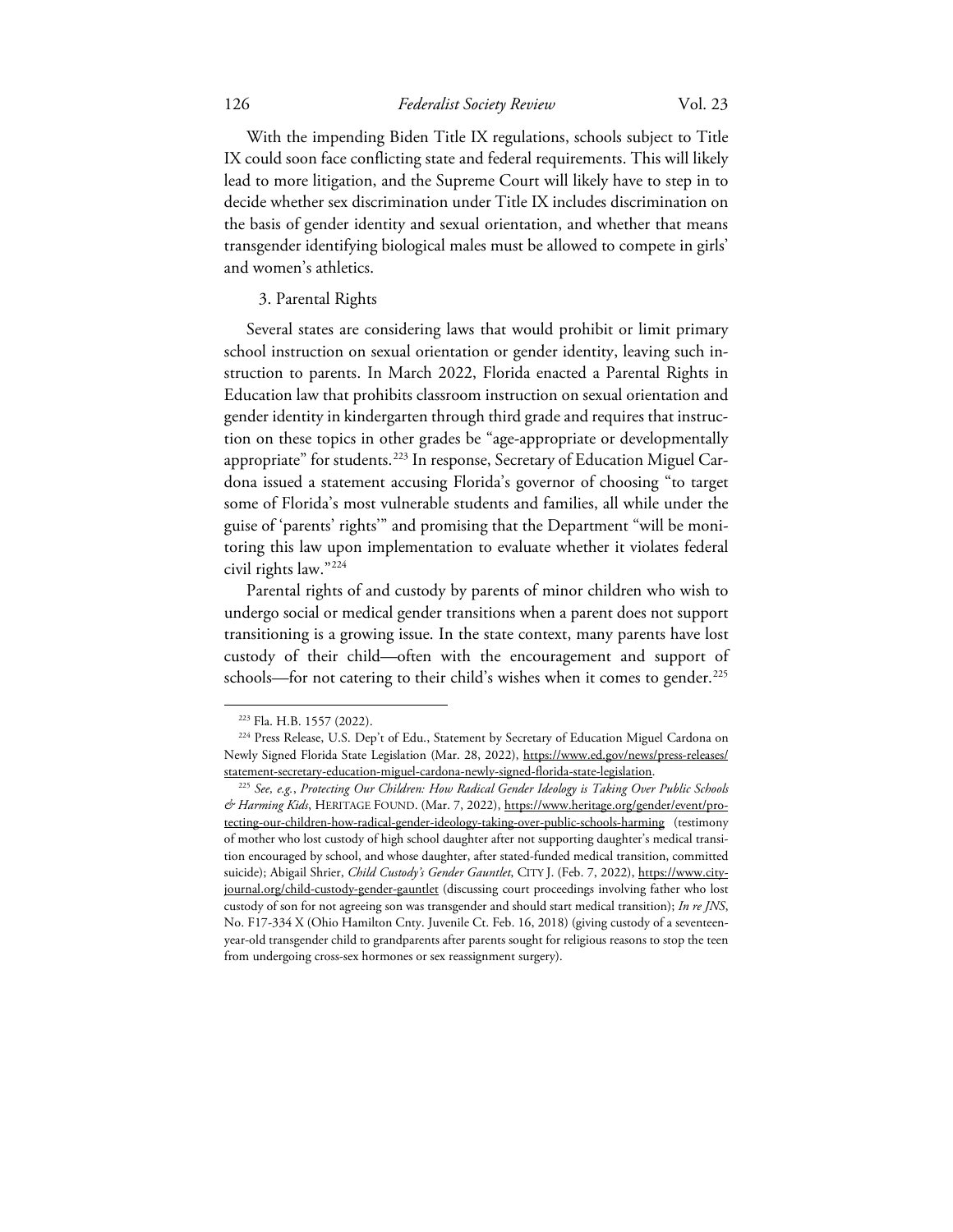Relatedly, in the foster care context, federal policies suggest that not endorsing a foster care youth's gender identity makes one unfit to be a foster parent. Indeed, a government fact sheet stated, "Respecting [foster care youths'] gender identity and expression is very important. Behaviors that openly reject a youth's LGBTQ+ identity must be avoided and not tolerated[,] . . . including religious activities, sports activities, and family gatherings."[226](#page-42-0)

#### 4. Religious Schools

The Biden administration's gender identity requirements will not be limited to public schools but will also extend to private and religious schools that receive government funding, which includes any school that enrolls students who participate in school lunch programs or receive federal student grants or loans. Title IX's religious exemption, however, may allow certain religious schools to retain and implement their beliefs about gender and sexuality when they conflict with Biden's gender identity policies.

In March 2021, a group of students challenged Title IX's religious exemption in court, claiming that it harms LGBT students in violation of the Equal Protection and Establishment Clauses (among other laws).<sup>[227](#page-42-1)</sup> Biden's DOJ, tasked with defending the statutory exemption, stated in a court filing that it will do so: "the Federal Defendants' ultimate objective is to defend the statutory exemption and its current application by ED."[228](#page-42-2) On February 8, 2022, the Biden Department of Education dismissed a sex discrimination complaint against Brigham Young University challenging the religious univer-sity's position that same-sex romantic relationships violate the honor code.<sup>[229](#page-42-3)</sup> ED assured the university of its religious exemption from Title IX regulations, including those related to housing, health and insurance benefits and services, and athletics, to the extent application of those provisions would

<span id="page-42-0"></span><sup>226</sup> Factsheets for Families, Children's Bureau, Admin. on Children, Youth & Families, Admin. for Children & Families, U.S. Dep't of Health & Human Servs., Supporting LGBTQ+ Youth: A Guide for Foster Parents 6 (June 2021), https://www.childwelfare.gov/pubPDFs/lgbtqyouth.pdf.

<sup>227</sup> Hunter v. U.S. Dep't Educ., No. 6:21-cv-00474 (D. Or.).

<span id="page-42-2"></span><span id="page-42-1"></span><sup>228</sup> Defs.' Opp. Mots. Intervene ECF Nos. 8 & 26 at 7, *Hunter*, Case No. 6:21-cv-474 (D. Or. June 8, 2021).

<span id="page-42-3"></span><sup>&</sup>lt;sup>229</sup> Letter from Sandra Roesti, Supervisory Attorney, Office for Civil Rights, U.S. Dep't of Educ., to President Kevin J. Worthen, Brigham Young Univ., on Brigham Young University OCR Case Number 08-20-2196 (Feb. 8, 2022), https://news.byu.edu/0000017e-e090-ddc8-a77f-f8b78c8c00 01/final-signed-ocr-decision.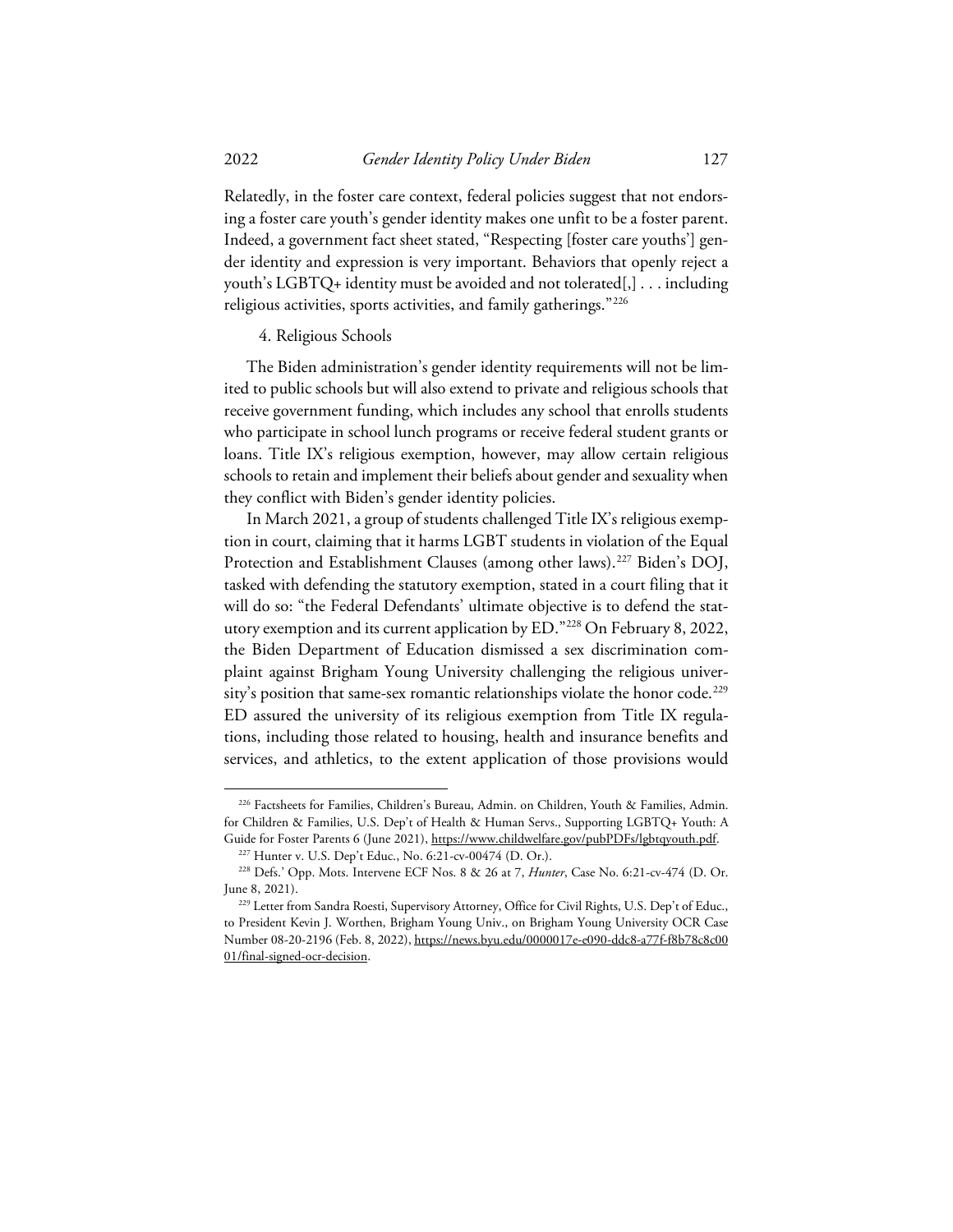conflict with the university's religious tenets pertaining to sexual orientation and gender identity.<sup>[230](#page-43-0)</sup> Without a Title IX religious exemption, religious colleges and universities, especially those that serve students from underprivileged communities, would face an untenable choice: either violate their deeply held religious beliefs about gender and sexuality or close their doors.

Although it is uncertain whether the federal government can legally require schools, particularly religious schools, to comply with the various gender identity policies pushed by the Biden administration, the threat of the loss of federal funding and bureaucratic investigations, coupled with social and media pressure, will likely lead many schools to voluntarily adopt such policies, whether or not they are legally required.

#### III. CONCLUSION

This article discussed the Biden administration's gender identity policies in the context of employment, health care, education, and athletics, with a specific focus on their impacts on women's rights, children's interests, and religious liberty. But there are many other contexts that will also be impacted, especially if the Equality Act is passed, such as housing, prisons, women's shelters, and adoption and foster agencies. Ultimately, the Supreme Court will likely be asked to weigh in on the questions it put off in *Bostock*: whether sex-specific bathrooms, locker rooms, and sports teams are in fact "unsustainable" under gender identity discrimination laws, and the extent to which RFRA or the First Amendment provide protection for religious exercise.

But more immediately, Congress (and the American people) will have to decide whether the Biden administration's gender identity policies reflect the will of the people, and whether they unacceptably burden women's rights, children's interests, and religious liberty.

Other Views:

• Office of Population Affairs, U.S. Dep't of Health & Human Servs., Gender-Affirming Care and Young People (Mar. 2022), https://opa.hhs.gov/sites/default/files/2022-03/gender-affirming-careyoung-people-march-2022.pdf.

<span id="page-43-0"></span><sup>•</sup> Jessica A. Clarke, *They, Them, and Theirs*, 132 HARV. L. REV. 894 (2019),

<sup>230</sup> *Id.* at 1–2.